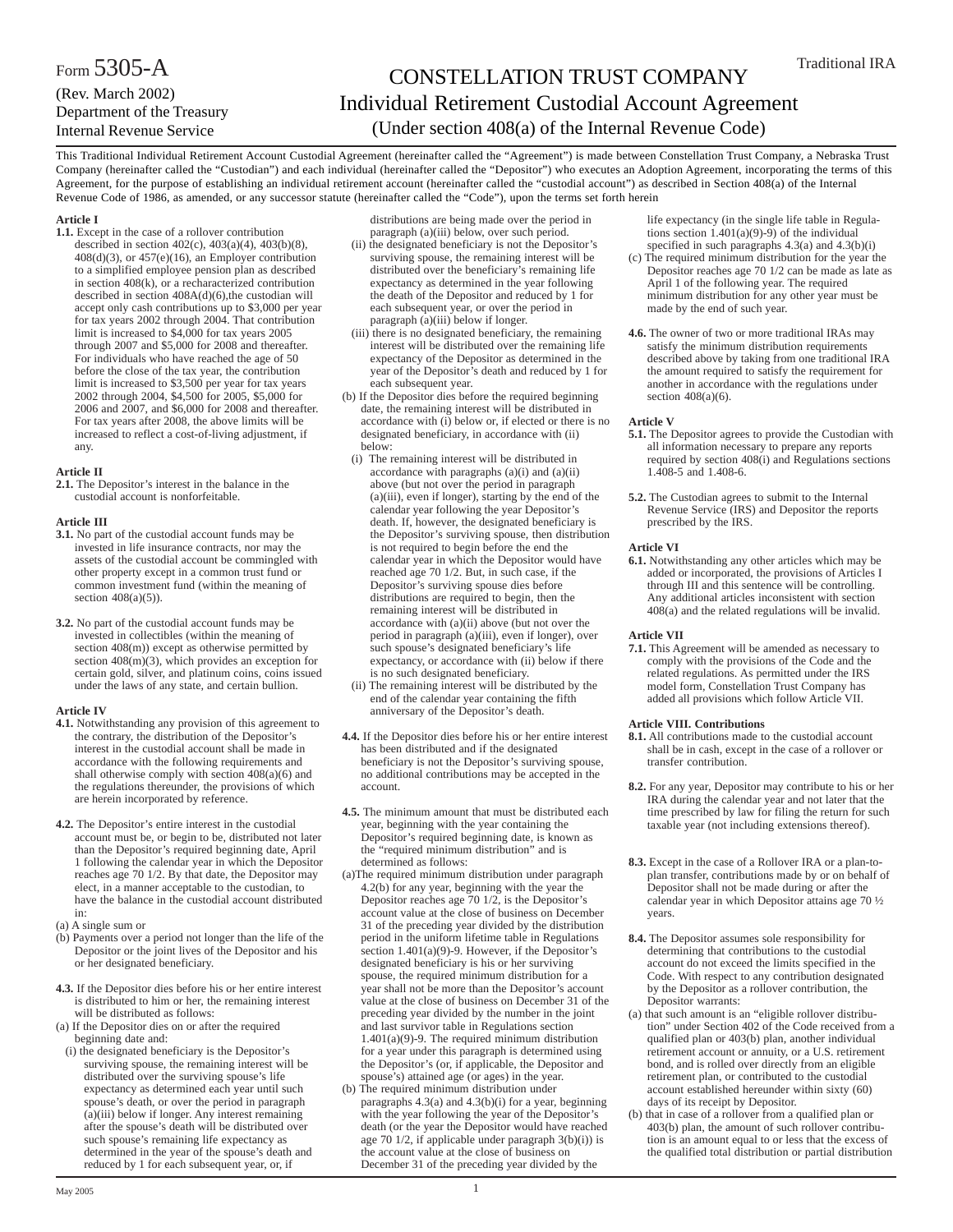over amounts contributed thereto by Depositor (other that qualified voluntary employee contributions as described in Section 219 (e) of the Code) and, if any portion of such rollover consists of property other than cash, such distribution to Depositor consisted of the same property being contributed to the custodial account established hereunder; and

- (c) that, in the case of a rollover contribution from another individual retirement account or individual retirement annuity, such other account or annuity was not itself funded by a rollover contribution from another IRA within one (1) year of the date of the contribution to the custodial account established hereunder.
- **8.5.** The Custodian will not be responsible for the computation and the collection of any contributions under this Agreement, and shall be under no duty to determine whether the nature or amount of any contributions is in accordance with this Agreement or the Code. In addition, the Custodian shall not be responsible for computing or maintaining a record of the deductible portion of any contribution.

# **ARTICLE IX. Investments**

- **9.1.** Depositor retains all responsibilities and duties for the selection, management, and retention of investments. At the direction of the Depositor, the Custodian shall invest all contributions to the account and earnings thereon. The Custodian shall be responsible for the execution of such orders and for maintaining adequate records thereof. If investment direction orders are not received as required, or, if received, are unclear in the opinion of the Custodian, all or a portion of the contribution may be held uninvested without liability for loss of income or appreciation and without liability for interest pending receipt of such orders or clarification. Upon death of the Depositor, the beneficiary(ies) and/or representative for the estate of the Depositor assume all rights and responsibilities for investment of the account.
- **9.2.** The Custodian shall retain in cash so much of the custodial account as the Depositor or his designated agent or representative directs or until other instructions are received from the Depositor or his agent, and is authorized to place such cash held in the custodial account in an interest-bearing instrument. The Custodian may perform subaccounting and interest posting functions related to the account as described in this Section, and may receive a fee directly from the investment sponsor for these services. Depositor agrees that such subaccounting services are necessary for the proper function of the custodial account and further agrees to such fees being paid to Custodian. Depositor understands that fees described in this Section are not to be borne by the Depositor. It is understood by the Depositor that any Investment Advisor (as defined in Section 9.3) of the Depositor may direct the Custodian to retain a specific amount of cash in the Depositor's account on deposit with the Custodian.
- **9.3.** The Depositor may appoint an Investment Advisor, qualified under Section 3(38) of the Employee Retirement Income Security Act of 1974, to direct the investment of the custodial account. The Depositor shall notify the Custodian in writing of any such appointment by providing the Custodian a copy of the instruments appointing the Investment Advisor and evidencing the Investment Advisor's acceptance of such appointment, and an acknowledgment by the Investment Advisor that it is a fiduciary on the account. The Custodian shall comply with any directions furnished to it by the Investment Advisor, unless and until it receives written notification from the Depositor that the Investment Advisor's appointment has been terminated.
- **9.4.** On a form acceptable to the Custodian, the Depositor may designate a representative for the purpose of communicating investment directions to the Custodian and receiving information on the account. Said Depositor's Representative (the

"Representative") may be a registered representative of a broker/dealer organization, a financial advisor or other person as may be acceptable to the Depositor. The Representative shall be the authorized agent of the Depositor, and not an agent of the Custodian. The Custodian shall construe any and all investment directions given by the Representative, whether written or oral, as having been authorized by the Depositor. The Depositor may appoint and/or remove a Representative by written notice to the Custodian provided that the Depositor's removal of a Representative shall not have the effect of canceling any notice, instruction, direction or approval received by the Custodian from the removed Representative before the Custodian receives said notice of removal from the Depositor.

- **9.5.** On a form acceptable to the Custodian, the Depositor may authorize the Custodian to accept verbal investment directions from the Depositor or his Representative. Said verbal investment directions may be given by telephone or in person in the offices of the Custodian. Depositor agrees that Custodian is not responsible for verifying the propriety of any verbal investment direction which it may receive, other than requiring certain individual and account specific information of Depositor for identification purposes. Depositor further agrees that the Custodian is not responsible for unauthorized trades in the account which may be effected under this Section.
- **9.6.** If publicly-traded securities are to be included in the specified investments, orders shall be executed through a securities broker/dealer registered under the Securities Exchange Act of 1934 designated by the Depositor upon such form as the Custodian may prescribe. Any brokerage account maintained in connection herewith shall be in the name of the Custodian for the benefit of the Depositor. The Custodian shall be authorized to honor transactions within the brokerage account without obligation to verify prior authorization of same by the Depositor. Any cash received by the brokerage account, whether as income or proceeds of transactions, shall be held by the brokerage account pending directions, and the Custodian shall have no obligation to direct the broker to remit such cash until directed to do so by the Depositor, but may receive remittances without direction if the same are made by the broker. Investments outside the brokerage account shall be made in accordance with the other provisions of this Article. Investment directions may be given directly to the designated broker by the Depositor (in such manner as the broker may require) and the broker shall be responsible for the execution of such orders. When securities are purchased within the brokerage account requiring that funds be remitted by the Custodian to make settlement, Depositor agrees to telephonically notify or instruct the broker or Representative to telephonically notify the Custodian on the trade date of the pending securities transaction, and to request delivery of the custodial account assets necessary to settle the trade. Depositor agrees to hold the Custodian harmless for any losses resulting from the Depositor's failure to notify the Custodian of the pending trade and request for settlement in the above prescribed manner.
- **9.7.** Depositor may direct the Custodian to purchase "non-standard" investments which shall include but not be limited to investments which are individually negotiated by the Depositor or his Representative, or part of a private placement of securities offered in reliance upon exemptions provided by Sections 3(B) and 4(2) of the Securities Act of 1933 and Regulation D promulgated thereunder. The Custodian may identify investments or classes of investments which are unacceptable due to their posing an administrative burden, or potential for prohibited transactions on the Custodian. For such investments, the Custodian reserves the right to not follow the Depositor's or Representative's direction or process such an investment. The Custodian's decision to reject certain assets for reasons of

administrative feasibility should not be construed as investment advice or an opinion of the Custodian as to the investment's prudence or viability. If the Depositor or his Representative should direct the Custodian to purchase a non-standard investment, as defined above, the following special certifications and provisions shall apply:

- (a) Depositor agrees to submit or cause to be submitted all offering documentation related to the nonstandard investment for an administrative review by the Custodian. The Custodian reserves the right to charge a reasonable fee for such administrative review so requested by the Depositor or his Representative;
- (b) If the non-standard investment(s) contains a provision for future contractual payments or assessments, including margin calls, Depositor acknowledges that such payments shall be borne solely by the custodial account, that authorization to make such payments shall come from Depositor or his Representative, and that making such payments may reduce or exhaust the value of the custodian account. Depositor further agrees to maintain sufficient liquid funds in his custodial account to cover any such payments or assessments, and agrees that the Custodian shall not be responsible for monitoring the balance of the account to verify compliance with this Section. Depositor agrees to indemnify the Custodian and hold it harmless for any and all payments or assessments which may result from holding the non-standard investment within the custodial account, and further agrees that the Custodian shall be under no obligation whatsoever to extend credit to the account or otherwise disburse payment beyond the cash balance of the account for any payment or assessment related to the nonstandard investment(s);
- (c) If the non-standard investment(s) contain administrative and/or management requirements or duties beyond the Custodian's capabilities or expertise to provide, then Depositor agrees to seek out suitable agents or counsel necessary to perform such duties and deliver a written service agreement acceptable to the Custodian for execution on behalf of the Depositor's custodial account;
- (d) If the Depositor directs the Custodian to enter into an individually-negotiated debt instrument, including a promissory note, deed of trust, real estate contract, mortgage note or debenture, then Depositor agrees to enter into a Note Servicing Agent Agreement with a third-party Agent or Depositor may serve as his own Note Servicing Agent, on a form acceptable to the Custodian. Said Note Servicing Agent shall be the agent of the Depositor and not of the Custodian, and shall be responsible for administering the terms of the debt instrument on behalf of the Depositor's Account. Should the Note Servicing Agent ever become unwilling or unable to perform the duties outlined in the Note Servicing Agent Agreement, then Depositor understands and agrees that all duties of the Note Servicing Agent shall revert to Depositor until a successor Agent is named. Should Depositor fail to appoint a Note Servicing Agent, Depositor understands that he/she becomes responsible for fulfilling the duties of the Note Servicing Agent until Depositor names a successor third party Note Servicing Agent. Depositor understands that Custodian does not offer or provide any servicing or collection duties with respect to any note or debt instrument, nor will Custodian monitor the maturity date or take any action with regards to the maturity of any note or debt unless specifically authorized by Depositor in writing. Should Depositor elect to renew or renegotiate the terms of any note or debt instrument, Depositor agrees to notify Custodian in writing and provide appropriate written instructions for Custodian to return any original note or debt instrument to debtor.
- (e) The Custodian shall have no duty to monitor the performance or actions of any investment or to monitor the sufficiency or adequacy of the Depositor's actions or duties or those of his heirs, successors, agents, or assigns, nor shall the Custodian be required to monitor the acts of any paid consultant to whom the Custodian may have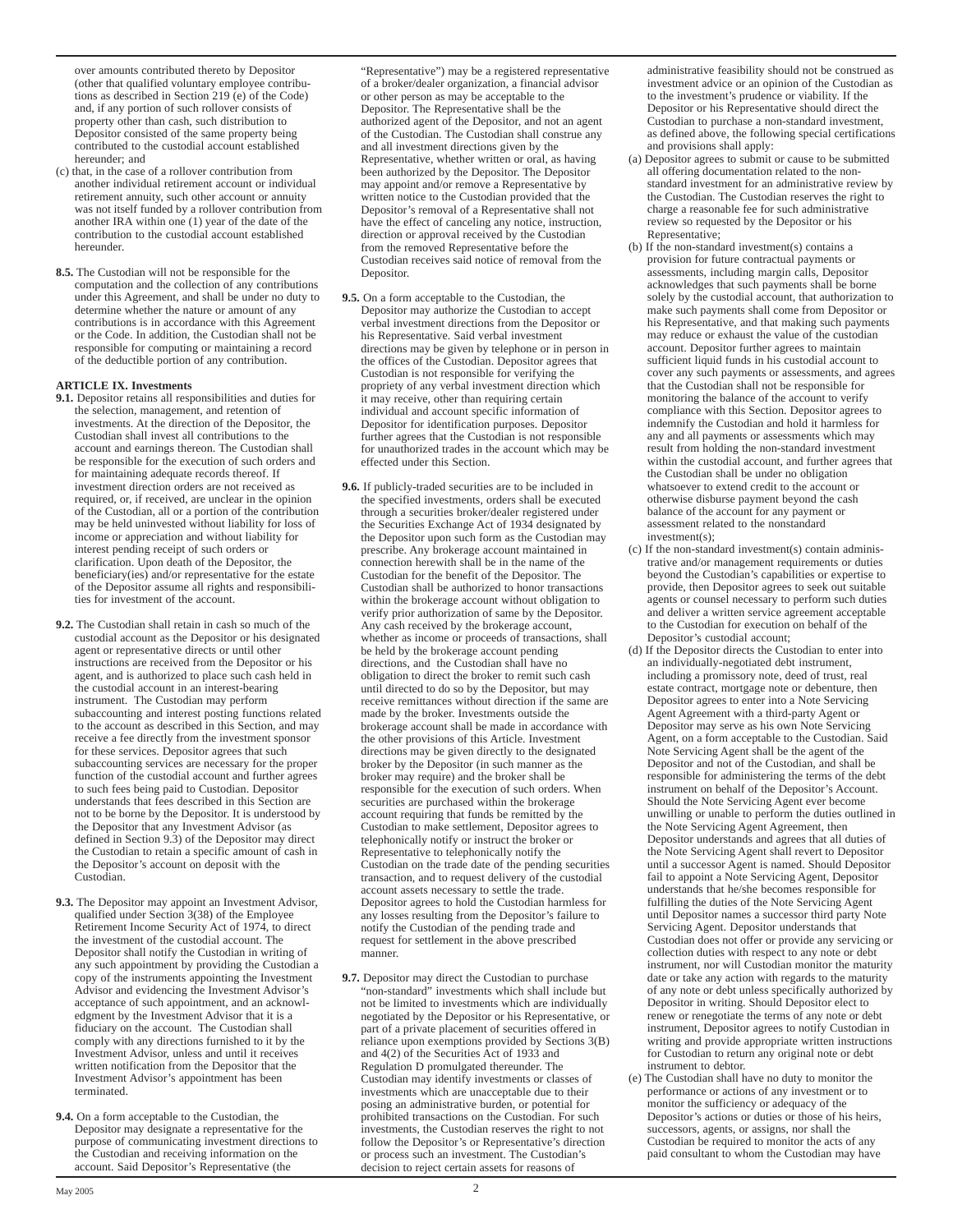- (f) Depositor agrees to be responsible for any and all collection actions, including contracting with a collection agency or instituting legal action, and bring any other suits or actions which may become necessary to protect the rights of the account as a result of the operation or administration of the investment(s); and
- (g) Depositor may not direct the purchase of a life insurance contract or a "collectible" as defined in Code Section 408(m).
- **9.8.** The Custodian may value assets of the account on a quarterly basis utilizing various sources available to it. However, the Custodian shall not guarantee the accuracy of prices obtained from quotation services, independent appraisal services, investment sponsors, or parties related thereto or, any other sources. Values for brokerage accounts shall be equal to the total equity value of the account, and shall reflect only those assets which are priced by the brokerage firm. Individual assets held within the brokerage account shall not be listed individually on statements furnished by the Custodian.

In the absence of direction from the Secretary of the Treasurer or his authorized representative to the contrary, the value of illiquid assets such as limited partnerships, limited liability companies, or privately-held stock, shall be determined by a fair market value from the investment sponsor or other source chosen by Custodian in its sole discretion. Promissory notes and privately-offered corporate debt may have valuations reflected at the face value shown on the original note or debt instrument, or if the note is such that it is subject to an amortization schedule, valuation may be shown at amortized value.

If the investment sponsor is unwilling or unable to provide a fair market value, then the Custodian may list the value of the illiquid asset at its original acquisition cost or carry forward the last known value. Assets which are reported by the investment sponsor as having no market value, are in bankruptcy, or other relevant condition exists, may reflect a valuation of zero on the Custodian's periodic statement.

For investments that are not publicly tradeable on a securities exchange, the Custodian shall seek a valuation of such securities from the sponsor/issuer of the investment. If a value is not received within ninety (90) days after request, then, upon notice from the Custodian, it is the duty of the Depositor to provide the Custodian with the fair market value of the investment from the investment sponsor or from an independent appraisal service of the Depositor's choice, provided such appraisal service is acceptable to Custodian. Custodian reserves the right to resolve differences in values in any manner Custodian deems appropriate. If the Depositor fails to do so, within six (6) months after notice, then the Custodian shall be authorized, entitled and directed to distribute such investment in-kind at fair market value, which may be original acquisition cost or the last known value, to the Depositor.

**9.9.** If investment(s) selected by the Depositor or his Rep generate Unrelated Business Taxable Income (UBTI), Depositor understands that such income, when considered in conjunction with all such income from all custodial accounts, may be taxable to the IRA account to the extent that all UBTI for a given taxable year exceeds the threshold amount set by the IRS (currently \$1000). In such instances, the IRS requires that a Form 990-T be filed for the custodial account along with the appropriate amount of tax. Depositor understands that the Custodian does not monitor the amount of UBTI in the custodial account, and does not prepare Form 990-T. Depositor agrees to monitor UBTI for this and any other Custodian account which he may hold, and further agrees to prepare, or have prepared, the proper 990-T tax form and forward it to the

Custodian for filing, along with authorization to pay any tax due from the custodial account.

- **9.10.** The Depositor understands that certain transactions are prohibited for tax-exempt IRA accounts under Code Section 4975. Depositor further understands that the determination of whether a transaction directed by Depositor or his Representative is prohibited depends on all of the relevant facts and circumstances surrounding the purchase. The Depositor acknowledges that the determination of whether a transaction directed by Depositor or his Representative is prohibited depends on all of the relevant facts and circumstances surrounding the purchase. The Depositor acknowledges that, should the custodial account engage in a prohibited transaction, that the fair market value of the account will become a taxable distribution to the Depositor in the taxable year in which the transaction was made. In addition, if the Depositor is under age 59 1/2, additional premature distribution penalty taxes may apply. Depositor hereby warrants that he will not enter into a transaction, or cause a transaction to be entered into, which is prohibited under Section 4975 of the Code. Depositor further warrants that, if a transaction is questionable due to Depositor's relationship to the investment sponsor, that he will consult with such counsel and advisors as Depositor may deem necessary prior to directing or causing the direction of that transaction.
- **9.11.**Without limiting the generality of the foregoing, the Depositor understands and acknowledges that Custodian will act solely as agent for the Depositor, and under the instructions of the Depositor, with respect to the investment of the assets of the custodial account and, acting in that capacity, shall place orders for the purchases of securities providing the Depositor has sufficient funds in the custodial account or arranges to make funds available in advance for such purposes, and will also place orders for the sale of securities provided such securities are held by Custodian and in deliverable form. The Depositor authorizes the Custodian to charge the custodial account for the cost of all securities purchased or received from the securities sold or delivered against payment. If the Depositor directs the Custodian to place an order for a mutual fund investment and there are insufficient funds in the account to cover the settlement cost, Depositor agrees to deposit in the custodial account immediately (and in any event not later than the settlement date) sufficient liquid funds to cover the cost of the investment. Depositor agrees that the Custodian shall be under no obligation whatsoever to extend credit to the account or otherwise disburse payment beyond the cash balance of the custodial account for any purchase of a mutual fund investment. In the event Depositor fails to timely deposit sufficient funds in the custodial account to cover the cost of any such investment, the Custodian, at its option, may cancel the order for the investment or, if the investment already has been acquired, sell the investment and reimburse itself for any costs or expenses incurred by the Custodian in settling the purchase order. Depositor agrees that Custodian shall not be liable for any actions taken in accordance with this provision, and further agrees to indemnify and hold the Custodian harmless for its actions in canceling a purchase order for a mutual fund investment in the custodial account or selling the investment to reimburse itself as provided above.

## **ARTICLE X. Trust Accounts**

**10.1.** It shall be the sole duty of the Custodian to maintain a custodial account in the name of the Depositor and to make payments and distributions as directed by the Depositor or his Representative. Pursuant to the directions of the Depositor or his Representative, the Custodian shall invest and reinvest the assets in the custodial account without any duty to diversify and without regard to whether such investment is authorized by the laws of any jurisdiction for custodial investment, in securities obtainable "over the counter" or on a recognized exchange, savings media and any other acceptable public or non-standard investment which in the sole judgment of the Custodian will not impose an unreasonable administrative burden (with such determination by the Custodian not to be construed in any respect as a judgment concerning the prudence or advisability of such investment). The custodial account shall reflect the amounts contributed by the Depositor, receipts, investments, distributions, disbursements, and all other transactions.

- **10.2.** The Custodian shall have the following powers and authority in the administration of the custodial account:
- (a) Pursuant to the Depositor's or his Representative's directions, to exercise or sell options, conversion privileges or rights to subscribe for additional securities and to make payments therefore.
- (b) To make, execute and deliver as Custodian any and all contracts, waivers, releases or other instruments necessary or proper for the exercise of any of the foregoing powers.
- (c) In the absence of specific investment instructions from the Depositor, to leave any property comprising the custodial account for safekeeping or on deposit, with or without interest, with such banks, brokers and other custodians as the Custodian may select.
- (d) To hold any securities in bearer form or in the name of banks, brokers and other custodians or in the name of the Custodian without qualifications or description or in the name of any nominee.
- (e) To employ suitable agents and counsel and to pay their reasonable expenses and compensation.
- (f) To do and perform all acts or things reasonably necessary or desirable to carry out the power and authority granted to the Custodian.
- **10.3.** Custodian shall process investment directions and/ or invest funds which it receives in accordance with Depositor's directions within seven (7) business days of receipt of such directions and/or funds plus necessary administrative and processing time. Custodian shall be under no duty to credit interest or earnings on the funds received, and Depositor agrees that Custodian shall not be liable for any market value adjustment which may occur during or after said processing time.
- **10.4.** The Custodian shall have no duty other than to follow the directions of the Depositor, his Representative, or Investment Advisor, and shall be under no duty to question said instructions. The Custodian does not assume any responsibility for rendering advice with respect to the investment and reinvestment of the Depositor's account, and shall not be liable for any loss which results from the exercise of control over his account by the Depositor, his Representative, or Investment Advisor. Without limiting the generality of the foregoing, the Custodian is authorized to collect all interest, dividends, proceeds of the sale and other monies due and collectable that arise from the investment of the Assets (collectively, "Fund Income") and to credit such Fund Income to the Account and, upon Custodian's receipt, shall become part of the custodial account. In the case of any solicitation received by the Custodian with respect to the Depositor's account (including but not limited to third party tender offers with respect to limited partnership interests in the account), the Custodian will transmit such materials to the Depositor (or to his Representative or Investment Advisor, as directed by the Depositor); however, the Custodian must have at least ten (10) days from the date it receives instructions from the Depositor (or his Representative or Investment Advisor) to transmit such instructions to the soliciting party by the date specified in the solicitation. The Custodian shall have no obligation to transmit any solicitation received or instructions given with respect to the Depositor's account by other than regular mail, and shall not be responsible for any failure to respond to a solicitation by the deadline specified therein due to (i) delays in the mail or (ii) where the Custodian has less than ten (10) days from the date instructions are received from the Depositor (or his or her Representative or Investment Advisor) and the specified deadline for responding. Custodian need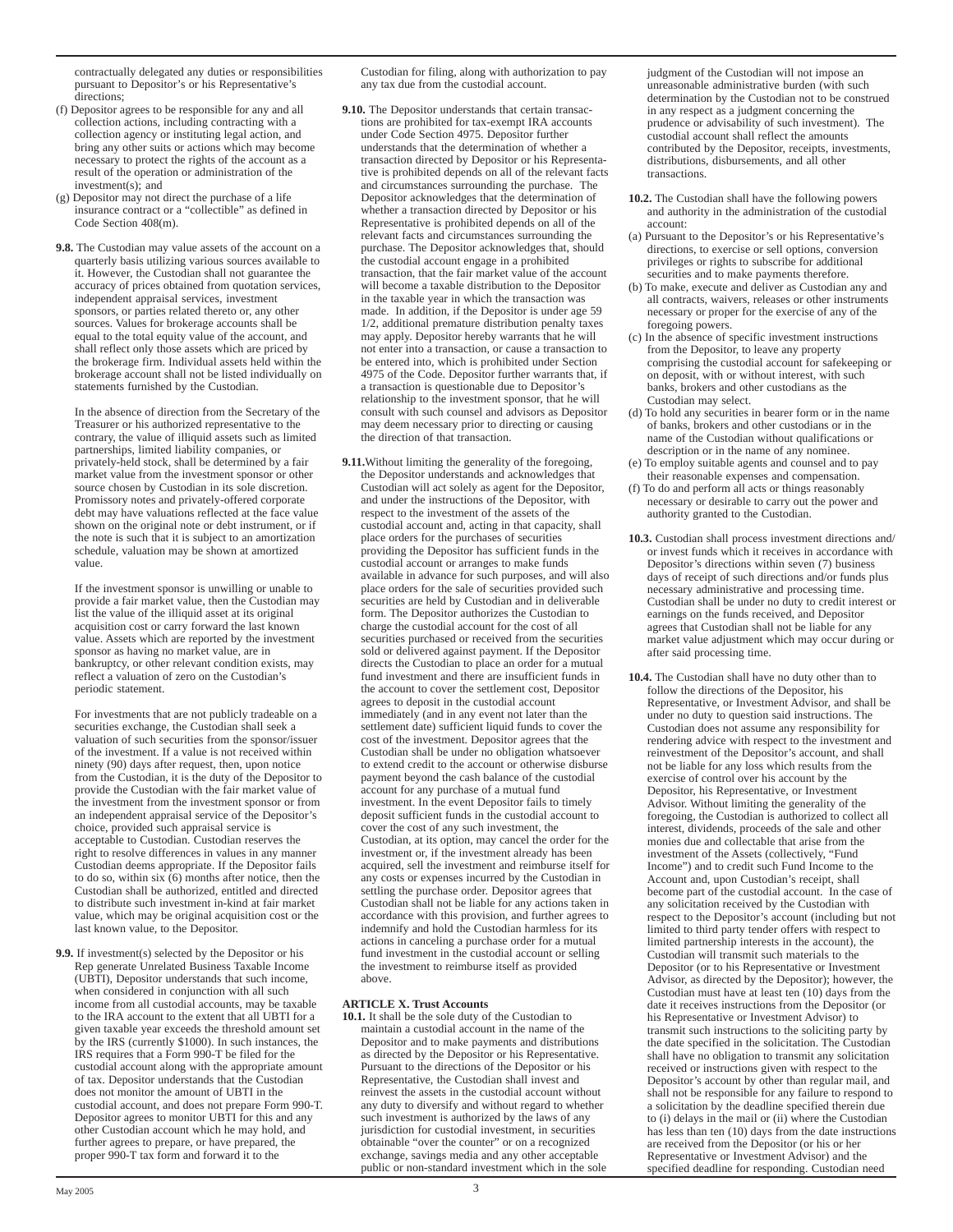not honor offers or recognize communications that are not addressed to each Depositor's account by name. The Custodian shall not be responsible for any action taken by the Depositor or his Representative as a result of information concerning the account or any investment which may be transmitted or not transmitted to the Depositor or his Representative. The Custodian shall have no responsibility or duty to review or monitor any securities or other property held within the Custodian account, nor shall the Custodian be held liable for its failure to act because of the absence of any directions from the Depositor. The Custodian shall not be liable for the actions or inactions of any prior trustee, custodian, or other service provider or agent of the Depositor which may have occurred prior to the transfer of the Custodian account. The Depositor shall indemnify and hold Custodian harmless for any losses resulting from the Custodian's action or inaction in relation to investment directions received from the Depositor, his Representative, or Investment Advisor, for the actions or inactions of Agents appointed by the Depositor, or by the Custodian at the direction of the Depositor, and for any tax consequences resulting from the Depositor's or Representative's direction to engage in any unauthorized transaction, including an investment in life insurance contracts, investment in collectibles, or engaging in a prohibited transaction as defined in Section 4975 of the Code.

# **ARTICLE XI. Beneficiary Designation**

- **11.1.** The Depositor may from time to time designate, upon such form as the Custodian shall prescribe, any person, trust or persons, contingently or successively, to whom the Custodian shall pay the Depositor's interest in the custodial account in the event of his death. Such primary and contingent beneficiary designation shall be effective when filed with the Custodian and shall revoke all prior beneficiary designations made before that date by Depositor.
- **11.2.** If a Depositor fails to name a beneficiary in accordance with Section 11.1, or if all beneficiaries named by a Depositor predecease the Depositor, the remaining balance of the custodial account shall be payable to the spouse of the Depositor, or if there is no spouse living, then to the estate of the Depositor.
- **11.3.** When and after distributions of the custodial account to the Depositor's beneficiary commence, all rights and obligations of the Depositor under this Agreement shall inure to, and be exercised by, such beneficiary.
- **11.4.** If the beneficiary designated to receive payments hereunder is a minor or person of unsound mind, whether so formally adjudicated or not, the Custodian, in its discretion, may make such payment to such person as may be acting as parent, guardian, committee, conservator, custodian, or legal representative of such minor or incompetent and the receipt of any such person as selected by the Custodian shall be a full and complete discharge to the Custodian for any sums so paid.

# **ARTICLE XII. Payout of Benefits**

- **12.1.** If the Depositor has selected a distribution option involving life contingencies, the Depositor may direct the Custodian to utilize the amount in the custodial account which would otherwise be available as a lump sum distribution to purchase an annuity from such insurance company as the Depositor may select to satisfy the requirements of Article IV of this Agreement.
- **12.2.** Depositor's election as to the method of distribution under Section 4.3 of this Agreement must be made at least thirty (30) days before the Required Beginning Date, which is defined as April 1 of the calendar year immediately following the calendar year in which the Depositor reaches age 70 1/2. If no election is made, the Custodian will make distributions over a period not to exceed the Depositor's single life expectancy.

**12.3.** When determining the amount to be distributed for the second distribution calendar year and subsequent distribution calendar years, the Depositor's life expectancy (or the joint life expectancy of the Depositor and his named beneficiary) shall not be recalculated unless such recalculation is elected by the Depositor on a form acceptable to the Custodian.

# **ARTICLE XIII. Duties, Records, Reports**

- **13.1.** The Custodian's sole duties to the Depositor regarding reporting shall be to send Depositor a copy or facsimile of IRS Form 5498 and/or an annual calendar year statement of the assets of the account within time frames established by the IRS. In addition, the Custodian shall furnish Quarterly reports to the Depositor detailing transactions performed under this custodial account and the value of assets held within the account.
- **13.2.** The Custodian shall have no liability or responsibility for transactions reported or not reported on any periodic or annual statement unless the Depositor or his Representative file written exceptions or objections within 60 days after receipt of the report or statement. Upon receipt of written notification under this Section, the Custodian's liability and responsibility shall be to fully investigate the exceptions or objections, and make any adjustments, correct any entries, or otherwise reconcile the account as may be necessary. If any such adjustments or corrections are required, the Custodian shall issue a revised statement for the reporting period(s) in question.

## **ARTICLE XIV. Fees and Expenses**

- **14.1.** THE DEPOSITOR SHALL BE CHARGED BY THE CUSTODIAN FOR ITS SERVICES HEREUNDER IN ACCORDANCE WITH THE CURRENT POSTED FEE SCHEDULE OF THE CUSTODIAN AS IT MAY BE AMENDED FROM TIME TO TIME. ANY INCOME TAXES OR OTHER TAXES OF ANY KIND WHATSOEVER THAT MAY BE LEVIED UPON OR IN RESPECT OF THE CUSTODIAL ACCOUNT, ANY TRANSFER TAXES INCURRED IN CONNEC-TION WITH THE INVESTMENT AND REIN-VESTMENT OF ASSETS IN THE CUSTODIAL ACCOUNT, AND ALL OTHER ADMINISTRA-TIVE EXPENSES INCURRED BY THE CUSTODIAN IN THE PERFORMANCE OF ITS DUTIES, INCLUDING FEES FOR LEGAL SERVICES RENDERED TO THE CUSTODIAN AND COMPENSATION OF THE CUSTODIAN SHALL BY PAID BY THE DEPOSITOR AND THE DEPOSITOR HEREBY COVENANTS AND AGREES TO PAY THE SAME.
- **14.2.** In the event the Depositor shall at any time fail to discharge any liability under this Article, such liability shall be charged to the custodial account, and the Custodian may liquidate such of the assets of the custodial account for such purposes as in its sole discretion it shall determine. Notwithstanding any provisions of this Agreement, all payments under this Section and the liquidations of assets to obtain funds therefore may be made without the approval or direction of the Depositor. If the custodial account is not sufficient to satisfy such liability, the Depositor shall be liable for any deficiency.
- **14.3.** THE CUSTODIAN'S CURRENT POSTED FEE SCHEDULE MAY BE AMENDED AT ANY TIME UPON 30 DAYS' WRITTEN NOTICE TO THE DEPOSITOR. THE CUSTODIAN RESERVES THE RIGHT TO CHARGE FEES IN ADDITION TO ITS POSTED FEE SCHEDULE FOR EXTRAORDI-NARY OR SPECIAL SERVICES, OR FOR UNFORESEEN EXPENSES TO THE ACCOUNT, INCLUDING LEGAL EXPENSES INCURRED BY THE CUSTODIAN. THE CUSTODIAN DOES NOT PRORATE FEES. ON A FORM ACCEPT-ABLE TO THE CUSTODIAN, THE DEPOSITOR MAY ELECT TO PAY FEES DIRECTLY, OR HAVE THEM WITHDRAWN FROM THE ASSETS OF THE ACCOUNT. TERMINATION FEES ARE DUE AND PAYABLE UPON DISTRIBUTION TO

## THE DEPOSITOR OR UPON TRANSFER TO ANOTHER TRUSTEE OR CUSTODIAN.

## **ARTICLE XV. Amendment and Termination**

- **15.1.** The Depositor irrevocably delegates to the Custodian the right and power to amend this Agreement. Except as hereafter provided, the Custodian will give the Depositor 30 days' written notice of any amendment. In case of a retroactive amendment required by law, the Custodian will provide written notice to the Depositor of the amendment within 30 days after the amendment is made, or if later, by the time that notice of the amendment is required to be given under regulations or other guidance provided by the Code. The Depositor shall be deemed to have consented to any such amendment unless the Depositor notifies the Custodian to the contrary within 30 days after notice to the Depositor and requests a distribution or transfer of the balance of the account. The Custodian's termination fee shall be applicable to any account so distributed or transferred.
- **15.2.** The Depositor may terminate this agreement at any time by delivery of written notice of such termination to the Custodian. Upon such termination, the Custodian shall continue to hold the assets and distribute them in accordance with the previous instructions of the Depositor and the provisions of this Agreement unless the Custodian receives other instructions from the Depositor (such as those involving a rollover) which the Custodian may follow, without liability and without any duty to ascertain whether such payout is proper under the provisions of the Code or of any other plan.
- **15.3.** Upon request of the Depositor in writing to the Custodian, the Custodian shall transfer all assets in the custodial account to the Depositor, to a qualified retirement plan, or to another individual retirement account established by the Depositor. The Custodian is authorized, however, to reserve such sum of money or property as it may deem advisable for payment of all its fees, compensation, costs and expenses, or for any other liabilities constituting a charge against the assets of the custodial account or against the Custodian, with any balance of such reserve remaining after the payment of all such items to be paid over to the successor custodian or custodian.

#### **ARTICLE XVI. Resignation or Removal of Custodian**

- **16.1.** Upon written notice to the Custodian, the Depositor may remove it from its office hereunder. Such notice, to be effective, shall designate a successor custodian or custodian and shall be accompanied by the successor's written acceptance. The Custodian may at any time resign upon thirty (30) days' written notice to Depositor, whereupon the Depositor shall appoint a successor to the Custodian. In the event of resignation of the Custodian and failure to appoint a qualified successor, the Custodian may appoint a successor trustee or custodian, or distribute the assets of the custodial account to the Depositor.
- **16.2.** The successor trustee or custodian shall be a bank, insured credit union, or other person satisfactory to the Secretary of the Treasury pursuant to Section 408(a)(2) of the Code. Upon receipt by the Custodian of written acceptance by its successor of such successor's appointment, the Custodian shall transfer and pay over to such successor the assets of the custodial account and all records (or copies thereof) of Custodian pertaining thereto. The Custodian is authorized, however, to reserve such sum of money or property as it may deem advisable for payment of all its fees, compensation, costs and expenses, or for payment of any other liabilities constituting a charge on or against the assets of the custodial account or on or against the Custodian, with any balance of such reserve remaining after the payment of all such items to be paid over to the successor trustee or custodian.
- **16.3.** The Custodian shall not be liable for the acts or omissions of its successor.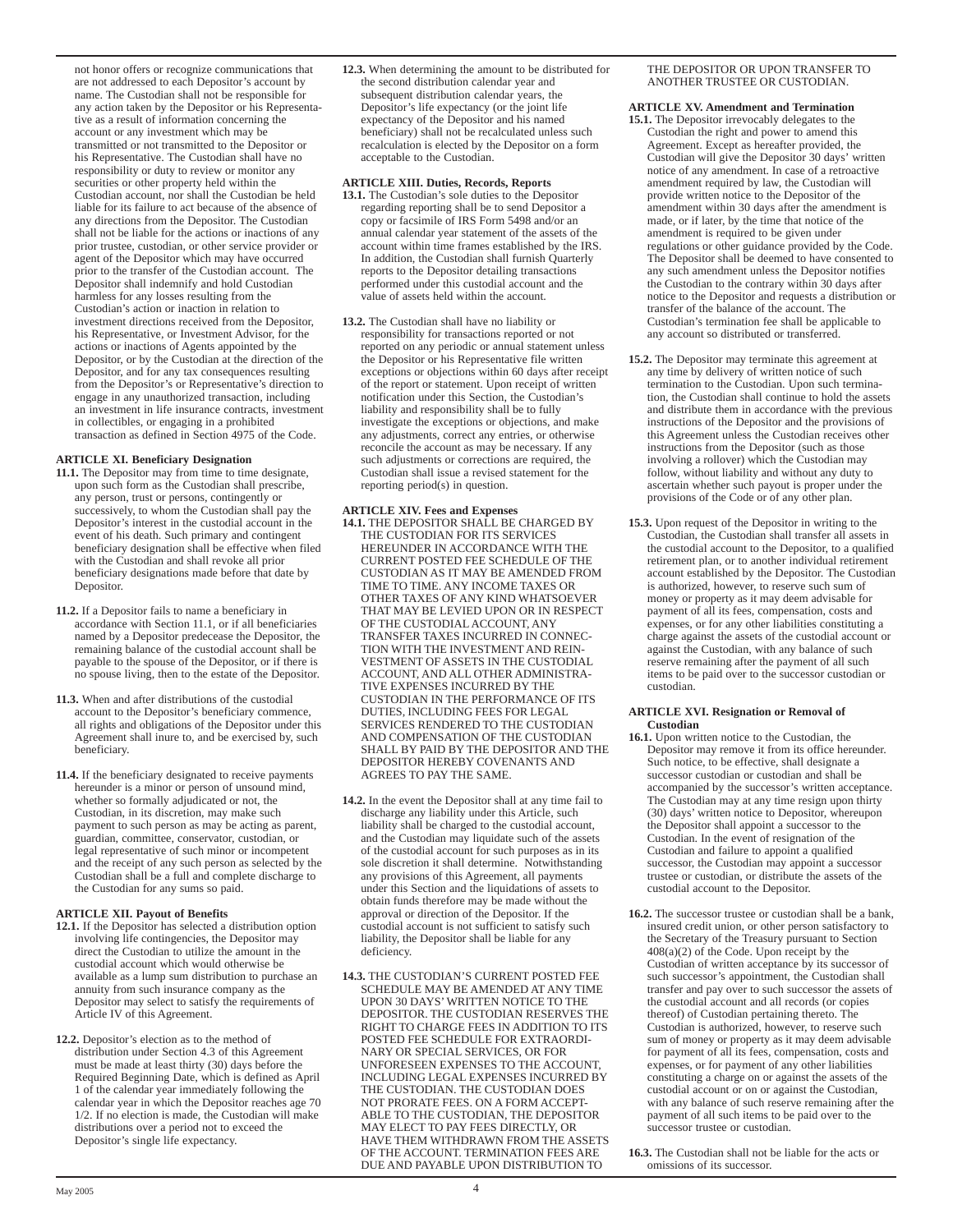## **ARTICLE XVII. Miscellaneous**

- **17.1.** Neither the Depositor nor any beneficiary of the Depositor shall have any right to pledge, hypothecate, anticipate or in any way create a lien upon any assets or part of the custodial account. Distributions to the Depositor, his beneficiaries, spouse, heirs-at-law, or legal representatives, excepting minors and persons under legal disability, shall be made only to them and upon their personal receipts and endorsements and no interest in the custodial account, or any part thereof, shall be assignable in anticipation of payment either by voluntary or involuntary act, or by operation of law, or be liable in any way for the debts or defaults of such Depositor, his beneficiaries, spouse, or heirsat-law. The provisions of this paragraph shall not apply to the extent that they violate any applicable law.
- **17.2.** The custodial account created hereunder is created for the exclusive benefit of the Depositor or his beneficiaries, and at no time shall it be possible for any part of the assets of the custodial account to be used for or diverted to purposes other than for the exclusive benefit of the Depositor or his beneficiaries.
- **17.3.** Notwithstanding the provisions of Sections 17.1 and 17.2 above, in the event the Depositor and the Depositor's spouse obtain a Separation Instrument, as described in Section  $408(d)(6)$  of the Code, the Depositor may direct the Custodian in writing to transfer the appropriate portion of the assets in the Depositor's account directly to the Depositor's former spouse or to an IRA maintained by the Depositor's former spouse, provided the transfer is in accordance with the Separation Instrument, a copy of which shall be furnished to the Custodian. The transfer of assets to the Depositor's former spouse may be in cash or in-kind, pursuant to directions contained in the Separation Instrument.
- **17.4.** THE CUSTODIAN SHALL BE UNDER NO DUTIES WHATSOEVER EXCEPT SUCH DUTIES AS ARE SPECIFICALLY SET FORTH IN THIS AGREEMENT. THE CUSTODIAN SHALL BE FULLY PROTECTED IN ACTING UPON ANY INSTRUMENT, CERTIFICATE, OR PAPER BELIEVED BY IT TO BE GENUINE AND TO BE SIGNED OR PRESENTED BY THE PROPER PERSON OR PERSONS, AND THE CUSTODIAN SHALL BE UNDER NO DUTY TO MAKE ANY INVESTIGATION OR INQUIRY AS TO ANY STATEMENT CONTAINED IN ANY SUCH WRITING BUT MAY ACCEPT THE SAME AS CONCLUSIVE EVIDENCE OF THE TRUTH AND

ACCURACY OF THE STATEMENTS THEREIN CONTAINED. THE DEPOSITOR SHALL AT ALL TIMES INDEMNIFY AND HOLD HARMLESS THE CUSTODIAN FROM ANY LIABILITY WHICH MAY ARISE HEREUNDER EXCEPT LIABILITY ARISING FROM THE GROSS NEGLIGENCE OR WILLFUL MISCONDUCT OF THE CUSTODIAN.

**17.5.** THE PARTIES AGREE THAT, UPON THE REQUEST OF EITHER DEPOSITOR OR THE CUSTODIAN, WHETHER MADE BEFORE OR AFTER THE INSTITUTION OF ANY LEGAL PROCEEDING, ALL CLAIMS AND DISPUTES OF EVERY TYPE AND MATTER WHICH MAY ARISE BETWEEN DEPOSITOR AND THE CUSTODIAN SHALL BE SUBMITTED TO BINDING ARBITRATION BEFORE A PANEL OF ARBITRATORS (AS DESCRIBED BELOW), OF AND PURSUANT TO THE RULES OF THE AMERICAN ARBITRATION ASSOCIATION ("AAA"); THAT SUCH ARBITRATION HEAR-INGS AND PROCEEDINGS SHALL TAKE PLACE ONLY IN DOUGLAS COUNTY NEBRASKA OR ANOTHER SITE SELECTED BY CUSTODIAN IN ITS SOLE DISCRETION; THAT THIS ARBITRATION PROVISION AND THE ARBITRATION SHALL BE ADMINISTERED BY THE AAA PURSUANT TO AND CONSTRUED AND ENFORCED UNDER THE FEDERAL ARBITRATION ACT (TITLE 9 OF THE UNITED STATES CODE) ("FAA"); HOWEVER, IF THE FAA IS INAPPLICABLE FOR ANY REASON, SUCH ARBITRATION SHALL BE CONDUCTED PURSUANT TO NEBRASKA LAW; THAT THERE SHALL BE NO CLASS ACTION, CLASS OR CONSOLIDATED ARBITRATION; THAT THE PREVAILING PARTY IN ANY CLAIM OR DISPUTE OF ANY TYPE BETWEEN THE DEPOSITOR AND THE CUSTODIAN SHALL RECOVER REASONABLE ATTORNEYS' FEES, COSTS AND EXPENSES, INCLUDING WITHOUT LIMITATION, ARBITRATION FILING FEES, ARBITRATORS' FEES, AND OTHER ARBITRATION FEES; AND THAT THIS ARBITRATION AGREEMENT SHALL GOVERN ANY DISPUTES INVOLVING DEPOSITOR AND THE CUSTODIAN NOTWITHSTANDING ANY PROVISIONS, INCLUDING AND WITHOUT LIMITATION VENUE OR ARBITRATION PROVISIONS, CONTAINED IN ANY AGREE-MENT SIGNED BY CUSTODIAN IN ITS CUSTODIAL CAPACITY. ANY ARBITRATION PROCEEDING SHALL BE CONDUCTED BY A PANEL OF THREE NEUTRAL ARBITRATORS SELECTED BY THE PARTIES UNLESS THE

PARTIES AGREE OTHERWISE. IF ARBITRA-TION IS REQUESTED AS DESCRIBED ABOVE, THE PARTIES EXPRESSLY WAIVE ANY RIGHT TO INSTITUTE OR CONDUCT LITIGATION OR ARBITRATION BEFORE ANY OTHER BODY OR TRIBUNAL. THE PARTIES FURTHER AGREE THAT IF A PARTY IS REQUIRED TO ENFORCE THIS ARBITRATION AGREEMENT AGAINST THE OTHER PARTY AND/OR TO COMPEL THE OTHER PARTY TO ARBITRATION PURSUANT TO THIS AGREEMENT, THE PARTY SHALL RECOVER FROM THE OTHER PARTY REASONABLE ATTORNEYS' FEES, COSTS AND EXPENSES SO INCURRED. ARBITRA-TION SHALL BE FINAL AND BINDING UPON THE PARTIES.

- **17.6.** The custodial account created hereunder may be utilized by an employer in conjunction with IRS FORM 5305-SEP or other approved prototype or individually-designed document to establish a Simplified Employee Pension (SEP) Plan.
- **17.7.** Any notice or statement which the Custodian is required to give hereunder shall be deemed given when mailed to the intended recipient at his last known address. Any notice or statement to be given to the Custodian shall be deemed given only when actually received by the Custodian.
- **17.8.** Words used in the masculine shall apply to the feminine where applicable and wherever the context of this Agreement indicates the plural shall be read as the singular, and the singular as the plural.
- 17.9. The captions of Articles and Sections in this Agreement are included for convenience only and shall not be considered a part of, or an aid to, the construction of this Agreement.
- **17.10.** This Agreement is intended to qualify under Section 408(a) of the Code and if any term or provision hereof is subject to more than one interpretation or construction, such ambiguity shall be resolved in favor of that interpretation or construction which is consistent with that intent.
- **17.11.**This Agreement is accepted by the Custodian in, and administered under, the laws of the State of Nebraska. All contributions to the Custodian shall be deemed to take place in the State of Nebraska. **THIS AGREEMENT AND ALL AMEND-MENTS HERETO SHALL BE GOVERNED BY AND CONSTRUED IN ACCORDANCE WITH THE LAWS OF THE STATE OF NEBRASKA APPLICABLE TO CONTRACTS MADE AND TO BE PERFORMED THEREIN.**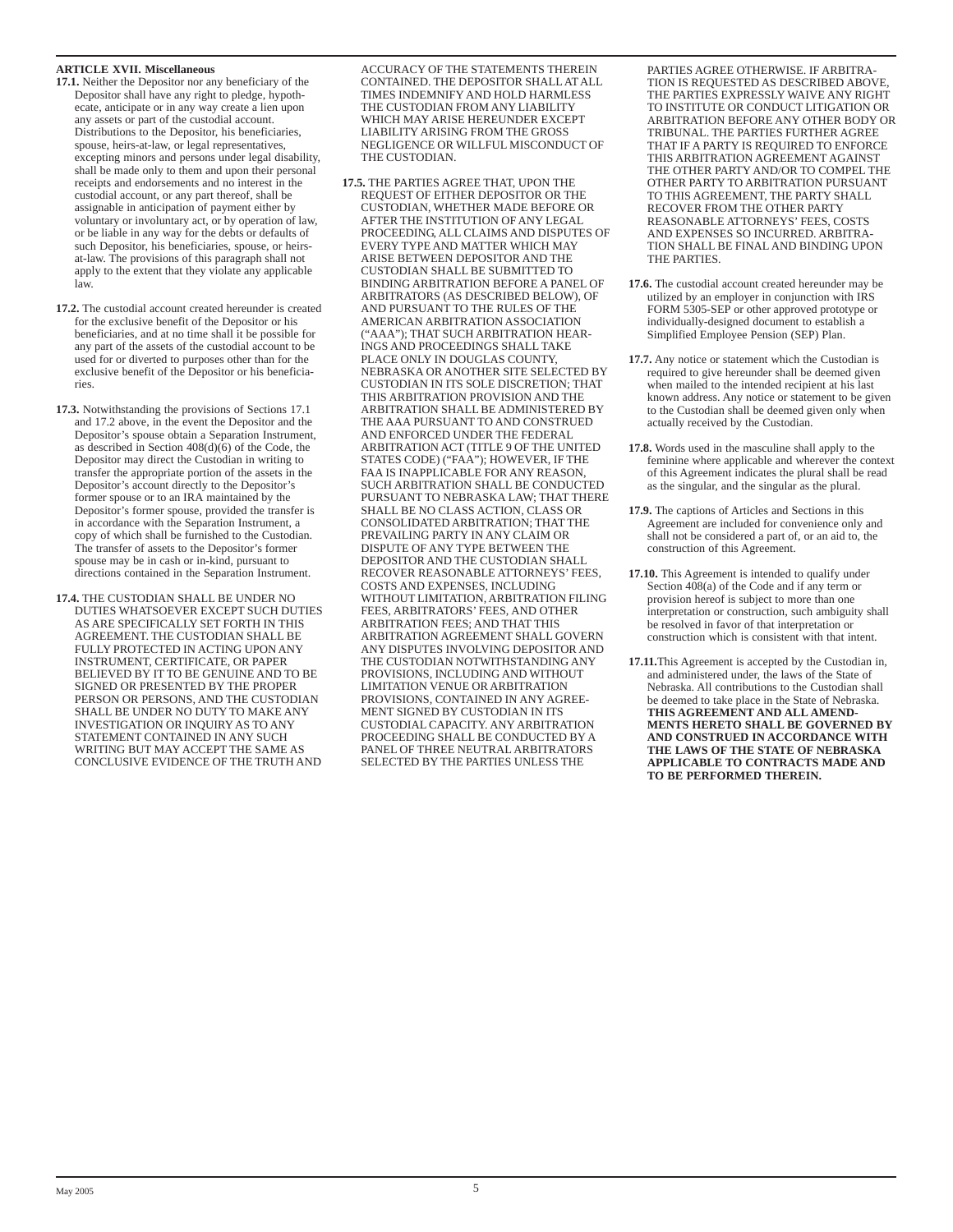# **Traditional IRA Disclosure Statement**

This Disclosure Statement, which is provided you in compliance with Treasury Regulation section 1.408-6(d)(4), explains what you should know about your individual retirement account (IRA), and is a general review of the federal income tax law applicable to it.

Constellation Trust Company presents the following Disclosure Statement pursuant to Internal Revenue Service Regulations which require that the information contained therein be given to individuals for whom an Individual Retirement Account (hereinafter "IRA" or "account") is established.

## **A. Right of revocation**

Regulations of the Internal Revenue Service require that this Disclosure Statement be given to a participant at least seven days before the account is established, or, the participant may revoke the account within seven days after it is established. By executing the Adoption Agreement, you acknowledge receipt of this Disclosure Statement. Accordingly, you are entitled to revoke the IRA within seven days after the date of your execution of the Adoption Agreement. Such revocation may be made only by written notice which at your option may be mailed or delivered to Constellation Trust Company as follows:

| Mailing address:  | <b>Constellation Trust Company</b><br>4020 South 147 <sup>th</sup> Street, Suite 3<br>Omaha, NE 68137 |
|-------------------|-------------------------------------------------------------------------------------------------------|
| Delivery address: | <b>Constellation Trust Company</b><br>4020 South 147 <sup>th</sup> Street, Suite 3<br>Omaha, NE 68137 |

If mailed, the revocation notice shall be deemed mailed on the date of the postmark (or if by registered or certified mail, the date of registration or certification) if deposited in the mail in the United States in an envelope or other appropriate wrapper, first class postage prepaid, properly addressed. Upon revocation within the seven-day period, Constellation Trust Company will return the current fair market value of the amount contributed to the IRA, without penalty, service charge, or administrative expense.

## **B. Statutory requirements of an IRA - Code Sec. 408(a)**

 An individual retirement account is a trust account created by a written governing instrument that meets the following requirements:

1. The custodian or custodian must be a bank, federally insured credit union, savings and loan association, or another person eligible to act as a custodian or custodian.

2. Except for rollovers and direct transfers (the tax free transfer of retirement funds from one retirement plan to another, described below) and employer contributions to a simplified employed pension plan or SIMPLE plan, contributions may not exceed the lesser of 100% of your compensation, or \$3,000 for tax years 2002-2004, \$4,000 for years 2005-2007, \$5,000 for 2008, with the potential for cost-of-living adjustment in 2009 and beyond. The contribution must be in cash. At no time may the contribution ever exceed more than 100% of compensation.

3. You will have a nonforfeitable interest in the account.

4. No part of the trust funds will be invested in life insurance contracts nor may the assets be commingled with other property except in a common trust fund or common investment fund.

5. You may not invest the assets of your IRA in collectibles (as described in Section 408(m) of the Internal Revenue Code). A collectible is defined as any work of art, rug or antique, metal or gem, stamp or coin, alcoholic beverage, or any other tangible personal property specified by the IRS. However, if the Custodian permits, specially minted US gold, silver and platinum coins and certain state-issued coins are permissible IRA investments. Beginning on 1/1/98 you may also invest in certain gold, silver, platinum or palladium bullion. Such bullion must be permitted by the Custodian and held in the physical possession of the IRA trustee or custodian.

6. Your interest in your IRA must begin to be distributed to you by the April 1st following the calendar year you attain the age of 70 1/2. The methods of distribution, election deadlines, and other limitations are described in detail below.

## **C. Limitations and Restrictions on the Deduction or an IRA – Code Sec. 219**

# **Eligible individuals**

You are permitted to make a regular contribution to your IRA for any taxable year prior to the taxable year you attain age 70 1/2, and if you receive compensation for such taxable year. Compensation includes salaries, wages, tips, commissions, bonuses, alimony, royalties from creative efforts and "earned income" in the case of self-employees. The amount that is deductible, depends upon whether or not you are an active participant in a retirement plan maintained by your employer; your adjusted gross income (AGI); your marital status; and your tax filing status.

# **Maximum contribution allowance**

The maximum amount you may contribute for any one year is the lesser of 100% of your compensation or, \$3,000 for tax years 2002-2004, \$4,000 for years 2005-2007, \$5,000 for 2008, with the potential for cost-of-living adjustment in 2009 and beyond. This is your contribution limit. The deductibility of regular IRA contributions depends upon your marital status, tax filing status, whether or not you are an "active participant" and your AGI.

#### **Catch-Up Contributions**

If you will attain the age of 50 by the end of the taxable year (December 31), you may make an additional "Catch-Up" contribution to your IRA. The maximum additional contribution limit is \$500 for tax years 2002-2005 and \$1,000 for tax years 2006 and beyond.

# **Active participant**

You are considered an active participant if you participate in your employer's qualified pension, profit-sharing, or stock bonus plan qualified under Section 401(a) of the Internal Revenue Code ("the Code"); qualified annuity under section 403(a) of the Code; a simplified employee pension plan (SEP); a Savings Incentive Match Plan for Employees (SIMPLE); a retirement plan established by a government for its employees (this does not include a Section 457 plan); tax-sheltered annuities or custodial accounts under Section 403(b) of the Code; and pre-1959 pension trusts under Section 501(c)(18) of the Code.

If you are not sure whether you are covered by an employer-sponsored retirement plan, check with your employer or check your Form W-2 for the year in question. The W-2 form will have a check in the "pension plan" box if you are covered by a retirement plan. You can also obtain IRS Publication 923 for more information on active participation in retirement plans for IRA deduction purposes.

#### **Deductibility of regular contributions**

If neither you or your spouse is an active participant in a qualified retirement plan (including qualified pension, profit sharing or stock bonus plans, tax-sheltered annuity plans, Simplified Employee Pension (SEP) Plans, SIMPLE Plans, certain government-sponsored plans, and plans described under Section 501(c)(18) of the Internal Revenue Code), then you may deduct the full amount of your IRA contribution without regard to your adjusted gross income or filing status.

If you or your spouse is an active participant in an employer sponsored retirement plan, you may be entitled to only a partial (reduced) deduction or no deduction at all, depending on your level of adjusted gross income (AGI) and your filing status. Your deduction begins to decrease (phase out) when your AGI falls within the thresholds set forth for the tax year as shown in the table below and a calculation must be made to determine your deductible limit for the year. Your deduction is eliminated altogether when it reaches or exceeds the upper threshold of the scale.

For contributions made for taxable years, beginning 2002 and after, the dollar thresholds for active participants in employer-sponsored plans are as follows:

|      | <b>Married Participants</b> | <b>Single Participants</b> |
|------|-----------------------------|----------------------------|
| 2002 | $$54.000 - $64.000$         | $$34,000 - $44,000$        |
| 2003 | $$60,000 - $70,000$         | $$40,000 - $50,000$        |
| 2004 | $$65,000 - $75,000$         | $$45,000 - $55,000$        |
| 2005 | $$70,000 - $80,000$         | $$50,000 - $60,000$        |
| 2006 | $$75,000 - $85,000$         | $$50,000 - $60,000$        |
| 2007 | $$80,000 - $100,000$        | $$50,000 - $60,000$        |

Married persons filing separate returns (who lived together at any time during the year) have a beginning threshold of zero. Therefore the phase out range remains \$0 - \$10,000, the same as for pre-1998 years.

#### **Nondeductible contributions**

Even if you are not eligible for an IRA deduction or full deduction, the law allows you to make a nondeductible contribution up to the maximum of the lesser of the amounts described previously above or 100% of compensation. These contributions, while not currently excludable from income, do accumulate taxdeferred earnings until the account is distributed. The total amount of deductible and nondeductible contributions still must not exceed the maximum amounts stated above.

You are responsible for reporting nondeductible contributions to the IRS on Form 8606, filed with your annual tax filing. In addition, you are responsible for keeping records as to the cumulative amount of nondeductible contributions made to your IRA. You may be subject to IRS penalties should you overstate your nondeductible amount or fail to file Form 8606.

No deduction is allowed with respect to a rollover contribution (the tax free transfer of retirement funds from one retirement plan to another, described below).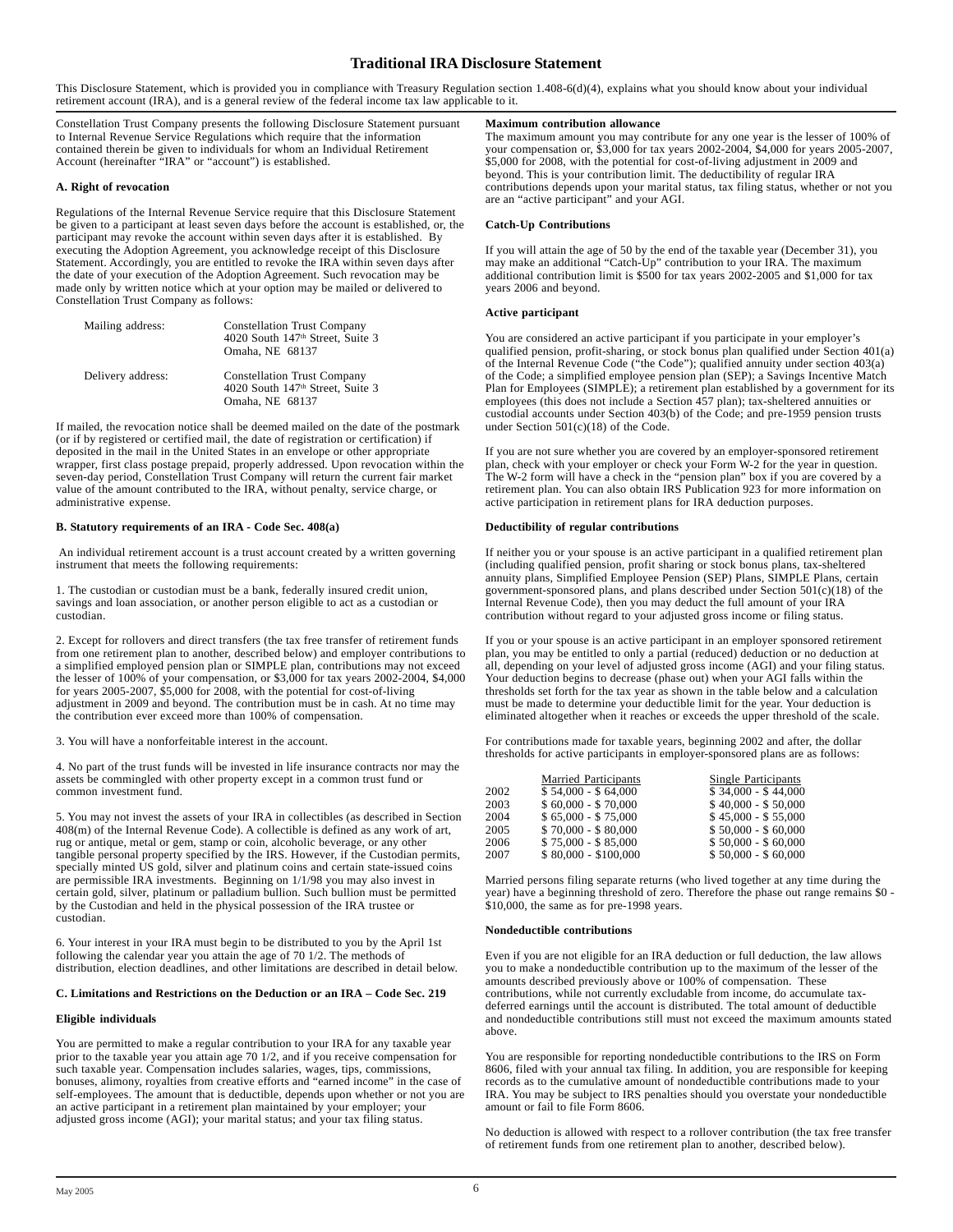Your employer may make a Simplified Employer Pension (SEP) contribution on your behalf into this IRA up to the lesser of 25% of your compensation or \$40,000 (subject to annual cost of living adjustments, if any, announced by the IRS, for tax years 2003 and following). This limit is a per employer limit. Your employer may contribute to this IRA or any other IRA on your behalf under a SEP plan even if you are age 70 1/2 or over, and even if you are covered under a qualified plan of another employer for the year.

The contribution to your IRA reduces your gross income. Therefore, even if you do not itemize your deductions and you use the standard deduction, you may still claim a deduction for contributions to your IRA.

You must make contributions to your account prior to April 15th following the year in which you claim the deduction.

#### **Tax Credits for Contributions**

For tax years between 2002 and 2006, you may be eligible to receive a tax credit on your IRA contribution. This tax credit is in addition to any deduction that may be allowed, and may not exceed \$1,000 in any given year. You may be eligible for a tax credit if you are a) age 18 or older, b) not a dependent of another tax payer, and c) not a full time student.

The credit is based on income levels as shown in the chart below and will range from 0 to 50 percent of eligible contributions not exceeding \$2,000.

| Joint Return*       | Head of Household*                                                 | All other cases*    | $\frac{0}{6}$ |
|---------------------|--------------------------------------------------------------------|---------------------|---------------|
| $$1 - $30,000$      | $$1 - $22.500$                                                     | $$1 - $15,000$      | 50            |
| $$30.001 - $32.500$ | $$22.501 - $24.375$                                                | $$15,001 - $16,250$ | 20            |
| $$32,500 - $50,000$ | $$24.376 - $37.500$                                                | $$16.251 - $25.000$ | 10            |
| Over \$50,000       | Over \$37,500                                                      | Over \$25,000       | $\Omega$      |
|                     | *Adjusted Gross Income (see your tax advisor for more information) |                     |               |

*\*Adjusted Gross Income (see your tax advisor for more information)*

## **Age 70 1/2.**

No deduction will be allowed for contributions made for the tax year in which you attain age 70 1/2.

## **Marital status.**

Since a deduction is available to each eligible individual, your marital status and whether or not you file a joint return will have no effect on contributions to an IRA. Both husband and wife can claim the deduction if each individual is eligible and each adopts a separate IRA. If they do, the deduction is computed separately for each spouse whether or not they file a joint tax return.

Community property laws of a state or other jurisdiction do not apply to IRAs. Therefore, you and your spouse must meet the qualifications individually and determine the amount of deductible contributions on the income that each of you has earned individually. You may not claim a deduction based on the earnings of your spouse, even though a state's law may provide that each spouse owns half of the income.

The deductible contribution limitation is increased if you make a contribution to an IRA established for your non-compensated spouse. (See SECTION "L" below.)

## **D. Prohibited transactions**

If you or your beneficiary engage in a prohibited transaction described in Code Section 4975, the entire account will lose its exemption from tax, and you must include the fair market value of the account in your income for the year in which the prohibited transaction took place. In addition, you may incur certain penalties for engaging in the transaction as well as the premature distribution penalty tax if you are under age 59 1/2 (see below). Examples of prohibited transactions are the borrowing of the income or corpus from an account, selling property to or buying property from the account, or receiving more than reasonable compensation for service performed for the account.

## **E. Pledging account as security**

If you use your account or any portion thereof as security for a loan, the portion so used is treated as distributed to you and may be subject to the 10% penalty tax on premature distributions if you are under are 59 1/2 (see below). Accordingly, if you invest in securities, you may not sell short or execute purchases in an amount greater than available cash.

## **F. Premature distributions**

If you receive a payment from your IRA before you attain the age of 59 1/2, the payment will be considered a premature distribution, unless it falls under one of the following exceptions:

(1) distributions made due to your death;

(2) distributions made due to your disability;

(3) any distribution to an alternate payee under a qualified domestic relations order;

(4) a series of substantially equal periodic payments at least annually over a period not to exceed single or joint life expectancy;

(5) distributions made to pay for medical expenses that exceed 7.5% of your adjusted gross income; or

(6) distributions made to pay health insurance premiums by certain unemployed individuals;

(7) distributions made to pay for certain qualified higher education expenses;

(8) distributions made to pay for qualified first-time home purchases, not to exceed \$10,000;

(9) a qualifying rollover distribution; or

(10) the timely withdrawal of the principal amount of an excess or nondeductible contribution.

If you receive a premature distribution, the amount received is included in your gross income in the taxable year of receipt. In addition, your income tax liability for that tax year is increased by an amount equal to 10% of the premature distribution includible in your gross income.

If your account is disqualified because you engaged in a prohibited transaction discussed above, the amount deemed distributed to you is included in your gross income. The premature distribution penalty tax (10% of the amount of the deemed distribution) will also apply if you had not attained the age of 59 1/2 before the beginning of such tax year.

If you request a distribution in the form of a series of substantially equal payments, and you modify the payments before 5 years have elapsed and before attaining age 59 1/2, the 10% additional income tax will apply retroactively to the year payments began through the year of such modification.

## **G. Federal estate and gift taxes**

Generally there is no specific exclusion for IRAs under the estate tax rules. Therefore, in the event of your death, your IRA balance will be includible in your gross estate for federal estate tax purposes. However, if your surviving spouse is the beneficiary of your IRA, the amount in your IRA may qualify for the marital deduction available under Section 2056 of the Internal Revenue Code. A transfer of property for federal gift tax purposes does not include an amount which a beneficiary receives from an IRA plan.

## **H. Taxation of distributions**

Taxable distributions from your IRA are taxed as ordinary income regardless of their source. They are not eligible for capital gains treatment or the special 5-year or 10 year averaging rules that may apply to lump-sum distributions from qualified employer plans.

The distributions you receive from your IRA are subject to Federal Income Tax Withholding unless you elect not to have the withholding apply. You may elect not to have withholding apply to your distribution. If you do not make an election, Federal Income tax will be withheld at the rate of 10% of the distribution amount. If you elect not to have withholding apply to your distribution, or if you do not have enough Federal Income Tax withheld from your distribution, you may be responsible for payment of estimated tax. You may incur penalties under the estimated tax rules if your withholding and estimated tax payments are not sufficient.

Constellation Trust will withhold state income tax according to the State Income Tax Withholding Requirements chart located on Constellation Trust's IRA Distribution Request form, unless otherwise instructed. (Not applicable in all states.)

## **I. Excise Tax on Excess Contributions**

Generally an excess IRA contribution which exceeds the contribution limits, and such excess contribution is subject to a 6% excise tax penalty on the principal amount of the excess each year until the excess is corrected.

**Method of withdrawing excess in a timely manner.** This 6% penalty may be avoided, if the excess amount plus the earnings attributable to the excess are distributed by your tax filing deadline including extensions for the year the excess contribution was made, and you do not take a deduction for such excess amount. If you decide to correct your excess in this manner, the principal amount of the excess returned is not taxable, however, the earnings attributable to the excess are taxable to you in the year in which the contribution was made. In addition, if you are under age 59 1/2 the earnings attributable are subject to a 10% premature distribution penalty. THIS IS THE ONLY METHOD OF CORRECTING AN EXCESS CONTRIBUTION THAT WILL AVOID THE 6% PENALTY.

**Method of withdrawing excess after tax filing due date.** If you do not correct your excess contribution in the manner prescribed above by the due date for filing your tax return, then you may withdraw the principal amount of the excess (no earnings need be distributed). The 6% penalty will, however, apply first to the year in which the excess was made and each subsequent year until it is withdrawn.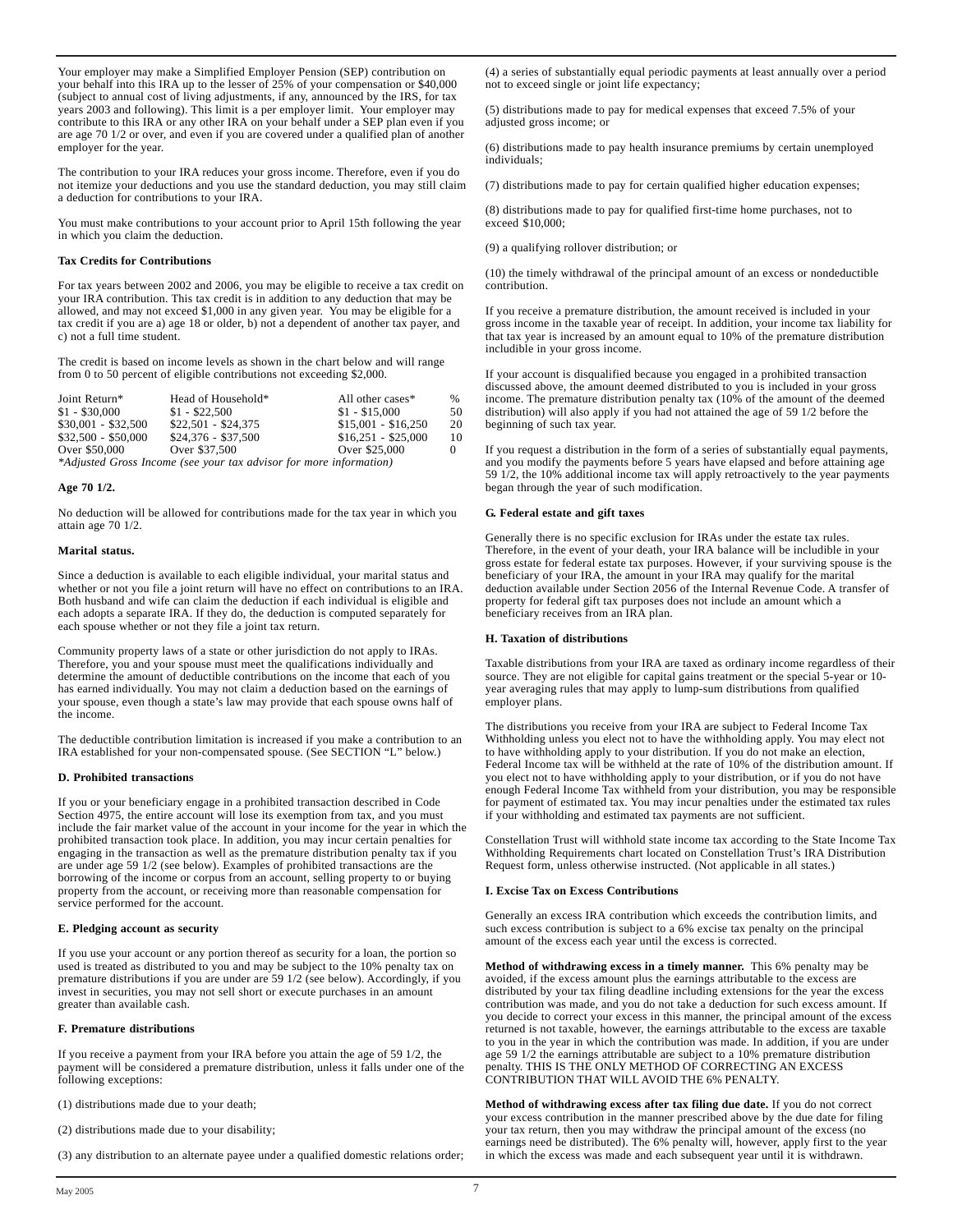Undercontribution method. Another method of correcting an excess contribution is to treat a prior year excess as a regular contribution in a subsequent year. Basically all you do is undercontribute in the first subsequent year where you have an unused contribution limit until your excess amount is used up. However, once again you will be subject to the 6% penalty in the first year and each subsequent year that an excess remains.

## **J. Required distributions**

**Taxation of distributions.** When you start withdrawing from your IRA, you may take the distributions in regular payments, random withdrawals or in a single sum payment. Generally all amounts distributed to you from your IRA are included in your gross income in the taxable year in which they are received. However, if you have made nondeductible contributions to your IRA, the nontaxable portion of the distribution, if any, will be a percentage based upon the ratio of your unrecovered nondeductible contributions to the aggregate of all IRA balances, including SEP and rollover contributions, as of the end of the year in which you take the distribution, plus distributions from the account during the year. All taxable distributions from your IRA are taxed at ordinary income tax rates for federal income tax purposes and are not eligible for either capital gains treatment or 5/10 year averaging.

**Age 70 1/2 required minimum distributions.** Once you attain age 70½, you are required to take the minimum distributions from your IRA each year. Below is a summary of the IRA distribution rules.

You are required to take a minimum distribution from your IRA for the year in which you reach age 70 ½ and for each year thereafter. You must take your first distribution by your required beginning date, which is April 1 of the year following the year you attain age 70 ½. The minimum distribution for any taxable year is equal to the amount obtained by dividing your IRA balance as of December 31 of the prior year by the applicable divisor (provided by the IRS and located in IRS Publications 590).

The applicable divisor is generally determined using the Uniform Lifetime Table (provided by the IRS). The table assumes a designated beneficiary that is exactly 10 years younger than you, regardless of who you designated as your beneficiary(ies), if any. If your spouse is your sole designated beneficiary, and is more than 10 years younger than you, the required minimum distribution is determined annually using the actual joint life expectancy of you and your spouse obtained from the Joint and Last Survivor Table provided by the IRS, rather than the life expectancy divisor from the Uniform Lifetime Table.

## **Death Distributions**

#### If you die,

a) On or after your required beginning date, distributions must be made to your beneficiary(ies) over the longer of the single life expectancy of your designated beneficiary(ies), or your remaining life expectancy. If a beneficiary other than an individual or qualified trust as defined in the Regulations is named, you will be treated as having no designated beneficiary of your IRA for the purpose of determining the distribution period. If your IRA does not have a designated beneficiary, distributions will begin utilizing your single life expectancy, reduced by one thereafter each year.

b) Before your required beginning date, the entire amount remaining in your account will, at the election of your designated beneficiary(ies), either

- i. Be distributed by the December 31st of the year containing the fifth anniversary of your death, or
- ii. Be distributed over the remaining life expectancy of your designated beneficiary(ies).

Your designated beneficiary(ies) must elect either option (i) or (ii) by the December 31st of the year following the year of your death. If no election is made, distribution calculations will default in accordance with option (ii). In the case of distributions under option (ii), distributions must commence by the December 31st of the year following the year of your death.

If your spouse is the designated beneficiary, distributions need not commence until the December 31st of the year you would have attained age 70 ½, if later. If a beneficiary(ies) other than an individual or qualified trust as defined in the Regulations is named, you will be treated as having no designated beneficiary(ies) of your IRA for purposes of determining the distribution period. If there is no designated beneficiary of your IRA, the entire IRA must be distributed by the December 31st of the year containing the fifth anniversary of your death.

A spouse who is the sole designated beneficiary of your entire IRA may elect to redesignate your IRA at his or her own. Regardless of whether or not the spouse is the sole designated beneficiary of your IRA, a spouse beneficiary may roll over his or her share of the assets to his or her own IRA.

**Caution:** These transactions are often complex. If you have any questions regarding minimum distributions, please see a competent tax advisor. In any distribution calendar year you may take more than the required minimum. However, if you take less than the required minimum with respect to any distribution calendar year, you are subject to a federal excise tax of 50% of the

difference between the amount required to be distributed and the amount actually distributed.

# **K. Rollover IRAs**

A rollover from another IRA is any amount you receive from one IRA and roll some or all of it over into another IRA. You are not required to roll over the entire amount received from the first IRA. However, any amount you do not roll over will be taxed at ordinary income tax rates for federal income tax purposes.

## **The following special rules also apply to rollovers between IRAs:**

1. The rollover must be completed no later than the 60th day after the day the distribution was received by you.

2. You may have only one IRA to IRA rollover during a 12 consecutive month period measured from the date you received a distribution of an IRA which was rolled over to another IRA. (See IRS Publication 590 for more information.)

3. The same property you receive in a distribution must be the same property you roll over into the second IRA. For example, if you receive a distribution from an IRA of property, such as stocks, that same stock must be rolled over into the second IRA.

4. You are required to make an irrevocable election indicating that this transaction will be treated as a rollover contribution.

5. You are not required to receive a complete distribution from your IRA in order to make a rollover contribution into another IRA, nor are you required to roll over the entire amount you received from the first IRA.

6. If you inherit an IRA due to the death of the participant, you may not roll this IRA into your own IRA unless you are the spouse of the decedent.

7. If you are age 70 1/2 or older and wish to roll over to another IRA, you must first satisfy the minimum distribution requirement for that year and then the rollover of the remaining amount may be made.

8. Rollovers from a SEP or an Employer-IRA follow the IRA to IRA rollover rules since your contributions under these types of plans are funded directly into your own IRA.

**Rollovers to Roth IRAs.** You are not permitted to make a qualified rollover contribution to a Roth IRA from any IRA plan (other than another Roth IRA) if your AGI for the year during which the rollover is made exceeds \$100,000 or you are a married individual filing a separate return. AGI means the adjusted gross income determined from the year during which the rollover is made, but reduced by the taxable amount of an IRA distribution includible in income but only with respect to such amount that was rolled over to a Roth IRA. Taxable IRA distributions that are not rolled over to a Roth IRA are included in the AGI amount. Qualified rollovers between Roth IRAs are permitted regardless of your AGI.

**Taxation in Rolling Over from Traditional IRA to Roth IRA.** Any rollovers from an IRA to a Roth IRA after 12/31/98 will be fully includible in income the year in which rolled over. The 10% premature distribution tax shall not apply to the taxable amount of an IRA rolled to a Roth IRA. Income tax withholding will apply to the distribution.

**Contribution Conversion of Traditional IRA to Roth IRA.** Generally, the conversion of a traditional IRA to a Roth IRA is treated as a distribution and subsequent rollover conversion contribution. However, if an individual decides by their tax filing deadline (not including extensions) to transfer a current year contribution plus earnings thereon from an IRA to a Roth IRA, no amount shall be includible in gross income as long as no deduction was taken for the contribution. In addition, you are permitted to "convert" a contribution plus earnings from a Roth IRA to a traditional IRA by your tax filing deadline, including extensions.

**Qualified Rollover Contribution.** This term includes: (a) Rollovers between Roth IRA accounts; and (b) Traditional IRA to a Roth IRA. Qualified rollovers must meet the general IRA rollover rules outlined above, except that the 12 month rollover restriction shall not apply to rollovers between a traditional IRA and a Roth IRA. However, the 12 month rule shall apply to rollovers between Roth IRAs. Rollovers from employer-sponsored plans, such as qualified plans and 403(b)s, to a Roth IRA are not permitted. However, you could roll over from the employer plan to a traditional IRA, and then roll over to a Roth IRA. A rollover conversion from a SEP IRA (provided the 2-year holding period has been met) to a Roth IRA is permitted.

**Rollovers from Employer-sponsored Plans.** Employer-Sponsored Plans Eligible for Rollovers to IRAs are permitted if you have received an eligible rollover distribution from one of the following:

- 1. A qualified plan under Section 401(a);
- 2. A qualified annuity under Section  $403(a)$ ; or
- 3. A Tax-Sheltered Annuity (TSA) or Custodial Account under Section 403(b).

**Eligible rollover distributions before 1/1/93.** Eligible rollover distributions from a qualified plan, annuity or TSA include a qualified total distribution, a partial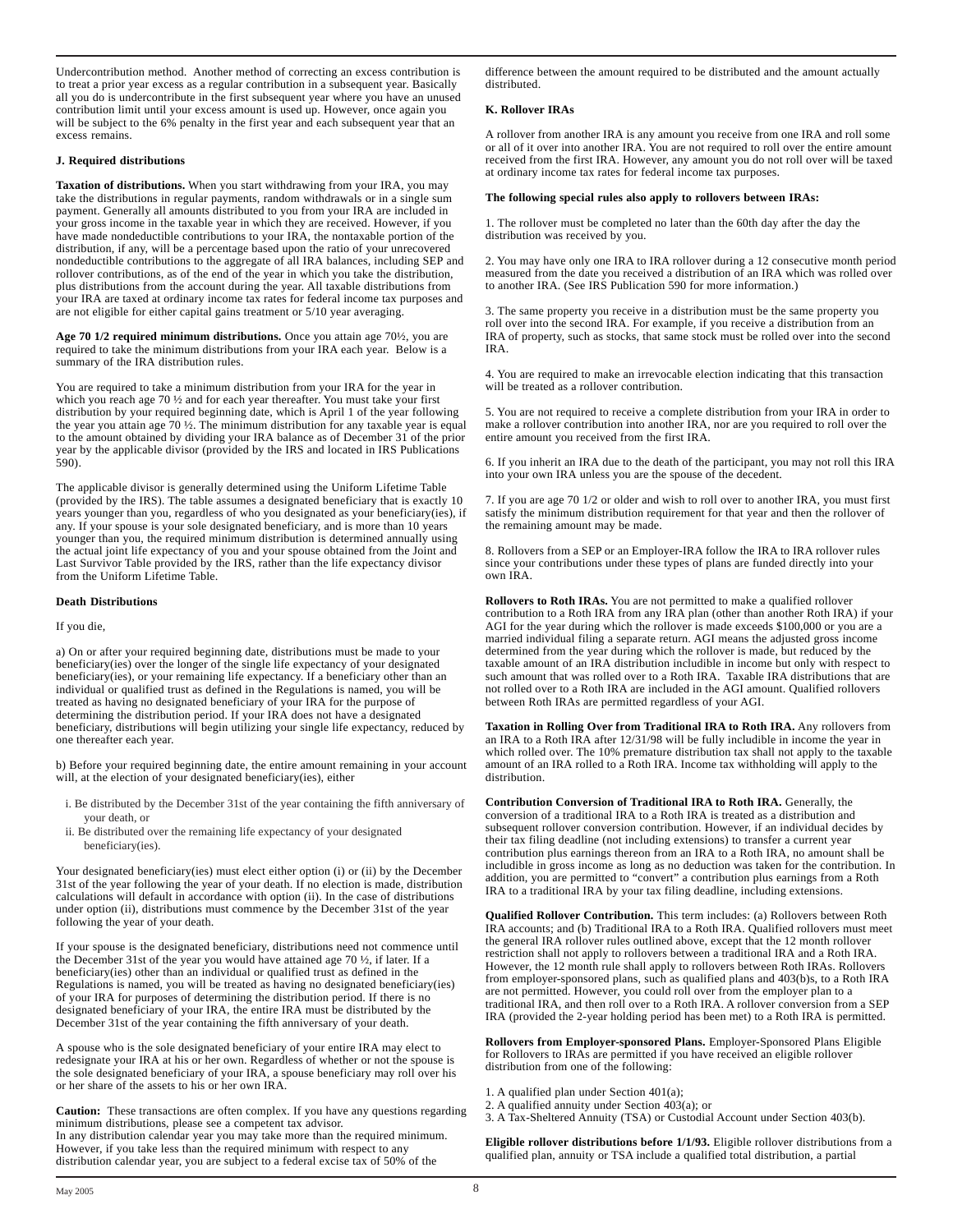distribution or a total distribution to you as an eligible alternate payee under a qualified domestic relations order (QDRO). (The following citations are from the Internal Revenue Code prior to its amendment under the Unemployment Compensation Amendments Act of 1992.)

A Qualified Total Distribution includes either a lump sum distribution (as defined under §402(e)(4)(A)), a plan termination distribution (as defined under  $§402(a)(5)(E)(i)(I))$ , or a distribution of accumulated deductible employee contributions (as defined under  $\frac{402(a)(5)(E)(i)(III)}{I}$ ). A Partial Distribution is also permitted to be rolled over if it meets the requirements under  $\frac{2402(a)(5)(D)}{A}$ . spouse or former spouse may make a rollover pursuant to a QDRO (as defined under  $\hat{\mathcal{S}}(414(p))$  if it meets the requirements under  $\hat{\mathcal{S}}(402(a)(6)(F))$ .

The following special rules apply to a rollover from an employer-sponsored plan to an IRA:

1. The rollover must be completed no later than the 60th day after the day the distribution was received by you.

2. You are required to make an irrevocable election indicating that this transaction will be treated as a rollover contribution.

3. You are not required to contribute the entire amount you received from the qualified plan, qualified annuity or TSA distribution.

4. If you are age 70 1/2 or older and wish to roll over your qualified plan, qualified annuity or TSA distribution to an IRA, your must first satisfy the minimum distribution requirement for that year and then the rollover of the remaining amount may be made.

5. If your distribution consists of money which was nondeductible employee contributions, these amounts may not be rolled over to an IRA.

6. If your distribution consists of property (i.e., stocks) you may either roll over the same property (the same stock) or you may sell the distributed property and roll over the proceeds from the sale. This is true whether the proceeds from the sale are more or less than the fair market value of the property on the date of distribution. You may not keep the property received in the distribution and roll over cash which represents the fair market value of the property.

**Conduit IRAs Before 1/1/93.** A conduit IRA is an IRA which contains only qualified total distributions from qualified plans, annuities and TSAs. The IRA is then used as a "holding account" until you subsequently roll that IRA back into another qualified plan, annuity or TSA. In order to take advantage of this conduit treatment, you must establish a separate IRA plan into which the qualified total distribution will be rolled over. When you decide to roll the conduit IRA back into a qualified plan or TSA, the entire balance in the IRA plan must be distributed. However, you are not required to roll over the entire amount into a qualified plan or TSA. Any amounts not rolled back into a qualified plan or TSA will be taxed to you at ordinary income tax rates. A surviving spouse who rolls a qualified total distribution to the spouse's own IRA may not use that IRA as a Conduit IRA.

**Eligible rollover distributions after 12/31/92.** Eligible rollover distributions from a qualified plan, annuity, or TSA generally include any distribution which is not:

1. part of a series of substantially equal payments that are made at least once a year and that will last for:

a.) your lifetime (or your life expectancy), or

b.) your lifetime and your beneficiary's lifetime (or joint life expectancies), or

c.) a period of ten years or more.

2. attributable to your required minimum distribution for the year;

3. attributable to your "after-tax" employee contributions to the plan, since these amounts will be non-taxable when they are paid to you; or

4. attributable to a "hardship" distribution from a 401(k) plan.

**Direct rollover to another plan.** You can elect a direct rollover of all or any portion of your payment that is an "eligible rollover distribution," as described above. In a direct rollover, the eligible rollover distribution is paid directly from the Plan to an IRA or another employer plan that accepts rollovers. If you elect a direct rollover, you are not taxed on the payment until you later take it out of the IRA or the employer plan, and you will not be subject to the 20% mandatory income tax withholding otherwise applicable to Eligible Rollover Distributions which are paid directly to you. Your employer is required to provide you with a Notice regarding the effects of electing or not electing a direct rollover to an IRA or another employer plan. Although a direct rollover is accomplished similar to a transfer, the Custodian must report the direct rollover on Form 5498 as a rollover contribution.

**Eligible rollover distribution paid to you.** If you choose to have your eligible rollover distribution paid to you (instead of electing a direct rollover), you will receive only 80% of the payment, because the plan administrator is required to withhold 20% of the payment and send it to the IRS as income tax withholding to be credited against your taxes. However, you may still roll over the payment to an IRA within 60 days of receiving the distribution. The amount rolled over will not be taxed until you take it out of the IRA. If you want to roll over 100% of the payment

to an IRA, you must replace the 20% that was withheld from other sources. If you roll over only the 80% that you received, you will be taxed on the 20% that was withheld and that is not rolled over. In either event, the 20% that was withheld can be claimed on your income tax return as a credit toward that year's tax liability.

**Conduit IRAs after 12/31/92.** A direct rollover (or rollover within 60 days of receipt) of any eligible rollover distribution may be treated as a "Conduit IRA," provided that a separate IRA is established for purposes of retaining the ability to later roll these funds back into a qualified plan or  $403(b)$  plan, however, the amount distributed must be rolled over to the qualified plan or 403(b) plan. In addition, a surviving spouse may also treat such conduit IRA for purposes of rolling over into the surviving spouse's qualified plan or 403(b) plan.

**Special rules for surviving spouses, alternative payees, and other beneficiaries.** If you are a surviving spouse, you may choose to have an eligible rollover distribution paid in a direct rollover to an IRA or paid to you. If you have the payment paid to you, you can keep it or roll it over yourself to an IRA, but you cannot roll it over to an employer plan. If you are the spouse or former spouse alternate payee with respect to a Qualified Domestic Relations Order, you may have the payment paid as a direct rollover or paid to you which you may roll over to an IRA or another employer plan. If you are a beneficiary other than the surviving spouse, you cannot choose a direct rollover and you cannot roll over the payment yourself.

## **L. Spousal IRA Contributions**

**Eligibility.** An individual may make spousal IRA contributions on behalf of himself and his spouse if he is eligible to establish and contribute to an IRA in his own right (i.e., he must have "compensation" which is includible in his gross income). If you (the compensated spouse) are over the age of 70 1/2 and your non-compensated spouse is under age 70 1/2, then a contribution may still be made for the year into the IRA established by your non- compensated spouse. You must file a joint tax return for the year for which the contribution is made.

**Limitation on contributions.** In order to make spousal IRA contributions, separate IRAs are established for the individual and for his spouse. The maximum allowed limit on spousal contributions which may be deducted by the contributing spouse in a given tax year is the lesser of 100% of his compensation or \$6,000 for tax years 2002-2004, \$8,000 for tax years 2005- 2007, and \$10,000 for tax year 2008. This amount may be increased with cost-of-living adjustments in 2009 and beyond. The maximum amount allowed as a deduction may be divided between the individual's IRA and the Spousal IRA in any manner provided the amount contributed to either IRA is not more than the maximum individual contribution limit as outlined in Section C above.

If your spouse will attain the age of 50 by the end of the taxable year (December 31), and is eligible you may make an additional "Catch-Up" contribution to the spouse's IRA. The maximum additional contribution limit is \$500 for tax years 2002-2005 and \$1,000 for tax years 2006 and beyond.

**Miscellaneous.** Each spouse becomes the owner or "Depositor" of his own IRA account and must execute the Adoption Agreement establishing the account. Once an IRA is established for a non-working spouse, the spouse, as the owner and "Depositor" of that IRA, becomes subject to all of the privileges, rules and restrictions applicable to IRAs generally.

## **M. Form 5329**

You must file IRS Form 5329 with your tax return for each tax year during which a premature distribution takes place or less than the required minimum amount is distributed.

If you are under age 59 1/2 and receive a premature distribution from your IRA, an additional 10% income tax will apply on the taxable amount of the distribution. If you make an excess contribution to your IRA and it is not corrected on a timely basis, an excise tax of 6% is imposed on the excess amount. This tax will apply each year to any part or all of the excess which remains in your account.

If you are age 70 1/2 or over or if you should die, and the appropriate required minimum distributions are not made from your IRA, an additional tax of 50% is imposed upon the difference between what should have been distributed and what was actually distributed.

## **N. Additional financial information**

Under the Constellation Trust Company Self-Directed Traditional Individual Retirement Custodial Account, you are required to direct the Custodian with respect to the investment of funds in your account. In the absence of direction from you, or your Representative (as described in Section "O" below), the Custodian will not make or dispose of any investments or distribute any funds held in the account. The Custodian has no power or duty to question the direction of a specified investment, to review any investments held in the account or to make any suggestions to you with respect to the investment, retention or disposition of any asset in the account. The Custodian will not be liable for any loss of any kind which may result by reason of any action taken by it in accordance with direction from you or your Representative, or by reason of any failure to act because of the absence of any directions. The Custodian may refuse to execute an investment direction if it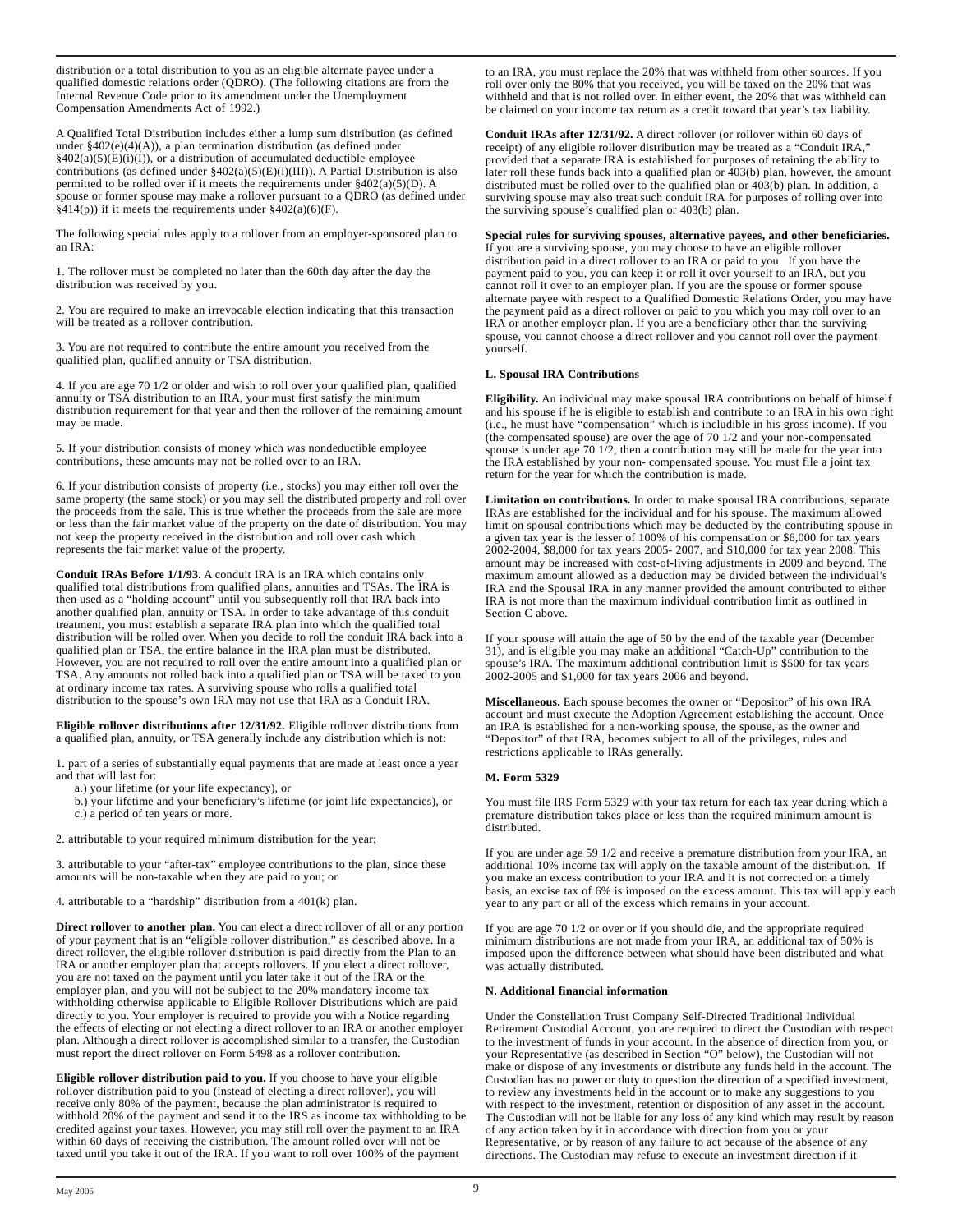determines in its discretion that the investment would not be administratively feasible.

**INVESTMENT OF IDLE CASH.** In the event that cash is received by the Custodian for which there is no investment direction, or if cash in the account is less than the Custodian's applicable minimum reinvestment amount, the Custodian shall transfer said cash to an interest-bearing cash account of the Custodian's choice. All such cash shall remain invested in the interest-bearing cash account, earning interest which shall be posted to the account no less than monthly, until investment direction is received, or until the accumulated balance equals or exceeds the minimum reinvestment amount.

**UNRELATED BUSINESS TAXABLE INCOME.** There is an exception to the taxexempt status of your IRA when you invest in any security which is debtfinanced, or a limited partnership which actively conducts a trade or business rather than receiving passive income or which is publicly traded. Unrelated Business Taxable Income (UBTI) from such an investment may be taxable to your account if it exceeds \$1,000 in any tax year. For purposes of the \$1,000 limit, all of your IRA accounts are considered to be one account. These taxes are an expense of your account and should be paid by you using assets in the account, and should be filed utilizing IRS Form 990-T. Constellation Trust Company does not calculate UBTI for your account and does not prepare Form 990-T. If your account has any investment which generates UBTI, you are responsible for preparing or having prepared on behalf of your IRA account the appropriate 990-T form. Upon completion, the form should be forwarded to Constellation Trust Company for filing, along with instructions to pay any required tax.

**ASSET VALUATION.** Constellation Trust Company shall periodically value the assets in your IRA account utilizing various outside sources available to it. However, Constellation Trust Company shall not guarantee the accuracy of prices obtained from quotation services, independent appraisal services, investment sponsors or parties related thereto or other outside sources. Values for brokerage accounts shall be equal to the total equity value of the account, and shall reflect only those assets which are priced by the brokerage firm. Individual assets held within the brokerage account shall not be listed or priced individually on statements furnished by Constellation Trust Company.

In the absence of direction from the Secretary of the Treasurer or his authorized representative to the contrary, the value of illiquid assets such as limited partnerships, limited liability companies, or privately-held stock, shall be determined by a fair market value from the investment sponsor or other source chosen by Constellation Trust Company in its sole discretion. Promissory notes and privately-offered corporate debt may have valuations reflected at the face value shown on the original note or debt instrument, or if the note is such that it is subject to an amortization schedule, valuation may be shown at amortized value.

If the investment sponsor is unwilling or unable to provide a fair market value, then Constellation Trust Company may list the value of the illiquid asset at its original acquisition cost or carry forward the last known value. Assets which are reported by the investment sponsor as having no market value, are in bankruptcy, or other relevant condition exists, may reflect a valuation of zero on Constellation Trust Company's periodic statement.

For investments that are not publicly tradeable on a securities exchange, Constellation Trust Company shall seek a valuation of such securities from the sponsor/issuer of the investment. If a value is not received within ninety (90) days after request, then, upon notice from Constellation Trust Company, it is the duty of the accountholder to provide Constellation Trust Company with the fair market value of the investment from the investment sponsor or from an independent appraisal service of the accountholder's choice, provided such appraisal service is acceptable to Constellation Trust Company. Constellation Trust Company reserves the right to resolve differences in values in any manner it deems appropriate. If the accountholder fails to do so, within six (6) months after notice, then Constellation Trust Company shall be authorized, entitled and directed to distribute such investment in-kind at fair market value, which may be original acquisition cost or the last known value, to the accountholder.

**GROWTH IN VALUE.** As stated in Articles IX and X of the Constellation Trust Company Traditional Individual Retirement Account Custodial Agreement, the assets of the IRA will be invested only in accordance with directions received from you or your Representative. Constellation Trust Company permits you to invest the assets of your IRA in a wide variety of acceptable investments, but Constellation Trust Company offers no investment advice as to which investments may be best for your account. **Your Constellation Trust Self-Directed IRA account is not FDICinsured, nor guaranteed by Constellation Trust Company, nor by any government agency or any other entity. Because your Constellation Trust account is self-directed, you assume sole responsibility for the success or failure of your investments.** The value of assets in the account that will be available to you at any given time will depend upon the amount of your contributions, the mix of permitted assets, and the performance of the investment(s) you have chosen. Accordingly, growth in value of your account is not guaranteed, and the value at any given point in time in the future is impossible to predict. Types of investments deemed to be acceptable to Constellation Trust Company are based on administrative factors unrelated to the prudence, merit, or viability of the investment. Constellation Trust Company evaluates only administrative feasibility with respect to any investment, and does not recommend or evaluate the merits or suitability of any investment. The decision by Constellation Trust Company to

accept or reject any investment or category of investments does not constitute an opinion as to the prudence, viability, or advisability of the investment, nor does it constitute investment advice to you on the part of Constellation Trust Company.

# **O. Representative provisions**

If you have designated a Representative in Section 5 of the Constellation Trust Company Traditional Individual Retirement Custodial Account Adoption Agreement, or on a form acceptable to Constellation Trust Company, your designation is subject to the following provisions:

1. You recognize that Constellation Trust Company is entitled to rely on directions from your Representative, and you agree that Constellation Trust Company shall be under no duty to make an investigation with respect to any instructions received from your Representative. You also recognize that your Representative may choose to communicate investment directions to Constellation Trust Company via an agent, such as his office staff or broker/dealer organization;

2. You are solely responsible for managing the investment of your IRA account, and for directing your Representative. All instructions, directions, and/or confirmations received by Constellation Trust Company from your Representative, shall be assumed to have been authorized by you;

3. You recognize that such Representative is your agent, and not an agent, employee, or representative of Constellation Trust Company;

4. You understand that your Representative may be a registered representative of a broker dealer organization, a financial advisor, or other person that you deem acceptable.

5. You understand that Constellation Trust Company has not made and will not make any recommendation or investigation with respect to your Representative, nor does Constellation Trust Company compensate your Representative in any manner.

6. You may remove your Representative and either designate a new Representative or choose not to designate any representative, by written notice to Constellation Trust Company on a form acceptable to Constellation. However, removal of a Representative will not have the effect of canceling any instruction, direction, or confirmation which has been received by Constellation Trust Company from the Representative prior to the date that notice of removal is received and processed by Constellation Trust Company; and

7. You agree to indemnify and hold Constellation Trust Company harmless from any and all liability or claims, including, but not limited to, damages, court costs, legal fees, and costs of investigation as a result of (i) any loss or diminution of your IRA funds resulting from changes in the market value of such funds; (ii) reliance or action taken in reliance on written or oral instructions received from you or your Representative; (iii) any exercise or failure to exercise investment direction authority by you or by your Representative; (iv) Constellation Trust Company's refusal on advice of counsel to act in accordance with any exercise of investment direction by you or your Representative; (v) any other act or failure to act by you or your Representative; (vi) any prohibited transaction or plan disqualification due to any actions taken or not taken by Constellation Trust Company in reliance on directions from you or your Representative; or (vii) any other act Constellation Trust Company takes in good faith hereunder.

## **P. Custodian Fees**

A schedule of the fees and charges of Constellation Trust Company is included in the Adoption Agreement of your IRA account. This schedule may be amended from time to time upon 30 days' written notice to you. Constellation Trust Company reserves the right to charge additional fees over and above those shown on the fee schedule for extraordinary services or expenses. Examples of extraordinary services include, but are not limited to, stop payment fees, incoming or outgoing wire charges, checks returned for insufficient funds, safekeeping fees for tangible assets, or the administrative review of a private placement. You are responsible for the payment of all fees, expenses or other charges relating to your IRA account. If you do not pay such charges upon billing, or if you make an automatic withdrawal election, the fees, expenses and charges will be withdrawn from the assets of your account.

Constellation Trust Company performs all subaccounting and interest posting functions (where applicable) for the omnibus demand deposit and interest bearing money market accounts. Constellation Trust Company may receive a fee for these services, paid directly from the bank, money market sponsor, or affiliate of either entity. Such fees, if any, shall be a per-account administrative charge similar to costs which would be borne directly by the bank or fund sponsor, or paid to a third-party transfer agent for similar services. No subaccounting fee will be borne by you or your IRA account.

## **Q. IRS Approval as to Form**

The Constellation Trust Company Traditional Individual Retirement Custodial Account Agreement is treated as approved as to form by the Internal Revenue Service since it utilizes precise language of Form 5305-A currently provided by the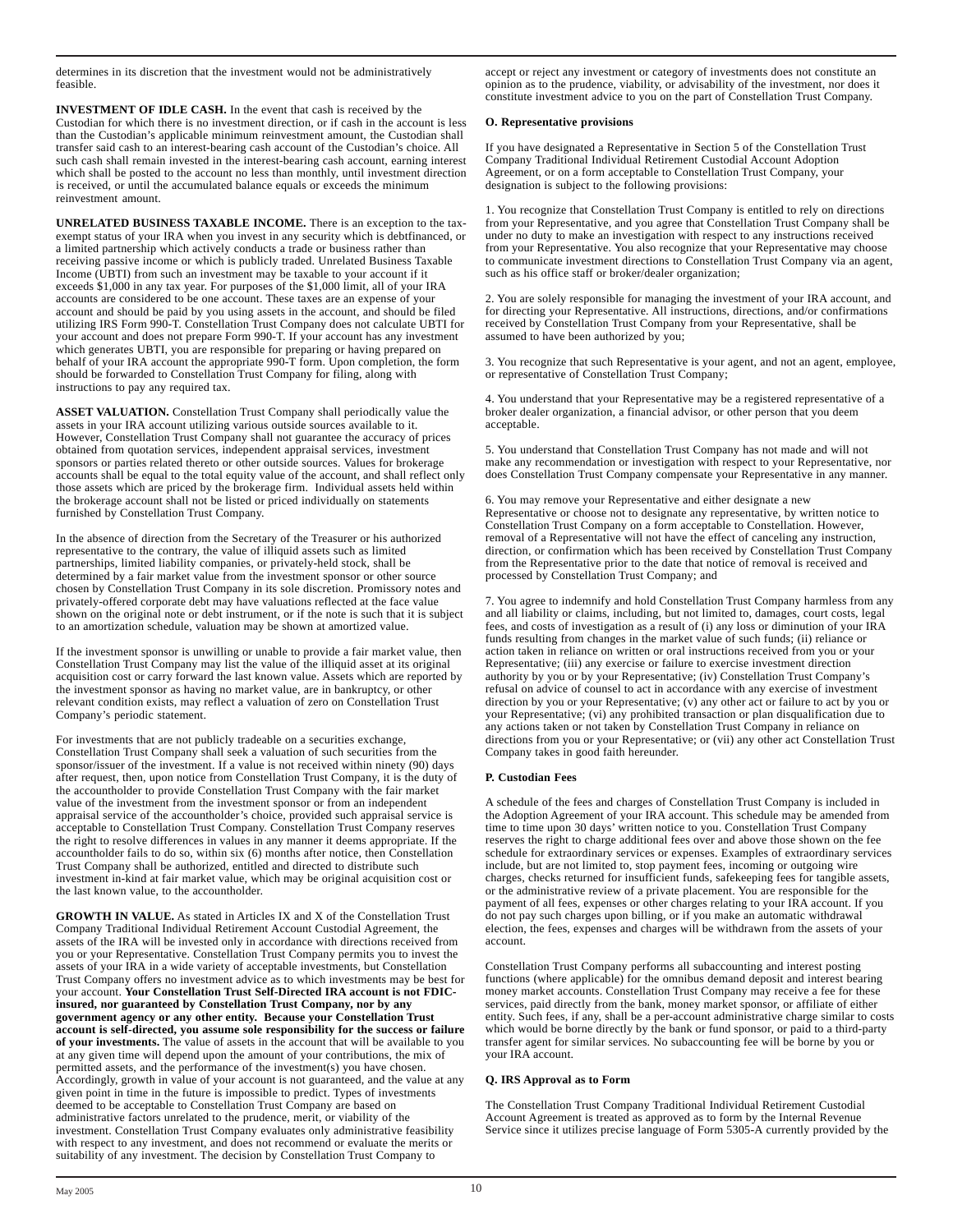Internal Revenue Service, plus additional language permitted by such form. The Internal Revenue Service approval is a determination only as to the form of the account, and does not represent a determination of the merits of the account.

# **R. Substitution of non-bank custodian**

The non-bank Custodian shall substitute another trustee or custodian if the non-bank Custodian receives notice from the Commissioner of the Internal Revenue Service that such substitution is required because it has failed to comply with the requirements of Regulations section 1.408-2(e).

# **S. Additional information**

Additional information regarding Individual Retirement Accounts may be obtained from any district office of the Internal Revenue Service. In particular, you may wish to obtain IRS Publication 590 (Individual Retirement Arrangements).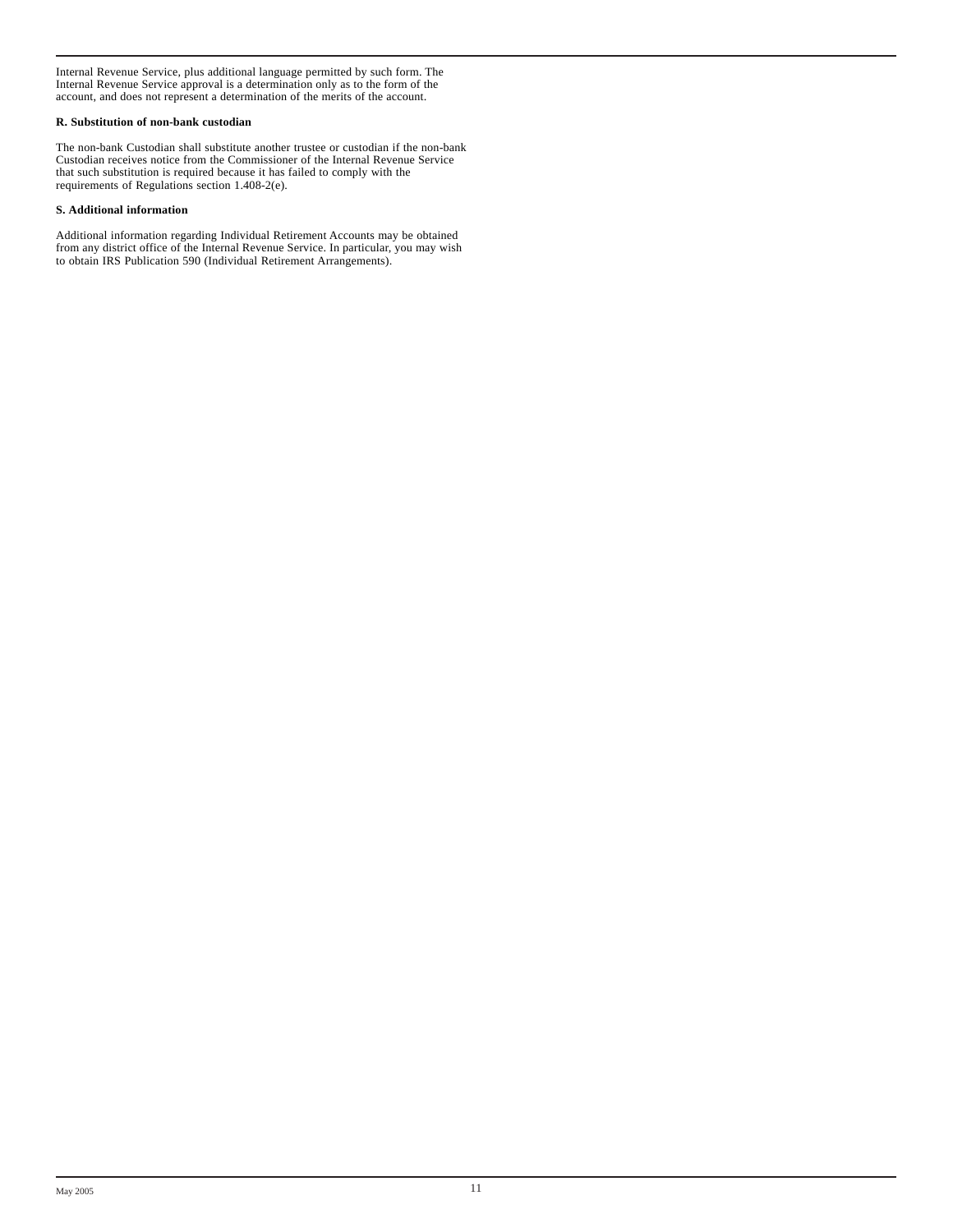# CONSTELLATION TRUST COMPANY Roth Individual Retirement Custodial Account Agreement (Under section 408A of the Internal Revenue Code)

This Roth Individual Retirement Account Custodial Agreement (hereinafter called the "Agreement") is made between Constellation Trust Company, a Nebraska Trust Company (hereinafter called the "Custodian") and each individual (hereinafter called the "Depositor") who executes a Roth IRA Adoption Agreement, incorporating the terms of this Agreement, for the purpose of establishing a Roth individual retirement custodial account (hereinafter called the "custodial account") as described in Section 408A of the Internal Revenue Code of 1986, as amended, or any successor statute (hereinafter called the "Code"), upon the terms set forth herein.

# **ARTICLE I**

**1.1.** Except in the case of a rollover contribution described in section 408A(e), a recharacterized contribution described in section 408A(d)(6), or an IRA Conversion Contribution, the Custodian will accept only cash contributions up to \$3,000 per year for tax years 2002 through 2004. That contribution limit is increased to \$4,000 for tax years 2005 through 2007 and \$5,000 for 2008 and thereafter. For individuals who have reached the age of 50 before the close of the tax year, the contribution limit is increased to \$3,500 per year for tax years 2002 through 2004, \$4,500 for 2005, \$5,000 for 2006 and 2007, and \$6,000 for 2008 and thereafter. For tax years after 2008, the above limits will be increased to reflect a cost-of-living adjustment, if any.

# **ARTICLE II**

- **2.1.** The annual contribution limit described in Article I is gradually reduced to \$0 for higher income levels. For a single Depositor, the annual contribution is phased out between adjusted gross income (AGI) of \$95,000 and \$110,000; for a married Depositor filing jointly, between AGI of \$150,000 and \$160,000; and for a married Depositor filing separately, between AGI of \$0 and \$10,000. In the case of a conversion, the custodian will not accept IRA Conversion Contributions in a tax year if the Depositor's AGI for the tax year the funds were distributed from the other IRA exceeds \$100,000 or if the Depositor is married and files a separate return. Adjusted gross income is defined in section  $408A(c)(3)$  and does not include IRA Conversion Contributions.
- **2.2.** In the case of a joint return, the AGI limits in the preceding paragraph apply to the combined AGI of he Depositor and his or her spouse.

# **ARTICLE III**

**3.1.** The Depositor's interest in the balance in the custodial account is nonforfeitable.

# **ARTICLE IV**

- **4.1.** No part of the custodial account funds may be invested in life insurance contracts, nor may the assets of the custodial account be commingled with other property except in a common trust fund or common investment fund (within the meaning of section  $408(a)(5)$ ).
- **4.2.** No part of the custodial account funds may be invested in collectibles (within the meaning of section 408(m)) except as otherwise permitted by section 408(m)(3), which provides an exception for certain gold, silver, and platinum coins, coins issued under the laws of any state, and certain bullion.

## **ARTICLE V**

**5.1.** If the Depositor dies before his or her entire interest is distributed to him or her and the Depositor's surviving spouse is not the designated beneficiary, the remaining interest will be distributed in accordance with (a) below or, if elected or there is no designated beneficiary, in accordance with (b) below:

- (a) The remaining interest will be distributed, starting by the end of the calendar year following the year of the Depositor's death, over the designated beneficiary's remaining life expectancy as determined in the year following the death of the Depositor.
- (b) The remaining interest will be distributed by the end of the calendar year containing the fifth anniversary of the Depositor's death.
- **5.2.** The minimum amount that must be distributed each year under paragraph 1(a) above is the account value at the close of business on December 31 of the preceding year divided by the life expectancy (in the single life table in Regulations section 1.401(a)(9)- 9) of the designated beneficiary using the attained age of the beneficiary in the year following the year of the Depositor's death and subtracting 1 from the divisor for each subsequent year.
- **5.3.** If the Depositor's surviving spouse is the designated beneficiary, such spouse will then be treated as the Depositor.

## **ARTICLE VI**

- **6.1.** The Depositor agrees to provide the custodian with all information necessary to prepare any reports required by sections  $408(i)$  and  $408A(d)(3)(E)$ , Regulations sections 1.408-5 and 1.408-6, or other guidance published by the Internal Revenue Service  $(IRS)$ .
- **6.2.** The Custodian agrees to submit to the IRS and Depositor the reports prescribed by the IRS.

# **ARTICLE VII**

**7.1.** Notwithstanding any other articles which may be added or incorporated, the provisions of Articles I through VI and this sentence will be controlling. Any additional articles inconsistent with section 408A, the related regulations, and other published guidance will be invalid.

# **ARTICLE VIII**

**8.1.** This Agreement will be amended as necessary to comply with the provisions of the Code, the related regulations, and other published guidance. As permitted under the IRS model form, Constellation Trust Company has added all provisions which follow Article VIII.

## **ARTICLE IX. Contributions**

- **9.1.** The Depositor assumes sole responsibility for determining that contributions to the custodial account do not exceed the limits specified in the Code. All contributions made to the custodial account shall be in cash, except in the case of a rollover or transfer contribution. With respect to any contribution designated by the Depositor as a rollover contribution, the Depositor warrants:
- (a) that such amount is a qualified rollover contributions under Section 408(d)(3) of the Code. For purposes of Code Section 408(d)(3)(B), there shall be disregarded any qualified rollover contributions from an individual retirement plan (other than a Roth IRA) to a Roth IRA; and
- (b) that in case of a rollover, the amount of such rollover contribution is an amount equal to of less than the total amount distributed to Depositor, and if any portion of such rollover consists of property other than cash, such distributions to Depositor consisted of same property being contributed to the custodial account established hereunder; and
- (c) that, in the case of a rollover contribution from a traditional individual retirement account or individual retirement annuity, such other account or annuity was not itself funded by a rollover contribution from another IRA within one (1) year of the date of the contribution to the custodial account established hereunder.
- **9.2.** The Custodian will not be responsible for the computation and the collection of any contributions under this Agreement, and shall be under no duty to determine whether the nature or amount of any contributions is in accordance with this Agreement or the Code. In addition, the Custodian shall not be responsible for computing or maintaining a record of the deductible portion of any contribution.

## **ARTICLE X. Investments**

- **10.1.** Depositor retains all responsibilities and duties for the selection, management, and retention of investments. At the direction of the Depositor, the Custodian shall invest all contributions to the account and earnings thereon. The Custodian shall be responsible for the execution of such orders and for maintaining adequate records thereof. If investment direction orders are not received as required, or, if received, are unclear in the opinion of the Custodian, all or a portion of the contribution may be held uninvested without liability for loss of income or appreciation and without liability for interest pending receipt of such orders or clarification. Upon death of the Depositor, the beneficiary(ies) and/or representative for the estate of the Depositor assume all rights and responsibilities for investment of the account.
- **10.2.** The Custodian shall retain in cash so much of the custodial account as the Depositor or his designated agent or representative directs or until other instructions are received from the Depositor or his agent, and is authorized to place such cash held in the custodial account in an interest-bearing instrument. The Custodian may perform subaccounting and interest posting functions related to the account as described in this Section, and may receive a fee directly from the investment sponsor for these services. Depositor agrees that such subaccounting services are necessary for the proper function of the custodial account and further agrees to such fees being paid to Custodian. Depositor understands that fees described in this Section are not to be borne by the Depositor. It is understood by the Depositor that any Investment Advisor (as defined in Section 10.3) of the Depositor may direct the Custodian to retain a specific amount of cash in the Depositor's account on deposit with the Custodian.
- **10.3.** The Depositor may appoint an Investment Advisor (the "Investment Adviser"), to direct the investment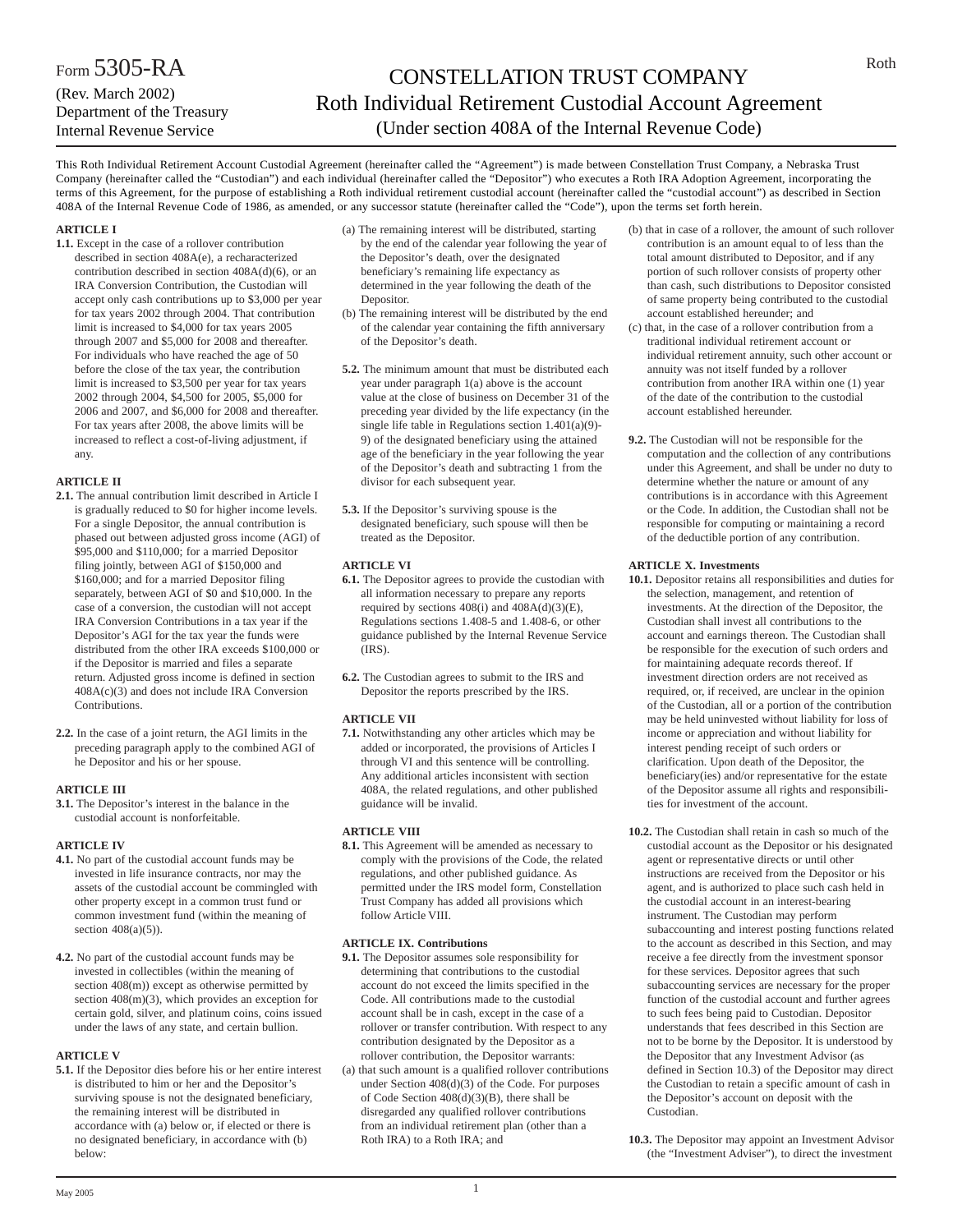of the custodial account. The Depositor shall notify the Custodian in writing of any such appointment by providing the Custodian a copy of the instruments appointing the Investment Advisor and evidencing the Investment Advisor's acceptance of such appointment. The Custodian shall comply with any directions furnished to it by the Investment Advisor, unless and until it receives written notification from the Depositor that the Investment Advisor's appointment has been terminated.

- **10.4.** On a form acceptable to the Custodian, the Depositor may designate a representative for the purpose of communicating investment directions to the Custodian and receiving information on the account. Said Depositor's Representative (the "Representative") may be a registered representative of a broker/dealer organization, a financial advisor or other person as may be acceptable to the Depositor. The Representative shall be the authorized agent of the Depositor, and not an agent of the Custodian. The Custodian shall construe any and all investment directions given by the Representative, whether written or oral, as having been authorized by the Depositor. The Depositor may appoint and/or remove a Representative by written notice to the Custodian provided that the Depositor's removal of a Representative shall not have the effect of canceling any notice, instruction, direction or approval received by the Custodian from the removed Representative before the Custodian receives said notice of removal from the Depositor.
- **10.5.** On a form acceptable to the Custodian, the Depositor may authorize the Custodian to accept verbal investment directions from the Depositor or his Representative. Said verbal investment directions may be given by telephone or in person in the offices of the Custodian. Depositor agrees that Custodian is not responsible for verifying the propriety of any verbal investment direction which it may receive, other than requiring Depositor's individual and account specific information for identification purposes. Depositor further agrees that the Custodian is not responsible for unauthorized trades in the account which may be effected under this Section.
- **10.6.** If publicly-traded securities are to be included in the specified investments, orders shall be executed through a securities broker/dealer registered under the Securities Exchange Act of 1934 designated by the Depositor upon such form as the Custodian may prescribe. Any brokerage account maintained in connection herewith shall be in the name of the Custodian for the benefit of the Depositor. The Custodian shall be authorized to honor transactions within the brokerage account without obligation to verify prior authorization of same by the Depositor. Any cash received by the brokerage account, whether as income or proceeds of transactions, shall be held by the brokerage account pending directions, and the Custodian shall have no obligation to direct the broker to remit such cash until directed to do so by the Depositor, but may receive remittances without direction if the same are made by the broker. Investments outside the brokerage account shall be made in accordance with the other provisions of this Article. Investment directions may be given directly to the designated broker by the Depositor (in such manner as the broker may require) and the broker shall be responsible for the execution of such orders. When securities are purchased within the brokerage account requiring that funds be remitted by the Custodian to make settlement, Depositor agrees to telephonically notify or instruct the broker or Representative to telephonically notify the

Custodian on the trade date of the pending securities transaction, and to request delivery of the custodial account assets necessary to settle the trade. Depositor agrees to hold the Custodian harmless for any losses resulting from the Depositor's failure to notify the Custodian of the pending trade and request for settlement in the above prescribed manner.

- **10.7.** Depositor may direct the Custodian to purchase "non-standard" investments which shall include but not be limited to investments which are individually negotiated by the Depositor or his Representative, or part of a private placement of securities offered in reliance upon exemptions provided by Sections 3(B) and 4(2) of the Securities Act of 1933 and Regulation D promulgated thereunder. The Custodian may identify investments or classes of investments which are unacceptable due to their posing an administrative burden, or potential for prohibited transactions on the Custodian. For such investments, the Custodian reserves the right to not follow the Depositor's or Representative's direction or process such an investment. The Custodian's decision to reject certain assets for reasons of administrative feasibility should not be construed as investment advice or an opinion of the Custodian as to the investment's prudence or viability. If the Depositor or his Representative should direct the Custodian to purchase a non-standard investment, as defined above, the following special certifications and provisions shall apply:
- (a) Depositor agrees to submit or cause to be submitted all offering documentation related to the nonstandard investment for an administrative review by the Custodian. The Custodian reserves the right to charge a reasonable fee for such administrative review so requested by the Depositor or his Representative;
- (b) If the non-standard investment(s) contains a provision for future contractual payments or assessments, including margin calls, Depositor acknowledges that such payments shall be borne solely by the custodial account, that authorization to make such payments shall come from Depositor or his Representative, and that making such payments may reduce or exhaust the value of the custodian account. Depositor further agrees to maintain sufficient liquid funds in his custodial account to cover any such payments or assessments, and agrees that the Custodian shall not be responsible for monitoring the balance of the account to verify compliance with this Section. Depositor agrees to indemnify the Custodian and hold it harmless for any and all payments or assessments which may result from holding the non-standard investment within the custodial account, and further agrees that the Custodian shall be under no obligation whatsoever to extend credit to the account or otherwise disburse payment beyond the cash balance of the account for any payment or assessment related to the nonstandard investment(s);
- (c) If the non-standard investment(s) contain administrative and/or management requirements or duties beyond the Custodian's capabilities or expertise to provide, then Depositor agrees to seek out suitable agents or counsel necessary to perform such duties and deliver a written service agreement acceptable to the Custodian for execution on behalf of the Depositor's custodial account;
- (d) If the Depositor directs the Custodian to enter into an individually-negotiated debt instrument, including a promissory note, deed of trust, real estate contract, mortgage note or debenture, then Depositor agrees to enter into a Note Servicing Agent Agreement with a third-party Agent or Depositor may serve as his own Note Servicing Agent, on a form acceptable to the Custodian. Said

Note Servicing Agent shall be the agent of the Depositor and not of the Custodian, and shall be responsible for administering the terms of the debt instrument on behalf of the Depositor's Account. Should the Note Servicing Agent ever become unwilling or unable to perform the duties outlined in the Note Servicing Agent Agreement, then Depositor understands and agrees that all duties of the Note Servicing Agent shall revert to Depositor until a successor Agent is named. Should Depositor fail to appoint a Note Servicing Agent, Depositor understands that he/she becomes responsible for fulfilling the duties of the Note Servicing Agent until Depositor names a successor third party Note Servicing Agent. Depositor understands that Custodian does not offer or provide any servicing or collection duties with respect to any note or debt instrument, nor will Custodian monitor the maturity date or take any action with regards to the maturity of any note or debt unless specifically authorized by Depositor in writing. Should Depositor elect to renew or renegotiate the terms of any note or debt instrument, Depositor agrees to notify Custodian in writing and provide appropriate written instructions for Custodian to return any original note or debt instrument to debtor.

- (e) The Custodian shall have no duty to monitor the performance or actions of any investment or to monitor the sufficiency or adequacy of the Depositor's actions or duties or those of his heirs, successors, agents, or assigns, nor shall the Custodian be required to monitor the acts of any paid consultant to whom the Custodian may have contractually delegated any duties or responsibilities pursuant to Depositor's or his Representative's directions;
- (f) Depositor agrees to be responsible for any and all collection actions, including contracting with a collection agency or instituting legal action, and bring any other suits or actions which may become necessary to protect the rights of the account as a result of the operation or administration of the investment(s); and
- (g) Depositor may not direct the purchase of a life insurance contract or a "collectible" as defined in Code Section 408(m).
- **10.8.** The Custodian may value assets of the account on a quarterly basis utilizing various sources available to it. However, the Custodian shall not guarantee the accuracy of prices obtained from quotation services, independent appraisal services, investment sponsors, or parties related thereto or, any other sources. Values for brokerage accounts shall be equal to the total equity value of the account, and shall reflect only those assets which are priced by the brokerage firm.

In the absence of direction from the Secretary of the Treasurer or his authorized representative to the contrary, the value of illiquid assets such as limited partnerships, limited liability companies, or privately-held stock, shall be determined by a fair market value from the investment sponsor or other source chosen by Custodian in its sole discretion. Promissory notes and privately-offered corporate debt may have valuations reflected at the face value shown on the original note or debt instrument, or if the note is such that it is subject to an amortization schedule, valuation may be shown at amortized value.

If the investment sponsor is unwilling or unable to provide a fair market value, then the Custodian may list the value of the illiquid asset at its original acquisition cost or carry forward the last known value. Assets which are reported by the investment sponsor as having no market value, are in bankruptcy, or other relevant condition exists, may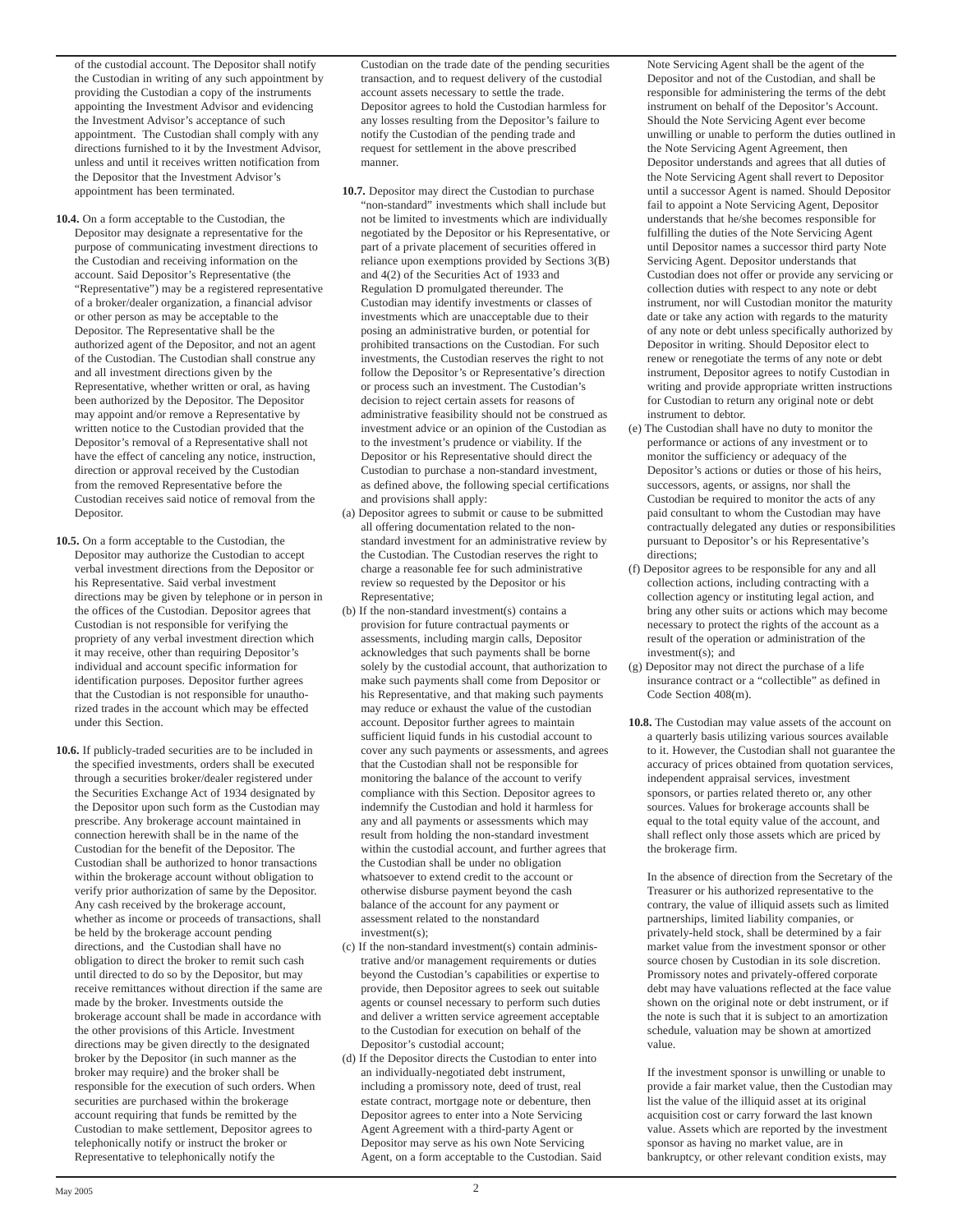reflect a valuation of zero on the Custodian's periodic statement.

For investments that are not publicly tradeable on a securities exchange, the Custodian shall seek a valuation of such securities from the sponsor/issuer of the investment. If a value is not received within ninety (90) days after request, then, upon notice from the Custodian, it is the duty of the Depositor to provide the Custodian with the fair market value of the investment from the investment sponsor or from an independent appraisal service of the Depositor's choice, provided such appraisal service is acceptable to Custodian. Custodian reserves the right to resolve differences in values in any manner Custodian deems appropriate. If the Depositor fails to do so, within six (6) months after notice, then the Custodian shall be authorized, entitled and directed to distribute such investment in-kind at fair market value, which may be original acquisition cost or the last known value, to the Depositor.

- **10.9.** If investment(s) selected by the Depositor or his Representative generate Unrelated Business Taxable Income (UBTI), Depositor understands that such income, when considered in conjunction with all such income from all custodial accounts, may be taxable to the IRA account to the extent that all UBTI for a given taxable year exceeds the threshold amount set by the IRS (currently \$1000). In such instances, the IRS requires that a Form 990-T be filed for the custodial account along with the appropriate amount of tax. Depositor understands that the Custodian does not monitor the amount of UBTI in the custodial account, and does not prepare Form 990-T. Depositor agrees to monitor UBTI for this and any other IRA account which he may hold, and further agrees to prepare, or have prepared, the proper 990-T tax form and forward it to the Custodian for filing, along with authorization to pay any tax due from the custodial account.
- **10.10.** The Depositor understands that certain transactions are prohibited for tax-exempt IRA accounts under Code Section 4975. Depositor further understands that the determination of whether a transaction directed by Depositor or his Representative is prohibited depends on all of the relevant facts and circumstances surrounding the purchase. The Depositor acknowledges that the determination of whether a transaction directed by Depositor or his Representative is prohibited depends on all of the relevant facts and circumstances surrounding the purchase. The Depositor acknowledges that, should the custodial account engage in a prohibited transaction, that the fair market value of the account will become a taxable distribution to the Depositor in the taxable year in which the transaction was made. In addition, if the Depositor is under age 59 1/2, additional premature distribution penalty taxes may apply. Depositor hereby warrants that he will not enter into a transaction, or cause a transaction to be entered into, which is prohibited under Section 4975 of the Code. Depositor further warrants that, if a transaction is questionable due to Depositor's relationship to the investment sponsor, that he will consult with such counsel and advisors as Depositor may deem necessary prior to directing or causing the direction of that transaction.
- **10.11.**Without limiting the generality of the foregoing, the Depositor understands and acknowledges that Custodian will act solely as agent for the Depositor, and under the instructions of the Depositor, with respect to the investment of the assets of the custodial account and, acting in that capacity, shall place orders for the purchases of securities providing the Depositor has sufficient funds in the

custodial account or arranges to make funds available in advance for such purposes, and will also place orders for the sale of securities provided such securities are held by Custodian and in deliverable form. The Depositor authorizes the Custodian to charge the custodial account for the cost of all securities purchased or received from the securities sold or delivered against payment. If the Depositor directs the Custodian to place an order for a mutual fund investment and there are insufficient funds in the account to cover the settlement cost, Depositor agrees to deposit in the custodial account immediately (and in any event not later than the settlement date) sufficient liquid funds to cover the cost of the investment. Depositor agrees that the Custodian shall be under no obligation whatsoever to extend credit to the account or otherwise disburse payment beyond the cash balance of the custodial account for any purchase of a mutual fund investment. In the event Depositor fails to timely deposit sufficient funds in the custodial account to cover the cost of any such investment, the Custodian, at its option, may cancel the order for the investment or, if the investment already has been acquired, sell the investment and reimburse itself for any costs or expenses incurred by the Custodian in settling the purchase order. Depositor agrees that Custodian shall not be liable for any actions taken in accordance with this provision, and further agrees to indemnify and hold the Custodian harmless for its actions in canceling a purchase order for a mutual fund investment in the custodial account or selling the investment to reimburse itself as provided above.

# **ARTICLE XI. Trust Accounts**

- **11.1.** It shall be the sole duty of the Custodian to maintain a custodial account in the name of the Depositor and to make payments and distributions as directed by the Depositor or his Representative. Pursuant to the directions of the Depositor or his Representative, the Custodian shall invest and reinvest the assets in the custodial account without any duty to diversify and without regard to whether such investment is authorized by the laws of any jurisdiction for custodial investment, in securities obtainable "over the counter" or on a recognized exchange, savings media and any other acceptable public or non-standard investment which in the sole judgment of the Custodian will not impose an unreasonable administrative burden (with such determination by the Custodian not to be construed in any respect as a judgment concerning the prudence or advisability of such investment). The custodial account shall reflect the amounts contributed by the Depositor, receipts, investments, distributions, disbursements, and all other transactions.
- **11.2** The Custodian shall have the following powers and authority in the administration of the custodial account:
- (a) Pursuant to the Depositor's or his Representative's directions, to exercise or sell options, conversion privileges or rights to subscribe for additional securities and to make payments therefore.
- (b) To make, execute and deliver as Custodian any and all contracts, waivers, releases or other instruments necessary or proper for the exercise of any of the foregoing powers.
- (c) In the absence of specific investment instructions from the Depositor, to leave any property comprising the custodial account for safekeeping or on deposit, with or without interest, with such banks, brokers and other custodians as the Custodian may select.
- (d) To hold any securities in bearer form or in the name of banks, brokers and other custodians or in the name of the Custodian without qualifications or

description or in the name of any nominee.

- (e) To employ suitable agents and counsel and to pay their reasonable expenses and compensation.
- (f) To do and perform all acts or things reasonably necessary or desirable to carry out the power and authority granted to the Custodian.
- **11.3.** Custodian shall process investment directions and/ or invest funds which it receives in accordance with Depositor's directions within seven (7) business days of receipt of such directions and/or funds plus necessary administrative and processing time. Custodian shall be under no duty to credit interest or earnings on the funds received, and Depositor agrees that Custodian shall not be liable for any market value adjustment which may occur during or after said processing time.
- **11.4.** The Custodian shall have no duty other than to follow the directions of the Depositor, his Representative, or Investment Advisor, and shall be under no duty to question said instructions. The Custodian does not assume any responsibility for rendering advice with respect to the investment and reinvestment of the Depositor's account, and shall not be liable for any loss which results from the exercise of control over his account by the Depositor, his Representative, or Investment Advisor. Without limiting the generality of the foregoing, the Custodian is authorized to collect all interest, dividends, proceeds of the sale and other monies due and collectable that arise from the investment of the Assets (collectively, "Fund Income") and to credit such Fund Income to the Account and, upon Custodian's receipt, shall become part of the custodial account. In the case of any solicitation received by the Custodian with respect to the Depositor's account (including but not limited to third party tender offers with respect to limited partnership interests in the account), the Custodian will transmit such materials to the Depositor (or to his Representative or Investment Advisor, as directed by the Depositor); however, the Custodian must have at least ten (10) days from the date it receives instructions from the Depositor (or his Representative or Investment Advisor) to transmit such instructions to the soliciting party by the date specified in the solicitation. The Custodian shall have no obligation to transmit any solicitation received or instructions given with respect to the Depositor's account by other than regular mail, and shall not be responsible for any failure to respond to a solicitation by the deadline specified therein due to (i) delays in the mail or (ii) where the Custodian has less than ten (10) days from the date instructions are received from the Depositor (or his or her Representative or Investment Advisor) and the specified deadline for responding. Custodian need not honor offers or recognize communications that are not addressed to each Depositor's account by name. The Custodian shall not be responsible for any action taken by the Depositor or his Representative as a result of information concerning the account or any investment which may be transmitted or not transmitted to the Depositor or his Representative. The Custodian shall have no responsibility or duty to review or monitor any securities or other property held within the account, nor shall the Custodian be held liable for its failure to act because of the absence of any directions from the Depositor. The Custodian shall not be liable for the actions or inactions of any prior trustee, custodian, or other service provider or agent of the Depositor which may have occurred prior to the transfer of the Custodian account assets to the Custodian. The Depositor shall indemnify and hold Custodian harmless for any losses resulting from the Custodian's action or inaction in relation to investment directions received from the Depositor,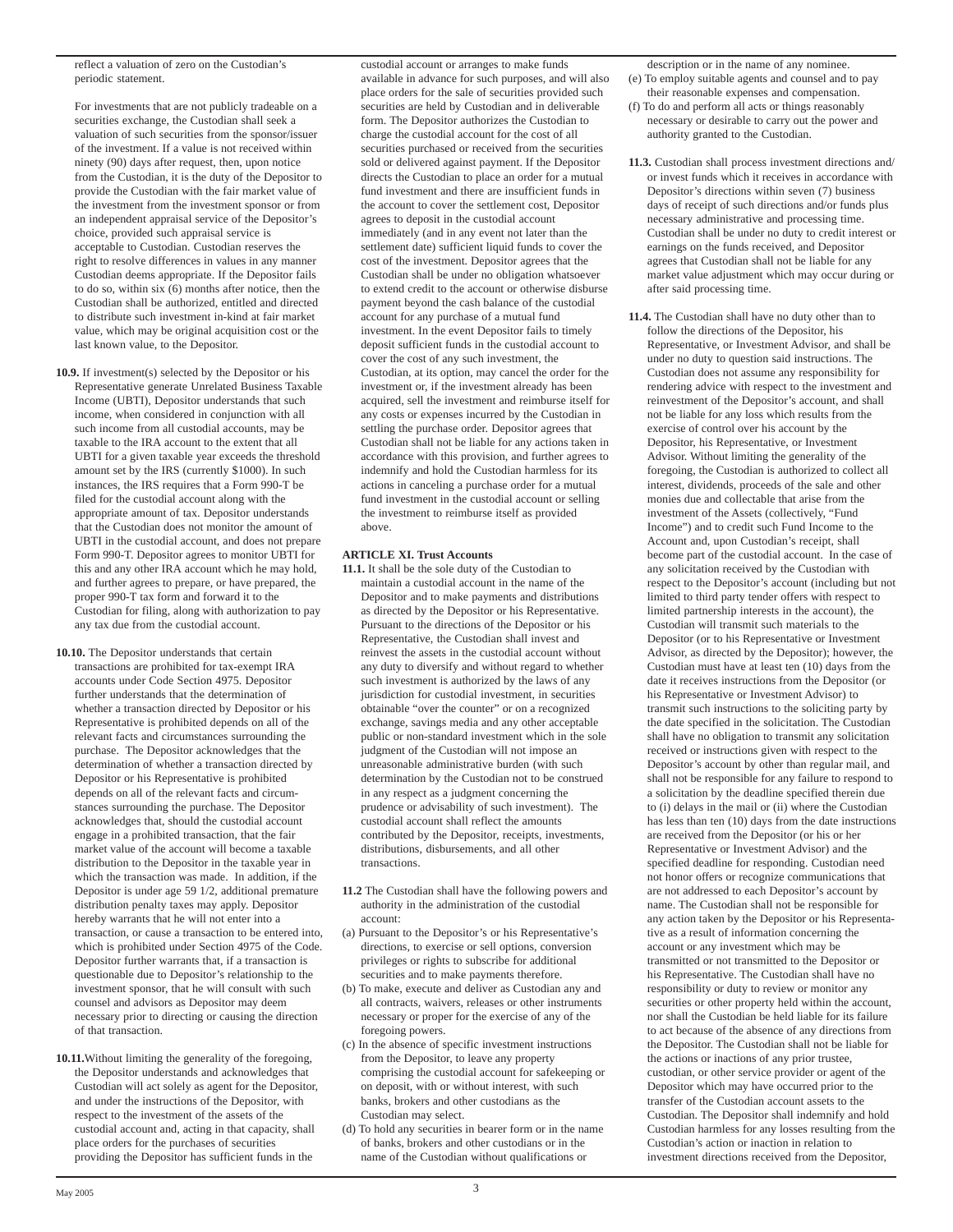his Representative, or Investment Advisor, for the actions or inactions of Agents appointed by the Depositor, or by the Custodian at the direction of the Depositor, and for any tax consequences resulting from the Depositor's or Representative's direction to engage in any unauthorized transaction, including an investment in life insurance contracts, investment in collectibles, or engaging in a prohibited transaction as defined in Section 4975 of the Code.

# **ARTICLE XII. Beneficiary Designation**

- **12.1.** The Depositor may from time to time designate, upon such form as the Custodian shall prescribe, any person, trust or persons, contingently or successively, to whom the Custodian shall pay the Depositor's interest in the custodial account in the event of his death. Such primary and contingent beneficiary designation shall be effective when filed with the Custodian and shall revoke all prior beneficiary designations made before that date by Depositor.
- **12.2.** If a Depositor fails to name a beneficiary in accordance with Section 12.1, or if all beneficiaries named by a Depositor predecease the Depositor, the remaining balance of the custodial account shall be payable to the spouse of the Depositor, or if there is no spouse living, then to the estate of the Depositor.
- **12.3.** When and after distributions of the custodial account to the Depositor's beneficiary commence, all rights and obligations of the Depositor under this Agreement shall inure to, and be exercised by, such beneficiary.
- **12.4.** If the beneficiary designated to receive payments hereunder is a minor or person of unsound mind, whether so formally adjudicated or not, the Custodian, in its discretion, may make such payment to such person as may be acting as parent, guardian, committee, conservator, custodian, or legal representative of such minor or incompetent and the receipt of any such person as selected by the Custodian shall be a full and complete discharge to the Custodian for any sums so paid.

## **ARTICLE XIII. Payout of Benefits**

- **13.1.** If the Depositor has selected a distribution option involving life contingencies, the Depositor may direct the Custodian to utilize the amount in the custodial account which would otherwise be available as a lump sum distribution to purchase an annuity from such insurance company as the Depositor may select to satisfy the requirements of Article IV of this Agreement.
- **13.2.** Depositor's election as to the method of distribution must be made at least thirty (30) days before the Required Beginning Date, which is defined as April 1 of the calendar year immediately following the calendar year in which the Depositor reaches age 70 1/2. If no election is made, the Custodian will make distributions over a period not to exceed the Depositor's single life expectancy.
- **13.3.** When determining the amount to be distributed for the second distribution calendar year and subsequent distribution calendar years, the Depositor's life expectancy (or the joint life expectancy of the Depositor and his named beneficiary) shall not be recalculated unless such recalculation is elected by the Depositor on a form acceptable to the Custodian.

# **ARTICLE XIV. Duties, Records, Reports**

**14.1.** The Custodian's sole duties to the Depositor regarding reporting shall be to send Depositor a copy or facsimile of IRS Form 5498 and/or an annual calendar year statement of the assets of the account within time frames established by the IRS. In addition, the Custodian shall furnish Quarterly reports to the Depositor detailing transactions performed under this custodial account and the value of assets held within the account.

**14.2.** The Custodian shall have no liability or responsibility for transactions reported or not reported on any periodic or annual statement unless the Depositor or his Representative file written exceptions or objections within 60 days after receipt of the report or statement. Upon receipt of written notification under this Section, the Custodian's liability and responsibility shall be to fully investigate the exceptions or objections, and make any adjustments, correct any entries, or otherwise reconcile the account as may be necessary. If any such adjustments or corrections are required, the Custodian shall issue a revised statement for the reporting period(s) in question.

# **ARTICLE XV. Fees and Expenses**

- **15.1.** THE DEPOSITOR SHALL BE CHARGED BY THE CUSTODIAN FOR ITS SERVICES HEREUNDER IN ACCORDANCE WITH THE CURRENT POSTED FEE SCHEDULE OF THE CUSTODIAN AS IT MAY BE AMENDED FROM TIME TO TIME. ANY INCOME TAXES OR OTHER TAXES OF ANY KIND WHATSOEVER THAT MAY BE LEVIED UPON OR IN RESPECT OF THE CUSTODIAL ACCOUNT, ANY TRANSFER TAXES INCURRED IN CONNEC-TION WITH THE INVESTMENT AND REIN-VESTMENT OF ASSETS IN THE CUSTODIAL ACCOUNT, AND ALL OTHER ADMINISTRA-TIVE EXPENSES INCURRED BY THE CUSTODIAN IN THE PERFORMANCE OF ITS DUTIES, INCLUDING FEES FOR LEGAL SERVICES RENDERED TO THE CUSTODIAN AND COMPENSATION OF THE CUSTODIAN SHALL BY PAID BY THE DEPOSITOR AND THE DEPOSITOR HEREBY COVENANTS AND AGREES TO PAY THE SAME.
- **15.2** In the event the Depositor shall at any time fail to discharge any liability under this Article, such liability shall be charged to the custodial account, and the Custodian may liquidate such of the assets of the custodial account for such purposes as in its sole discretion it shall determine. Notwithstanding any provisions of this Agreement, all payments under this Section and the liquidations of assets to obtain funds therefore may be made without the approval or direction of the Depositor. If the custodial account is not sufficient to satisfy such liability, the Depositor shall be liable for any deficiency.
- **15.3.** THE CUSTODIAN'S CURRENT POSTED FEE SCHEDULE MAY BE AMENDED AT ANY TIME UPON 30 DAYS' WRITTEN NOTICE TO THE DEPOSITOR. THE CUSTODIAN RESERVES THE RIGHT TO CHARGE FEES IN ADDITION TO ITS POSTED FEE SCHEDULE FOR EXTRAORDI-NARY OR SPECIAL SERVICES, OR FOR UNFORESEEN EXPENSES TO THE ACCOUNT, INCLUDING LEGAL EXPENSES INCURRED BY THE CUSTODIAN. THE CUSTODIAN DOES NOT PRORATE FEES. ON A FORM ACCEPT-ABLE TO THE CUSTODIAN, THE DEPOSITOR MAY ELECT TO PAY FEES DIRECTLY, OR HAVE THEM WITHDRAWN FROM THE ASSETS OF THE ACCOUNT. TERMINATION FEES ARE DUE AND PAYABLE UPON DISTRIBUTION TO THE DEPOSITOR OR UPON TRANSFER TO ANOTHER TRUSTEE OR CUSTODIAN.

**ARTICLE XVI. Amendment and Termination 16.1.** The Depositor irrevocably delegates to the

Custodian the right and power to amend this Agreement. Except as hereafter provided, the Custodian will give the Depositor 30 days' written notice of any amendment. In case of a retroactive amendment required by law, the Custodian will provide written notice to the Depositor of the amendment within 30 days after the amendment is made, or if later, by the time that notice of the amendment is required to be given under regulations or other guidance provided by the Code. The Depositor shall be deemed to have consented to any such amendment unless the Depositor notifies the Custodian to the contrary within 30 days after notice to the Depositor and requests a distribution or transfer of the balance of the account. The Custodian's termination fee shall be applicable to any account so distributed or transferred.

- **16.2.** The Depositor may terminate this agreement at any time by delivery of written notice of such termination to the Custodian. Upon such termination, the Custodian shall continue to hold the assets and distribute them in accordance with the previous instructions of the Depositor and the provisions of this Agreement unless the Custodian receives other instructions from the Depositor (such as those involving a rollover) which the Custodian may follow, without liability and without any duty to ascertain whether such payout is proper under the provisions of the Code or of any other plan.
- **16.3.** Upon request of the Depositor in writing to the Custodian, the Custodian shall transfer all assets in the custodial account to the Depositor, to a qualified retirement plan, or to another individual retirement account established by the Depositor. The Custodian is authorized, however, to reserve such sum of money or property as it may deem advisable for payment of all its fees, compensation, costs and expenses, or for any other liabilities constituting a charge against the assets of the custodial account or against the Custodian, with any balance of such reserve remaining after the payment of all such items to be paid over to the successor custodian or custodian.

#### **ARTICLE XVII. Resignation or Removal of Custodian**

- **17.1.** Upon written notice to the Custodian, the Depositor may remove it from its office hereunder. Such notice, to be effective, shall designate a successor custodian or custodian and shall be accompanied by the successor's written acceptance. The Custodian may at any time resign upon thirty (30) days' written notice to Depositor, whereupon the Depositor shall appoint a successor to the Custodian. In the event of resignation of the Custodian and failure to appoint a qualified successor, the Custodian may appoint a successor trustee or custodian, or distribute the assets of the custodial account to the Depositor.
- **17.2.** The successor trustee or custodian shall be a bank, insured credit union, or other person satisfactory to the Secretary of the Treasury pursuant to Section 408(a)(2) of the Code. Upon receipt by the Custodian of written acceptance by its successor of such successor's appointment, the Custodian shall transfer and pay over to such successor the assets of the custodial account and all records (or copies thereof) of Custodian pertaining thereto. The Custodian is authorized, however, to reserve such sum of money or property as it may deem advisable for payment of all its fees, compensation, costs and expenses, or for payment of any other liabilities constituting a charge on or against the assets of the custodial account or on or against the Custodian, with any balance of such reserve remaining after the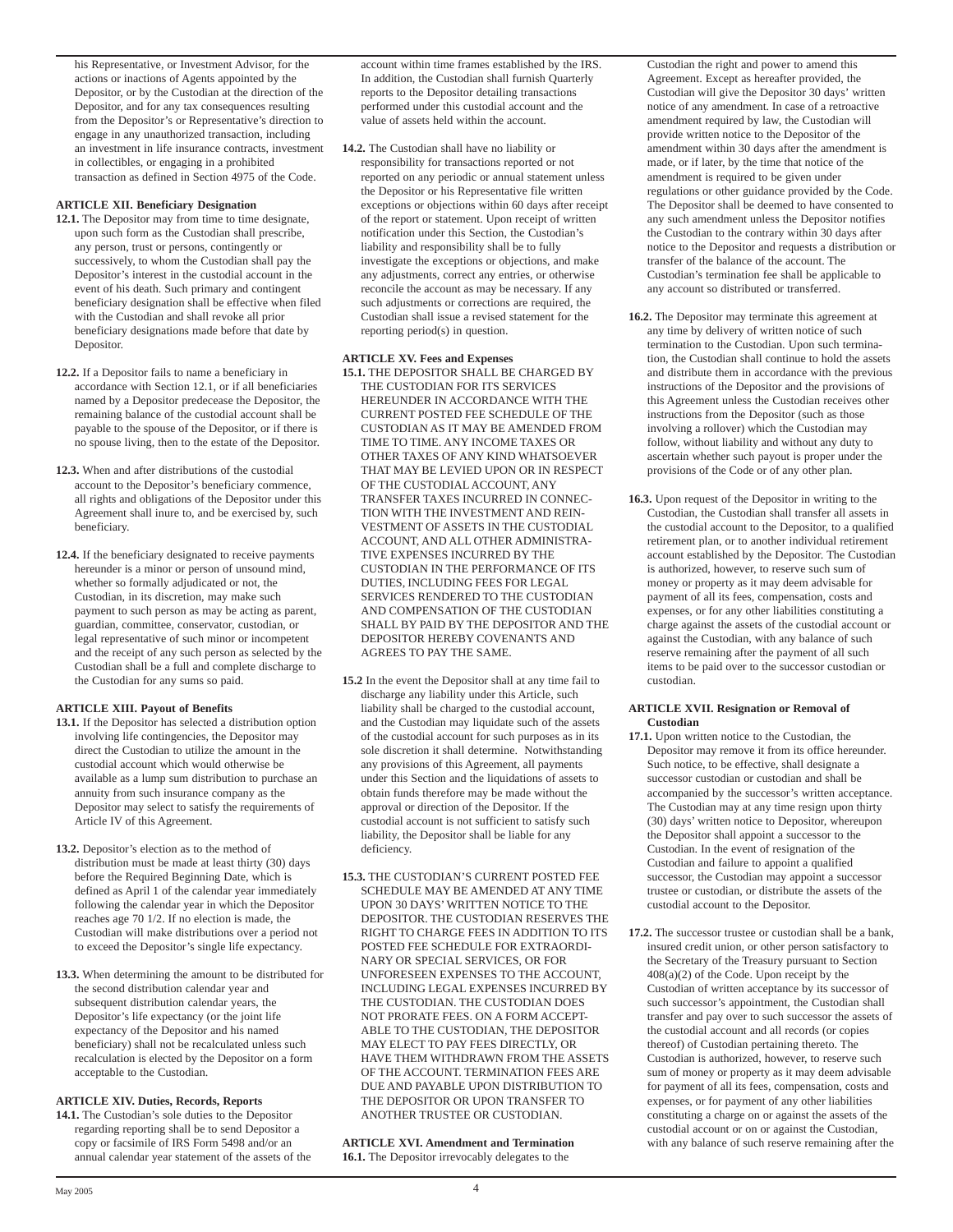payment of all such items to be paid over to the successor trustee or custodian.

**17.3.** The Custodian shall not be liable for the acts or omissions of its successor.

# **ARTICLE XVIII. Miscellaneous**

- **18.1.** Neither the Depositor nor any beneficiary of the Depositor shall have any right to pledge, hypothecate, anticipate or in any way create a lien upon any assets or part of the custodial account. Distributions to the Depositor, his beneficiaries, spouse, heirs-at-law, or legal representatives, excepting minors and persons under legal disability, shall be made only to them and upon their personal receipts and endorsements and no interest in the custodial account, or any part thereof, shall be assignable in anticipation of payment either by voluntary or involuntary act, or by operation of law, or be liable in any way for the debts or defaults of such Depositor, his beneficiaries, spouse, or heirsat-law. The provisions of this paragraph shall not apply to the extent that they violate any applicable law.
- **18.2.** The custodial account created hereunder is created for the exclusive benefit of the Depositor or his beneficiaries, and at no time shall it be possible for any part of the assets of the custodial account to be used for or diverted to purposes other than for the exclusive benefit of the Depositor or his beneficiaries.
- **18.3.** Notwithstanding the provisions of Sections 18.1 and 18.2 above, in the event the Depositor and the Depositor's spouse obtain a Separation Instrument, as described in Section 408(d)(6) of the Code, the Depositor may direct the Custodian in writing to transfer the appropriate portion of the assets in the Depositor's account directly to the Depositor's former spouse or to an IRA maintained by the Depositor's former spouse, provided the transfer is in accordance with the Separation Instrument, a copy of which shall be furnished to the Custodian. The transfer of assets to the Depositor's former spouse may be in cash or in-kind, pursuant to directions contained in the Separation Instrument.
- **18.4.** THE CUSTODIAN SHALL BE UNDER NO DUTIES WHATSOEVER EXCEPT SUCH DUTIES AS ARE SPECIFICALLY SET FORTH IN THIS AGREEMENT. THE CUSTODIAN SHALL BE FULLY PROTECTED IN ACTING UPON ANY INSTRUMENT, CERTIFICATE, OR PAPER BELIEVED BY IT TO BE GENUINE AND TO BE SIGNED OR PRESENTED BY THE PROPER PERSON OR PERSONS, AND THE CUSTODIAN SHALL BE UNDER NO DUTY TO MAKE ANY

INVESTIGATION OR INQUIRY AS TO ANY STATEMENT CONTAINED IN ANY SUCH WRITING BUT MAY ACCEPT THE SAME AS CONCLUSIVE EVIDENCE OF THE TRUTH AND ACCURACY OF THE STATEMENTS THEREIN CONTAINED. THE DEPOSITOR SHALL AT ALL TIMES INDEMNIFY AND HOLD HARMLESS THE CUSTODIAN FROM ANY LIABILITY WHICH MAY ARISE HEREUNDER EXCEPT LIABILITY ARISING FROM THE GROSS NEGLIGENCE OR WILLFUL MISCONDUCT OF THE CUSTODIAN.

**18.5.** THE PARTIES AGREE THAT, UPON THE REQUEST OF EITHER DEPOSITOR OR THE CUSTODIAN, WHETHER MADE BEFORE OR AFTER THE INSTITUTION OF ANY LEGAL PROCEEDING, ALL CLAIMS AND DISPUTES OF EVERY TYPE AND MATTER WHICH MAY ARISE BETWEEN DEPOSITOR AND THE CUSTODIAN SHALL BE SUBMITTED TO BINDING ARBITRATION BEFORE A PANEL OF ARBITRATORS (AS DESCRIBED BELOW), OF AND PURSUANT TO THE RULES OF THE AMERICAN ARBITRATION ASSOCIATION ("AAA"); THAT SUCH ARBITRATION HEAR-INGS AND PROCEEDINGS SHALL TAKE PLACE ONLY IN DOUGLAS COUNTY, NEBRASKA OR ANOTHER SITE SELECTED BY CUSTODIAN IN ITS SOLE DISCRETION; THAT THIS ARBITRATION PROVISION AND THE ARBITRATION SHALL BE ADMINISTERED BY THE AAA PURSUANT TO AND CONSTRUED AND ENFORCED UNDER THE FEDERAL ARBITRATION ACT (TITLE 9 OF THE UNITED STATES CODE) ("FAA"); HOWEVER, IF THE FAA IS INAPPLICABLE FOR ANY REASON, SUCH ARBITRATION SHALL BE CONDUCTED PURSUANT TO NEBRASKA LAW; THAT THERE SHALL BE NO CLASS ACTION, CLASS OR CONSOLIDATED ARBITRATION; THAT THE PREVAILING PARTY IN ANY CLAIM OR DISPUTE OF ANY TYPE BETWEEN THE DEPOSITOR AND THE CUSTODIAN SHALL RECOVER REASONABLE ATTORNEYS' FEES, COSTS AND EXPENSES, INCLUDING WITHOUT LIMITATION, ARBITRATION FILING FEES, ARBITRATORS' FEES, AND OTHER ARBITRATION FEES; AND THAT THIS ARBITRATION AGREEMENT SHALL GOVERN ANY DISPUTES INVOLVING DEPOSITOR AND THE CUSTODIAN NOTWITHSTANDING ANY PROVISIONS, INCLUDING AND WITHOUT LIMITATION VENUE OR ARBITRATION PROVISIONS, CONTAINED IN ANY AGREE-MENT SIGNED BY CUSTODIAN IN ITS CUSTODIAL CAPACITY. ANY ARBITRATION

PROCEEDING SHALL BE CONDUCTED BY A PANEL OF THREE NEUTRAL ARBITRATORS SELECTED BY THE PARTIES UNLESS THE PARTIES AGREE OTHERWISE. IF ARBITRA-TION IS REQUESTED AS DESCRIBED ABOVE, THE PARTIES EXPRESSLY WAIVE ANY RIGHT TO INSTITUTE OR CONDUCT LITIGATION OR ARBITRATION BEFORE ANY OTHER BODY OR TRIBUNAL. THE PARTIES FURTHER AGREE THAT IF A PARTY IS REQUIRED TO ENFORCE THIS ARBITRATION AGREEMENT AGAINST THE OTHER PARTY AND/OR TO COMPEL THE OTHER PARTY TO ARBITRATION PURSUANT TO THIS AGREEMENT, THE PARTY SHALL RECOVER FROM THE OTHER PARTY REASONABLE ATTORNEYS' FEES, COSTS AND EXPENSES SO INCURRED. ARBITRA-TION SHALL BE FINAL AND BINDING UPON THE PARTIES.

- **18.6.** Any notice or statement which the Custodian is required to give hereunder shall be deemed given when mailed to the intended recipient at his last known address. Any notice or statement to be given to the Custodian shall be deemed given only when actually received by the Custodian.
- **18.7.** Words used in the masculine shall apply to the feminine where applicable and wherever the context of this Agreement indicates the plural shall be read as the singular, and the singular as the plural.
- **18.8.** The captions of Articles and Sections in this Agreement are included for convenience only and shall not be considered a part of, or an aid to, the construction of this Agreement.
- **18.9.** This Agreement is intended to qualify under Section 408A of the Code and if any term or provision hereof is subject to more than one interpretation or construction, such ambiguity shall be resolved in favor of that interpretation or construction which is consistent with that intent.
- **18.10.**This Agreement is accepted by the Custodian in, and administered under, the laws of the State of Nebraska. All contributions to the Custodian shall be deemed to take place in the State of Nebraska. **THIS AGREEMENT AND ALL AMEND-MENTS HERETO SHALL BE GOVERNED BY AND CONSTRUED IN ACCORDANCE WITH THE LAWS OF THE STATE OF NEBRASKA APPLICABLE TO CONTRACTS MADE AND TO BE PERFORMED THEREIN.**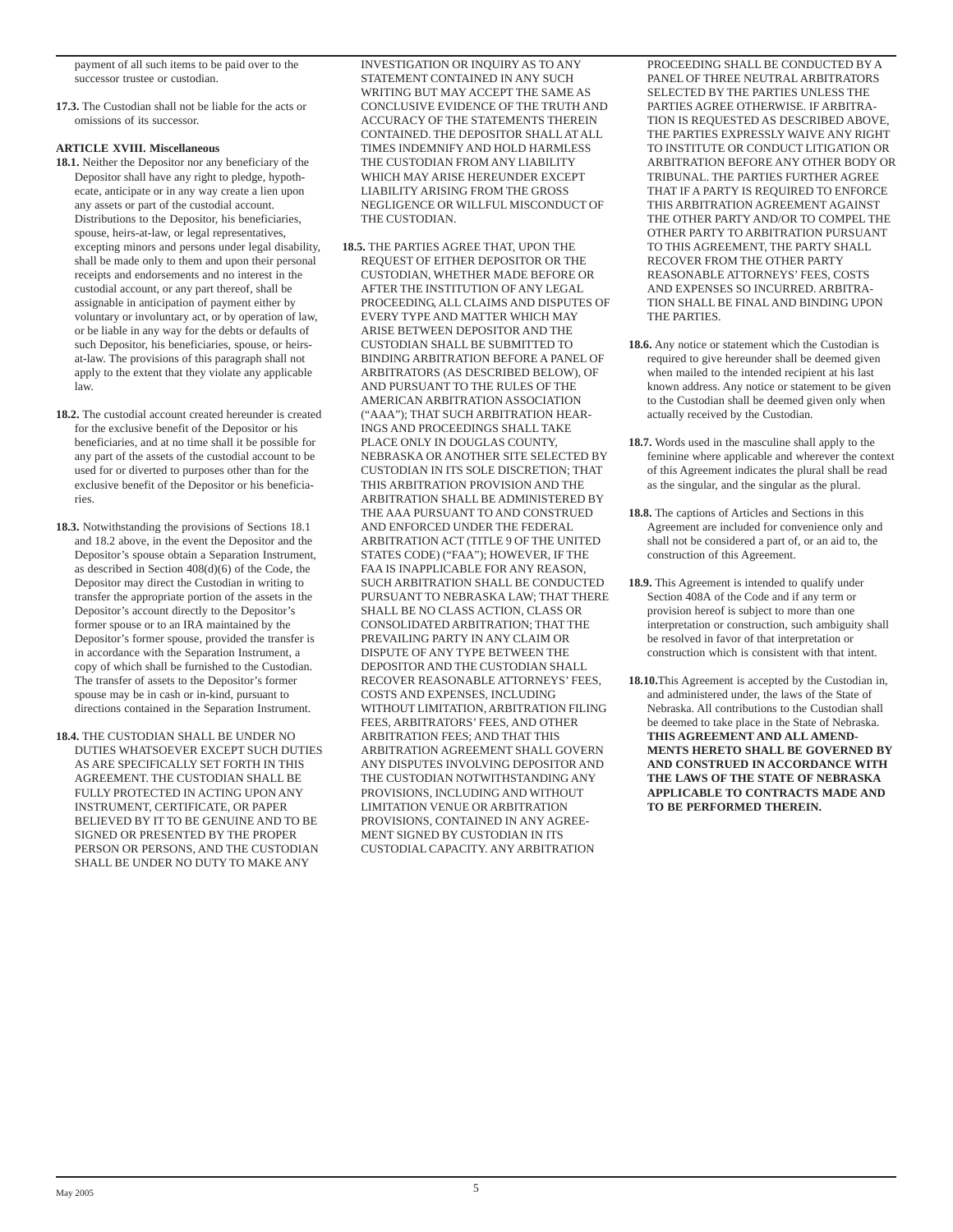# **Roth IRA Disclosure Statement**

This Disclosure Statement, which is provided you in compliance with Treasury Regulation section 1.408-6(d)(4), explains what you should know about your individual retirement account (IRA), and is a general review of the federal income tax law applicable to it.

Constellation Trust Company presents the following Disclosure Statement pursuant to Internal Revenue Service Regulations which require that the information contained therein be given to individuals for whom a Roth Individual Retirement Account (hereinafter "IRA" or "account") is established.

## **A. Right of Revocation**

Regulations of the Internal Revenue Service require that this Disclosure Statement be given to a participant at least seven days before the account is established, or, the participant may revoke the account within seven days after it is established. By executing the Roth IRA Adoption Agreement, you acknowledge receipt of this Disclosure Statement. Accordingly, you are entitled to revoke the IRA within seven days after the date of your execution of the Adoption Agreement. Such revocation may be made only by written notice which at your option may be mailed or delivered to Constellation Trust Company as follows:

| <b>Mailing address:</b> | <b>Constellation Trust Company</b><br>4020 South 147 <sup>th</sup> Street, Suite 3<br>Omaha, NE 68137 |
|-------------------------|-------------------------------------------------------------------------------------------------------|
| Delivery address:       | <b>Constellation Trust Company</b><br>4020 South 147 <sup>th</sup> Street, Suite 3<br>Omaha, NE 68137 |

If mailed, the revocation notice shall be deemed mailed on the date of the postmark (or if by registered or certified mail, the date of registration or certification) if deposited in the mail in the United States in an envelope or other appropriate wrapper, first class postage prepaid, properly addressed. Upon revocation within the seven-day period, the Custodian will return the current fair market value of the amount contributed to the IRA, without penalty, service charge, or administrative expense.

#### **B. Statutory Requirements of a Roth IRA**

A Roth individual retirement account is a trust account created by a written governing instrument that meets the following requirements:

1. The trustee or custodian must be a bank, federally insured credit union, savings and loan association, or another person eligible to act as a trustee or custodian.

2. Except for rollovers and direct transfers (the tax free transfer of retirement funds from one retirement plan to another, described below), contributions may not exceed (not including allowable catch-up contributions) the lesser of 100% of your compensation, or \$3,000 for tax years 2002-2004, \$4,000 for years 2005-2007, \$5,000 for 2008, with the potential for cost-of-living adjustment in 2009 and beyond. The contribution must be in cash. At no time may the contribution ever exceed more than 100% of compensation.

3. You will have a nonforfeitable interest in the account all times.

4. No part of the trust funds will be invested in life insurance contracts nor may the assets be commingled with other property except in a common trust fund or common investment fund.

5. You may not invest the assets of your IRA in collectibles (as described in Section 408(m) of the Internal Revenue Code). A collectible is defined as any work of art, rug or antique, metal or gem, stamp or coin, alcoholic beverage, or any other tangible personal property specified by the IRS. However, if the Custodian permits, specially minted US gold, silver and platinum coins and certain state-issued coins are permissible Roth IRA investments. Beginning on 1/1/98 you may also invest in certain gold, silver, platinum or palladium bullion, if the trustee or custodian permits. If the trust acquires collectibles within the meaning of Code section 408(m) after December 31, 1981, trust assets will be treated as a distribution in an amount equal to the cost of such collectibles.

6. Your regular annual Roth IRA contributions for any taxable year may be deposited at any time during that taxable year and up to the due date for the filing of your federal income tax return for that taxable year, no extensions. Generally, this will be April 15th of the following year.

7. No amount is required to be distributed prior to the death of the individual for whose benefit the account was originally established.

8. Separate records will be maintained for the interest of each individual.

9. The account is established for the exclusive benefit of the individual or his or her beneficiaries.

#### **C. Contribution Limitations and Restrictions of A Roth IRA**

#### **1. Eligible individuals**

You are permitted to make a regular contribution to your Roth IRA for any taxable year if you receive compensation for such taxable year which is below the applicable limit discussed below. Compensation includes salaries, wages, tips, commissions, bonuses, alimony, royalties from creative efforts and "earned income" in the case of self-employed individuals. The amount which is permitted, depends upon your modified adjusted gross income (Modified AGI), your marital status, and your tax filing status.

## **2. General Contribution Limitations:**

**Regular Roth IRA Contributions:** The maximum amount you may contribute for any one year is the lesser of 100% of your compensation or, \$3,000 for tax years 2002-2004, \$4,000 for years 2005-2007, \$5,000 for 2008, with the potential for cost-of-living adjustment in 2009 and beyond. Your actual contribution limit depends upon your marital status, tax filing status, and your Modified AGI. All regular contributions to a Roth IRA are nondeductible for Federal income tax purposes. The maximum amount you may contribute to a Roth IRA is reduced by any contributions you make to all of your traditional IRAs for the same tax year. This means that the total maximum combined annual contribution to a traditional IRA and a Roth IRA may not exceed the amounts referenced above.

If you are a single taxpayer (or a married person filing a separate return who did not live with your spouse at any time during the year), and your Modified AGI is \$95,000 or less, you may contribute up to the maximum amount stated above to your Roth IRA. If your Modified AGI is \$110,000 or more, no contribution is permitted. If your Modified AGI is over \$95,000 but less than \$110,000, then a calculation must be made to determine your Roth IRA contribution limit for the year. Utilize this calculation to determine your contribution limit:

- (1) Subtract your MAGI from \$110,000
- (2) Divide the difference by \$15,000
- (3) Multiply the result in step (2) by the maximum allowable contribution for the year, including catch-up contributions if you are age 50 or older.

If you are married and file a joint tax return with your spouse and your Modified AGI is \$150,000 or less, you may contribute up to the maximum amount stated above to your Roth IRA. If your combined Modified AGI is \$160,000 or more, no contribution is permitted. If your Modified AGI is over \$150,000 but less than \$160,000, then a similar calculation must be made. Utilize this calculation to determine your contribution limit:

- (1) Subtract your MAGI from \$160,000
- (2) Divide the difference by \$10,000
- (3) Multiply the result in step (2) by the maximum allowable contribution for the year, including catch-up contributions if you are age 50 or older.

If you are married but file separate tax returns (or lived together at any time during the year) and you have a separate Modified AGI which exceeds \$10,000, no contribution is permitted to your Roth IRA. If you or your spouse's separate Modified AGI is more than \$0 but less than \$10,000 then utilize the calculation below to determine your contribution limit. If your Modified AGI is \$0, you may contribute up to the maximum amount stated above to your Roth IRA.

- (1) Subtract your MAGI from \$10,000
- (2) Divide the difference by \$10,000
- (3) Multiply the result in step (2) by the maximum allowable contribution for the year, including catch-up contributions if you are age 50 or older.

**Catch-Up Contributions:** If you will attain the age of 50 by the end of the taxable year (December 31), you may make an additional "Catch-Up" contribution to your IRA. The maximum additional contribution limit is \$500 for tax years 2002-2005 and \$1,000 for tax years 2006 and beyond. The contribution must be in cash.

**Spousal Roth IRAs:** If you and your spouse file a joint tax return and have unequal compensation (including no compensation for one spouse) you may establish separate Roth IRAs for each spouse. The total annual contribution limit for both Roth IRAs may not exceed (not including allowable catch-up contributions) the lesser of 100% of the combined compensation for both spouses or \$6,000 for tax years 2002-2004, \$8,000 for years 2005-2007, \$10,000 for 2008, with the potential for cost-of-living adjustment in 2009 and beyond. or \$6,000, but neither Roth IRA may accept more than maximum amount per individual (as described above) per spouse. The contribution must be in cash. If your spouse will attain the age of 50 by the end of the taxable year (December 31), and is eligible, you may be able to make an additional "Catch- Up" contribution to the spouse's IRA. The maximum additional contribution limit is \$500 for tax years 2002-2005 and \$1,000 for tax years 2006 and beyond. The maximum Roth IRA contribution for the spouse must be reduced by any regular traditional IRA contributions made on behalf of such spouse, and, any Roth IRA contributions made on behalf of such spouse. The contribution limit may be further reduced if the Modified AGI exceed the levels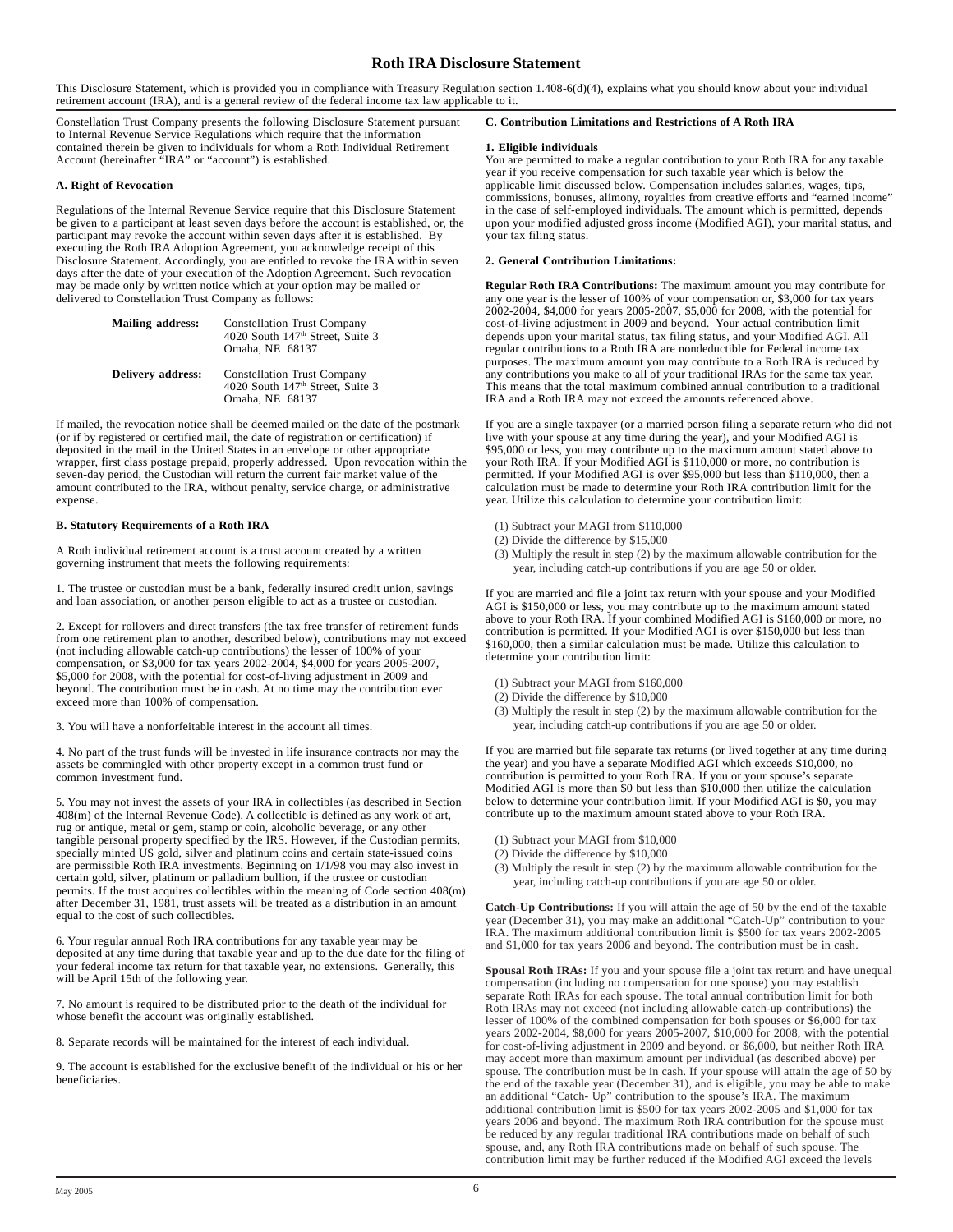discussed above. Each spouse becomes the owner or "Depositor" of his own IRA account and must execute the Adoption Agreement establishing the account. Once an IRA is established for a non-working spouse, the spouse, as the owner and "Depositor" of that IRA, becomes subject to all of the privileges, rules and restrictions applicable to IRAs generally.

**\$200 Minimum Roth IRA Contribution.** If you fall into any of the categories listed above, your minimum allowable Roth IRA contribution will be \$200 until phased out under the appropriate marital status. In other words, if your Roth IRA contribution amount calculated under the appropriate dollar amounts discussed above results in a contribution between  $\frac{6}{9}$  and  $\frac{6}{9}$  200, your permitted contribution is \$200 instead of the calculated amount. If the result is not a multiple of \$10, round up to the nearest \$10.

Modified AGI: Modified AGI does not include any amount included in adjusted gross income as a result of a rollover (conversion) distribution from a traditional IRA. Modified AGl is determined before deductible traditional IRA contributions.

**Other Contributions:** Your Roth IRA cannot accept rollovers directly from an employer-sponsored plan, employer contributions made under a SEP or SIMPLE plan or traditional IRA contributions. However, certain rollovers and transfers as described below may be made.

# **Miscellaneous Contribution Rules:**

- Contributions are permitted after you attain age 70 1/2, so long as you have compensation as discussed above.
- Contributions are permitted regardless of whether you are an active participant in an employer-sponsored plan.
- Contributions may be made for a tax year up to your tax filing deadline, excluding extensions.

## **3. Possible Tax Credits for Contributions**

For tax years between 2002 and 2006, you may be eligible to receive a tax credit on your IRA contribution. This tax credit is in addition to any deduction that may be allowed, and may not exceed \$1,000 in any given year. You may be eligible for a tax credit if you are a) age 18 or older, b) not a dependent of another tax payer, and c) not a full time student. The credit is based on income levels as shown in the chart below and will range from 0 to 50 percent of eligible contributions not exceeding \$2,000.

| Joint Return*                                                                 | Head of Household*  | All other cases*    | $\%$ |
|-------------------------------------------------------------------------------|---------------------|---------------------|------|
| $$1 - $30,000$                                                                | $$1 - $22,500$      | $$1 - $15,000$      | 50   |
| $$30.001 - $32.500$                                                           | $$22.501 - $24.375$ | $$15.001 - $16.250$ | 20   |
| $$32.500 - $50.000$                                                           | $$24.376 - $37.500$ | $$16.251 - $25.000$ | 10   |
| Over \$50,000                                                                 | Over \$37,500       | Over \$25,000       |      |
| $\mathbf{u}$ $\mathbf{v}$ $\mathbf{v}$ $\mathbf{v}$ $\mathbf{v}$ $\mathbf{v}$ |                     |                     |      |

*\*Adjusted Gross Income (see your tax advisor for more information)*

### **D. Excess Contributions**

A Roth IRA contribution is an excess contribution if the contribution exceeds the amount allowable as a regular contribution or if ineligible amounts are rolled over. Such excess amount is subject to a 6% excise tax on the principal amount of the excess each year until the excess is corrected.

**1. Method Of Withdrawing Excess in a Timely Manner:** This 6% penalty may be avoided, if the excess amount plus the earnings attributable to the excess are distributed to you by your tax filing deadline including extensions for the year during which the excess contribution was made. If you decide to correct your excess in this manner, the principal amount of the excess returned is not taxable. However, the earnings attributable to the excess are taxable to you in the year in which the contribution was made. In addition, if you are under age 59 1/2 the earnings attributable to the excess are subject to a 10% premature distribution penalty. This is the only method of correcting an excess contribution that will avoid the 6% penalty.

**2. Recharacterization:** Another way a taxpayer could correct an excess contribution made to a Roth IRA is to recharacterize the contribution by transferring the amount plus earnings to a traditional IRA. A correction handled in this manner must be completed by the tax-filing deadline including extensions. (The same methodology applies when recharacterizing a contribution from a Traditional IRA to a Roth IRA.) In addition, a recharacterization must be elected, in writing, on a form acceptable to the trustee or custodian, and the recharacterization must be handled as a direct trustee-to-trustee or custodian-to-custodian transfer, rather than a distribution and subsequent rollover. An election to recharacterize before your tax-filing deadline (including extensions) will avoid the 6% penalty.

**3. Method of Withdrawing Excess After Tax Filing Due Date**: If you do not correct your excess contribution in the manner prescribed above by the due date for filing your tax return, then you may withdraw the principal mount of the excess (no earnings need be distributed). The 6% penalty will, however, apply first to the year in which the excess was made and each subsequent year until it is withdrawn.

# **E. Rollover Contributions and/or Conversions**

Your Roth IRA may be rolled over to another Roth IRA of yours, may receive rollover contributions, or may receive conversion contributions provided that all of the applicable rollover or conversion rules are followed. "Rollover" is a term used to describe a tax-free movement of cash or other property to your Roth IRA from another Roth IRA. "Conversion" is a term used to describe the movement of Traditional IRA, SEP IRA, or SIMPLE IRA assets to a Roth IRA. This is generally a taxable event. The rollover and conversion rules are summarized below. These transactions are often complex. If you have any questions regarding a rollover or conversion, you are encouraged to seek the advice of a competent tax advisor.

**Rollover Contribution from Another Roth IRA:** A rollover from another Roth IRA is any amount you receive from one Roth IRA and roll some or all of it over into another IRA. You are not required to roll over the entire amount received from the first Roth IRA. However, any amount you do not roll over will be taxed at ordinary income tax rates for federal income tax purposes and may be subject to additional income taxes. The following special rules also apply to rollovers between Roth IRAs:

1. The rollover must be completed no later than the 60th day after the day the distribution was received by you from the first Roth IRA.

2. You may have only one Roth IRA to Roth IRA rollover during a 12 consecutive month period measured from the date you received a distribution of a Roth IRA which was rolled over to another Roth IRA.

3. The same property you receive in a distribution from the first Roth IRA must be the same property you roll over into the second Roth IRA. For example, if you receive a distribution from a Roth IRA of property, such as stocks, that same stock must be the property rolled over into the second Roth IRA.

4. You are required to make an irrevocable election indicating that this transaction will be treated as a rollover contribution.

5. You are not required to receive a complete distribution from your Roth IRA in order to make a rollover contribution into another Roth IRA, nor are you required to roll over the entire amount you received from the first Roth IRA into the second Roth IRA.

6. If you inherit a Roth IRA due to the death of the participant, you may not roll this Roth IRA into your own Roth IRA unless you are the spouse of the decedent.

**Rollovers from Employer-Sponsored Plans:** You may not roll over directly from an employer-sponsored plan to a Roth IRA. However, you may roll over from an employer-sponsored plan to a traditional IRA and then convert the traditional IRA to a Roth IRA in a Rollover Conversion explained below. Employer-sponsored plans eligible for rollovers to traditional IRAs are permitted if you have received an eligible rollover distribution from one of the following:

1. A qualified plan under Section 401(a);

2. A qualified annuity under Section 403(a);

3. A Tax-Sheltered Annuity (TSA) or Custodial Account under Section 403(b); or,

4. A Federal Employee's Thrift Savings Plan.

**Rollover Conversion from a SEP IRA or SIMPLE IRA:** A SEP or SIMPLE IRA may be converted to a Roth IRA on the same terms as an amount in any other traditional IRA as explained below. However, a Simple IRA may not be converted until the 2-year required holding period has expired.

**Rollover Conversion from a Traditional IRA to a Roth IRA:** You are permitted to make a qualified rollover contribution from a traditional IRA to a Roth IRA if your Modified AGI (not including the taxable amount rolled over) for the year during which the rollover is made does not exceed \$100,000 and if married, you file a joint tax return. (Married taxpayers filing a separate return are not eligible to make a conversion.) This is called a "rollover conversion" and may be done at any time without waiting the usual 12 months.

**Taxation in Completing a Rollover Conversion from a Traditional IRA to a Roth IRA:** If you complete a rollover conversion from a traditional IRA to a Roth IRA, the rollover amount (to the extent taxable) is generally included in your income for the year during which the rollover is made. However, the 10% additional income tax for premature distributions does not apply.

For rollover conversions made during 1998, you will include the taxable amount of the traditional IRA distribution in income ratably over a 4-taxable year period beginning with the taxable year in which the conversion contribution is made. Any rollover conversions from a traditional IRA to a Roth IRA made in 1999 and after will be fully taxable in the year of the conversion contribution.

With respect to the 1998 rollover conversions, if the taxpayer dies before including the taxable amounts in income over a 4-year period, all remaining amounts will be included in gross income for the taxable year of death. However, if the surviving spouse of such deceased Roth IRA participant is the beneficiary of the Roth IRA, the surviving spouse may elect to continue including the remaining amount in income over the 4-year period.

## **Miscellaneous Conversion Requirements:**

If you are age 70  $1/2$  or older, or will attain age 70  $1/2$  during the tax year, and convert your traditional IRA to a Roth IRA, you are required to withdraw your mandatory distribution as required under the traditional IRA before the remainder of your traditional IRA can be converted to a Roth IRA.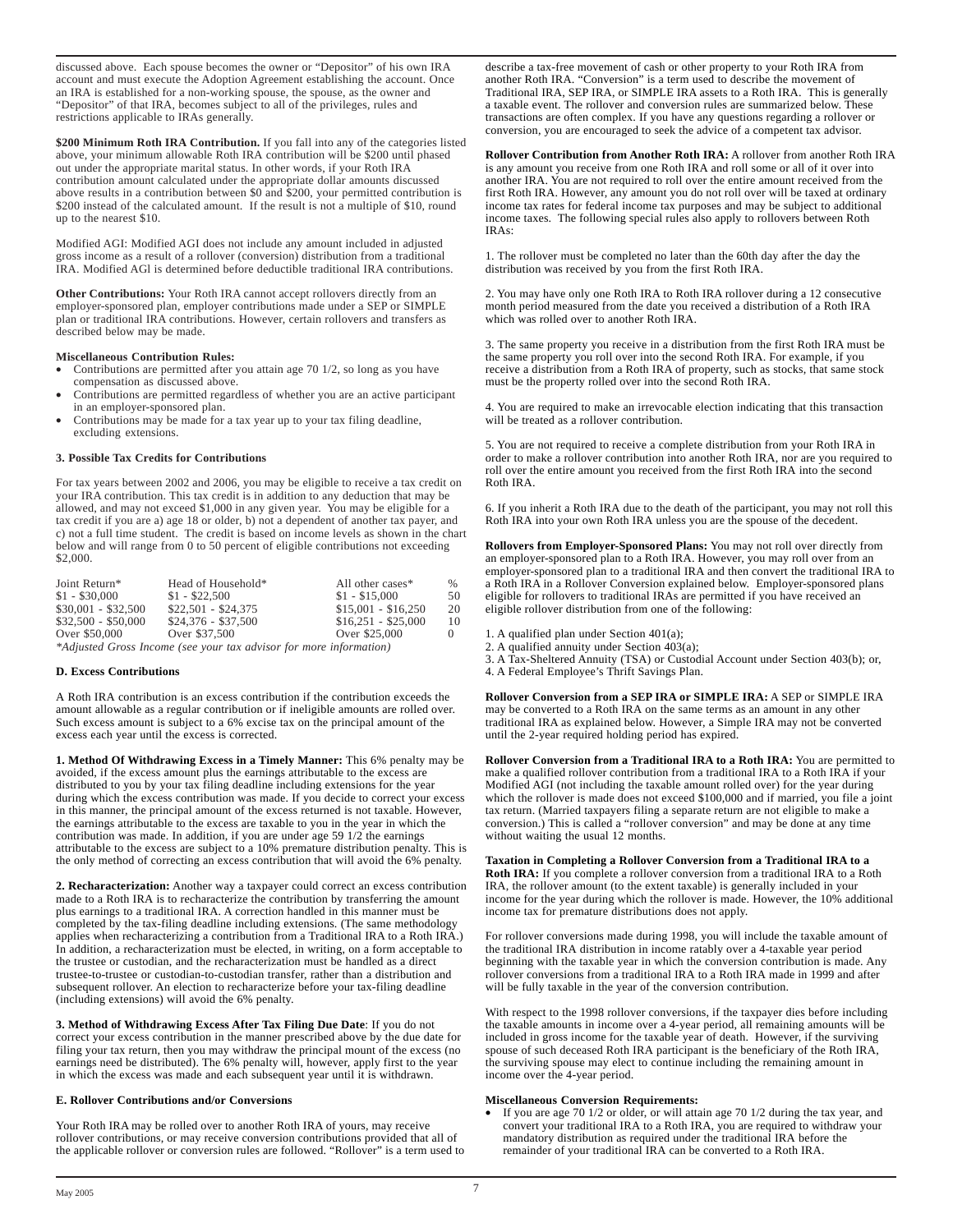If you are taking distributions from your traditional IRA which are subject to the substantially equal periodic payment exception, and covert to a Roth IRA, the same periodic payments must continue from your Roth IRA.

## **F. Contribution Recharacterizations of Traditional IRA to a Roth IRA or a Roth IRA to a Traditional IRA**

If you decide by your tax-filing deadline (not including extensions) to recharacterize a current year contribution plus earnings from a traditional IRA to a Roth IRA, no amount will be included in your gross income as long as you did not take a deduction for the amount of the converted contribution. If you make a contribution to a Traditional IRA and later recharacterize either all or a portion of the original contribution to a Roth IRA along with net income attributable, you may elect to treat the original contribution as having been made to the Roth IRA. The same methodology applies when recharacterizing a contribution from a Roth IRA to a Traditional IRA.

## **G. Distributions From A Roth IRA**

**Taxation of Distributions:** "Qualified" distributions are neither subject to income tax nor the 10% premature penalty tax. Nonqualified distributions are taxable to the extent such distribution is attributable to the income earned in the account. When you start withdrawing from your Roth IRA, you may take the distributions in regular payments, random withdrawals or in a single sum payment.

**Qualified Distributions:** A Qualified distribution is one that is made BOTH:

1. on or after you attain age 59 1/2;

- 2. to a beneficiary after your death;
- 3. on account of you becoming disabled (as defined under IRC Section 72(m)(7));

4. for qualified first time homebuyer expenses, (limited to \$10,000),

*AND* after the end of the 5 year period beginning with the first taxable year for which you made any type of contribution (annual or rollover) to any Roth IRA you maintain.

For rollover conversion contributions from a traditional IRA to a Roth IRA, the 5 year period begins with the first day of your taxable year in which the first conversion was made. The 5-year period ends on the last day of the 5<sup>th</sup> consecutive year.

**Nonqualified Distributions:** Distributions from a Roth IRA which are made as a nonqualified distribution are treated as made from contributions to the Roth IRA to the extent that such distribution, when added to all previous distributions from the Roth IRA and reduced by the taxable amount of such previous distributions, does not exceed the aggregate amount of contributions to the Roth IRA. This means that nonqualified distributions are treated as taken from the nontaxable portion first (the contributions) until the aggregate distributions exceed the aggregate contributions. When the aggregate distributions exceed the aggregate contributions, then the earnings will be treated as part of the distribution for taxation purposes. The portion of the nonqualified distribution that represents earnings will be taxable and subject to the 10% premature penalty tax, unless an exception applies.

**Distributions Made Before the End of the 5 Year Period:** Distributions taken before the end of the 5 year period are taxable (to the extent you receive the earnings attributable) and are subject to the 10% additional income tax if the participant is not age 59 1/2. However, the 10% additional income tax is avoided if the distribution meets one of the following exceptions under Section 72(t):

- 1. on or after you attain age 59 1/2;
- 2. on or after your death;
- 3. on account of you becoming disabled (as defined under IRC Section 72(m)(7);
- 4. first time homebuyers (up to \$10,000 limit);
- 5. a series of substantially equal periodic payments made at least annually over your life expectancy, without modification for the later of 5 years or the attainment of age 59 1/2;
- 6. medical expenses in excess of 7 1/2% adjusted gross income;
- 7. health insurance premiums paid by certain unemployed individuals;
- 8. higher education expenses;
- 9. (beginning in 2000) due to an IRS levy against the Roth IRA.

The 10% additional tax on early distributions will apply to rollover conversions if the taxpayer withdraws any portion of the taxable conversion amount before the end of the  $\bar{5}$  year period unless an exception under Section 72(t) applies. Also, if the taxpayer withdraws any portion of the taxable conversion amount before the end of the 5 year period, an additional 10% tax will apply to the taxable portion of the rollover conversion if such conversion occurs in 1998 and the 4-year income inclusion rule applies.

**Basis Recovery Rules for Distributions from Different IRA Plans:** The taxation of distributions from a Roth IRA shall be treated separately from the taxation of a distribution from other IRA plans. In other words, nondeductible contributions made to your traditional IRA will continue to be recovered tax-free on a ratable basis.

**Ordering Rules:** Any distribution from a Roth IRA will be deemed to come from the following sources, in the order indicated. First, from annual contributions made to the Roth IRA; second, from rollover contributions to the Roth IRA on a first in, first out basis; and third, from post-contribution earnings (once all contributions have been distributed out). The taxpayer is required to keep track of these ordering provisions by filing IRS Form 8606 along with their annual tax return.

**Premature Distributions:** If you are under age 59 1/2 and receive a nonqualified distribution from your Roth IRA, a 10% additional income tax will apply to the taxable portion (generally the earnings portion) of the distribution unless the distribution is received due to death; disability; a qualifying rollover distribution; the timely withdrawal of the principal amount of an excess; substantially equal periodic payments; certain medical expenses; health insurance premiums paid by certain unemployed individuals; qualified higher education expenses; or qualified first time homebuyer expenses.

**Required Distributions:** Unlike a traditional IRA, you are not required to begin distributions when you attain age 70 1/2.

#### **Death Distributions:**

- (a) If you die, the entire balance in your Roth IRA must be distributed no later than December 31st of the year containing the 5th anniversary of your death except to the extent that an election is made to receive distributions in accordance with (i) or (ii) below.
- (i) If your interest is payable to a designated beneficiary, then your entire interest may be distributed over the life expectancy of your designated beneficiary commencing on or before December 31 of the calendar year immediately following the calendar year of your death.
- (ii) If your designated beneficiary is your surviving spouse, the date distributions are required to begin in accordance with (i) above shall not be earlier than the later of (A) December 31 of the calendar year immediately following the calendar year of your death or (B) December 31 of the calendar year in which the individual would have attained age 70 1/2.
- (b) If the designated beneficiary is your surviving spouse, your spouse may elect to treat the account as his or her own Roth IRA. This election will be deemed to have been made if such surviving spouse makes a regular contribution to the account, makes a rollover to or from such account, or fails to take distributions as described in (a) above. Distributions from your account to your beneficiaries may be subject to federal estate taxes.

**Beneficiary Designation:** The Roth IRA Trust Account Adoption Agreement includes a section where you may choose your beneficiary or beneficiaries. If you want to change that designation, you may do so at any time by notifying us in writing by using our Change of Beneficiary form. Any change will cancel all prior beneficiary designations.

The last beneficiary designation which is filed with us during your lifetime will be the controlling designation at your death. In the event no beneficiary is designated or you are not survived by a designated beneficiary, your benefits will be paid to your spouse, or if there is no spouse living, then to the estate of the Grantor.

If you are married and live in a community property state or if you accumulated Roth IRA assets while living in a community property state, your Roth IRA assets may be subject to community property rules. If so and you wish to name a beneficiary other than your spouse, spousal consent may be required. You should seek advice from your attorney for consent language that will constitute an effective waiver of community property rights in your state.

# **H. Prohibited Transactions**

If you or your beneficiary engages in a prohibited transaction described in Code Section 4975 with your Roth IRA, it will lose its tax exemption and you must include the taxable portion of your account in your gross income for the taxable year in which the prohibited transaction took place. Examples of prohibited transactions are the borrowing of the income or corpus from an account, selling property to or buying property from the account, or receiving more than reasonable compensation for service performed for the account.

In addition, if you pledge any portion of your Roth IRA as collateral for a loan, the amount so pledged will be treated as a distribution and the taxable portion will be included in your gross income for that year.

## **I. Additional Taxes and Penalties**

If you are under age 59 1/2 and receive a nonqualified premature distribution from your Roth IRA, an additional 10% income tax will apply on the taxable amount of the distribution (generally the earnings portion only), unless an exception under Section 72(t) applies.

If you make an excess contribution to your Roth IRA and it is not corrected on a timely basis, an excise tax of 6% is imposed on the excess amount. This tax will apply each year to any part or all of the excess which remains in your account.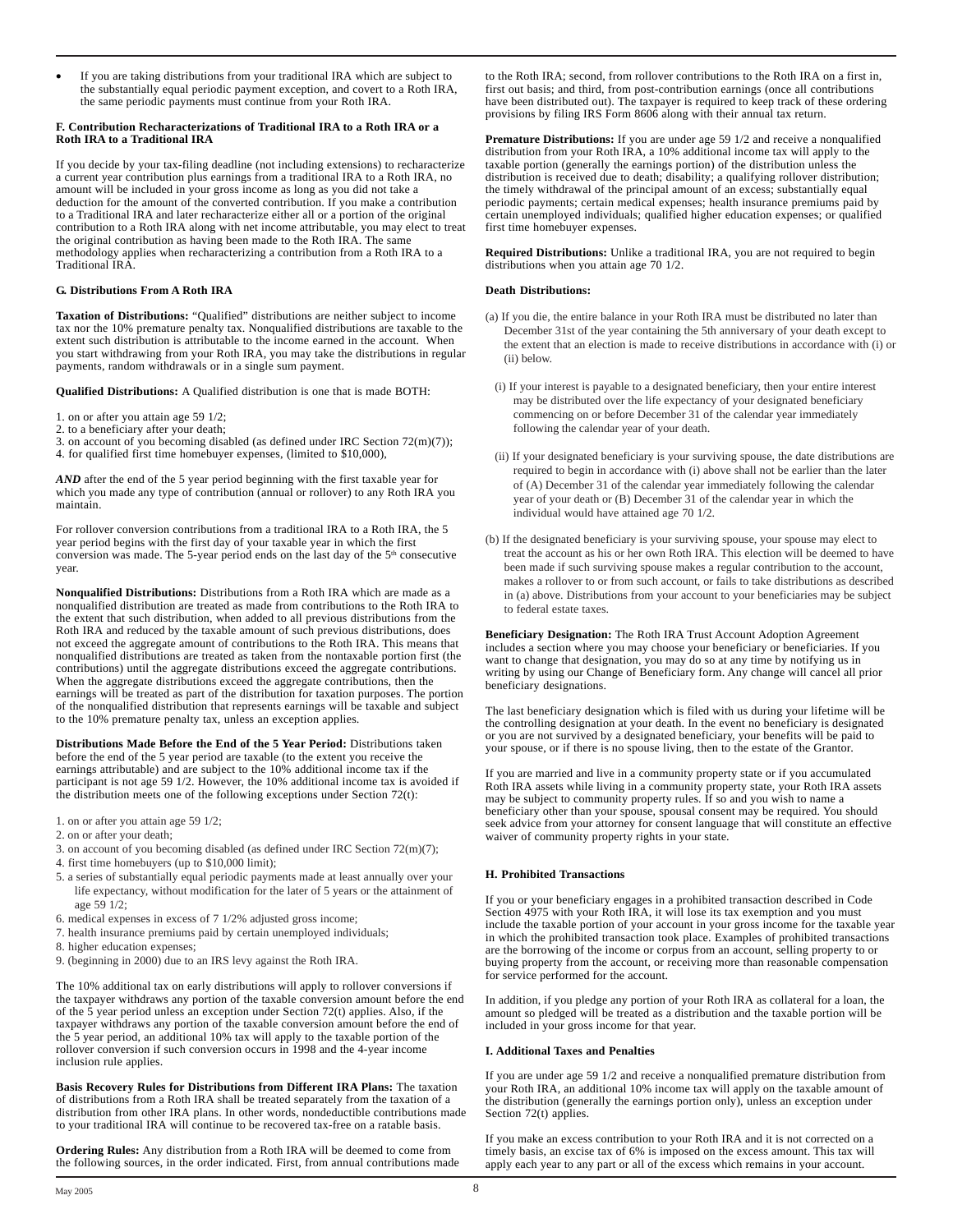If you should die, and the appropriate required death distributions are not made from your Roth IRA, an excise tax of 50% is assessed to your beneficiary based upon the difference between the amount that should have been distributed and the amount that was actually distributed. You must file Form 5329 with the Internal Revenue Service for any year an additional tax is due.

## **J. Recharacterization**

A taxpayer may recharacterize a contribution to or from a Roth IRA by:

- 1) transferring a current year regular contribution plus earnings either to or from a traditional IRA; or,
- 2) reversing a conversion made to a Roth IRA by transferring the amount plus earnings back to a traditional IRA.

A recharacterization must be completed by the tax filing deadline including extensions. In addition, a recharacterization must be elected, in writing, on a form acceptable to the Custodian, and it must be handled as a direct Custodian-to Custodian transfer, rather than a distribution and subsequent rollover. An election to recharacterize cannot be revoked after the transfer, but you may be able to perform a reconversion (see below).

Also, you must report the recharacterization and treat the contribution as having been made to the account which receives the recharacterization transfer, on your Federal income tax return in accordance with applicable instructions.

## **Miscellaneous Rules Regarding Recharacterizations:**

• A recharacterization is not subject to Federal income tax withholding

• Prior year excess contributions made to an IRA that are carried over to a subsequent year cannot be recharacterized as a current year contribution to another IRA. Only actual contributions made for a taxable year may be recharacterized.

• When calculating the amount of earnings attributable in a recharacterization transfer, net losses on the amount to be recharacterized may be included.

• An election to recharacterize may be made on behalf of a deceased IRA owner by the executor, administrator, or other person charged with the duty of filing the decedent's final Federal income tax return.

• Amounts in a SEP IRA or SIMPLE IRA that are converted to a Roth IRA can be recharacterized back to a SEP IRA or SIMPLE IRA.

• Amounts in a "conduit" IRA that are converted to a Roth IRA can be recharacterized back to a traditional IRA and retain its status as a "conduit" IRA.

## **K. Reconversion**

Once an amount has been properly converted, any subsequent conversion of that amount is called a reconversion. Effective January 1, 2000, an IRA owner who converts an amount from a traditional IRA to a Roth IRA during any taxable year and then recharacterizes that amount back to a traditional IRA may not reconvert that amount from the traditional IRA to a Roth IRA before the later of:

- a. the taxable year following the taxable year in which the amount was first converted to a Roth IRA; or
- b. the end of the 30-day period beginning on the day on which the IRA owner recharacterizes the amount from the Roth IRA back to a traditional IRA. (Regardless of whether the recharacterization occurs during the taxable year in which the amount was converted to a Roth IRA or the following taxable year.)

In determining the portion of any amount held in a Roth IRA or a traditional IRA that an IRA owner may not reconvert, any amount previously converted (or reconverted) is adjusted for subsequent net earnings thereon. Any attempted reconversion of an amount prior to the time permitted is a failed conversion of that amount. The only remedy in this case is to recharacterize back to a traditional IRA. If the amount is not recharacterized, it is deemed a regular Roth IRA contribution, thus an excess may arise and any excess contribution is subject to the 6% excise tax to the extent that it exceeds the individual's regular Roth IRA contribution limit.

For these purposes, only a failed conversion resulting from failure to satisfy the statutory requirements for a conversion (i.e. The \$100,000 MAGI limit) is treated as a conversion for determining when an IRA owner may make a reconversion. However, if an IRA owner inadvertently attempts to reconvert before waiting the appropriate time period, the attempted reconversion is not treated as a conversion for purposes of the reconversion rules (although it is otherwise treated as a failed conversion).

# **L. Income Tax Withholding**

All withdrawals from your Roth IRA (except a direct transfer or recharacterization) are subject to federal income tax withholding. You may, however, elect not to have withholding apply to your Roth IRA distribution in most cases. If withholding does

apply to your distribution, it is at a rate of 10% of the amount of the distribution unless you elect otherwise.

## **M. Federal Estate and Gift Taxes**

Generally there is no specific exclusion for Roth IRAs under the estate tax rules. Therefore, in the event of your death, the value of your Roth IRA will be includible in your gross estate for federal estate tax purposes. However, if your surviving spouse is the beneficiary of your IRA, the value of your Roth IRA may qualify for the marital deduction available under Section 2056 of the Internal Revenue Code. A transfer of property for federal gift tax purposes does not include an amount which a beneficiary receives from a Roth IRA plan.

## **N. Transfers**

A direct Custodian-to-Custodian transfer of all or a portion of your funds is permitted from this Roth IRA to another Roth IRA or visa versa. Direct transfers do not constitute a distribution since you are never in constructive receipt and thus are not reportable to the IRS.

## **O. Additional Financial Information**

Under the Constellation Trust Company Self-Directed Roth Individual Retirement Custodial Account, you are required to direct the Custodian with respect to the investment of funds in your account. In the absence of direction from you, or your Representative (as described in Section "P" below), the Custodian will not make or dispose of any investments or distribute any funds held in the account. The Custodian has no power or duty to question the direction of a specified investment, to review any investments held in the account or to make any suggestions to you with respect to the investment, retention or disposition of any asset in the account. The Custodian will not be liable for any loss of any kind which may result by reason of any action taken by it in accordance with direction from you or your Representative, or by reason of any failure to act because of the absence of any directions. The Custodian may refuse to execute an investment direction if it determines in its discretion that the investment would not be administratively feasible.

**Investment of Idle Cash:** In the event that cash is received by the Custodian for which there is no investment direction, or if cash in the account is less than the Custodian's applicable minimum reinvestment amount, the Custodian shall transfer said cash to an interest-bearing cash account of the Custodian's choice. All such cash shall remain invested in the interest-bearing cash account, earning interest which shall be posted to the account no less than monthly, until investment direction is received, or until the accumulated balance equals or exceeds the minimum reinvestment amount.

**Unrelated Business Taxable Income:** There is an exception to the taxexempt status of your IRA when you invest in any security which is debtfinanced, or a limited partnership which actively conducts a trade or business rather than receiving passive income or which is publicly traded. Unrelated Business Taxable Income (UBTI) from such an investment may be taxable to your account if it exceeds \$1,000 in any tax year. For purposes of the \$1,000 limit, all of your IRA accounts are considered to be one account. These taxes are an expense of your account and should be paid by you using assets in the account, and should be filed utilizing IRS Form 990-T. Constellation Trust Company does not calculate UBTI for your account and does not prepare Form 990-T. If your account has any investment which generates UBTI, you are responsible for preparing or having prepared on behalf of your IRA account the appropriate 990-T form. Upon completion, the form should be forwarded to Constellation Trust Company for filing, along with instructions to pay any required tax.

**Asset Valuation:** Constellation Trust Company shall periodically value the assets in your IRA account utilizing various outside sources available to it. However, Constellation Trust Company shall not guarantee the accuracy of prices obtained from quotation services, independent appraisal services, investment sponsors or parties related thereto or any other sources. Values for brokerage accounts shall be equal to the total equity value of the account, and shall reflect only those assets which are priced by the brokerage firm. Individual assets held within the brokerage account shall not be listed or priced individually on statements furnished by Constellation Trust Company.

In the absence of direction from the Secretary of the Treasurer or his authorized representative to the contrary, the value of illiquid assets such as limited partnerships, limited liability companies, or privately-held stock, shall be determined by a fair market value from the investment sponsor or other source chosen by Constellation Trust Company in its sole discretion. Promissory notes and privately-offered corporate debt may have valuations reflected at the face value shown on the original note or debt instrument, or if the note is such that it is subject to an amortization schedule, valuation may be shown at amortized value.

If the investment sponsor is unwilling or unable to provide a fair market value, then Constellation Trust Company may list the value of the illiquid asset at its original acquisition cost or carry forward the last known value. Assets which are reported by the investment sponsor as having no market value, are in bankruptcy, or other